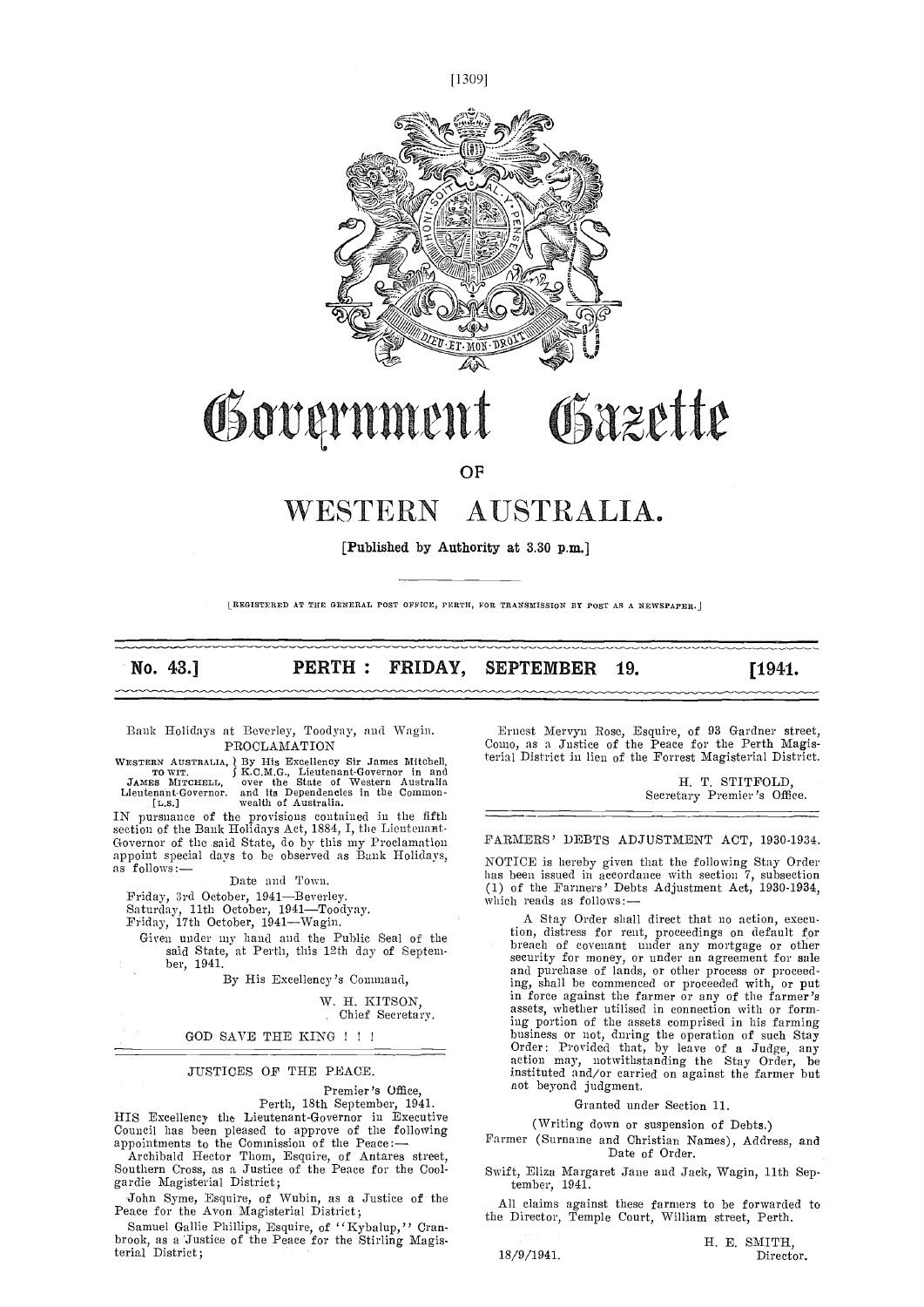FARMERS' DEBTS ADJUSTMENT ACT, 1930-1934. NOTICE is hereby given that adjustment of debts under section 11 of the Act of the following farmers has been finalised and the Stay Orders have lapsed as  $\frac{116}{M}$ from the date specified :—Shadbolt, Edward Ernest, Mukinbudin; Sharman, Herbert, Booralaming via Dowerin; Spurgeon, John William, Kulin; Tallents, Leonard, Gnowangerup; Miller, William Edward, Lake

\arlcv; Noack, William Frederick, Baaudee; Rout, Arthur Willis, Borden; Dower, Marie Eva, Kuhn; Smith, Leslie Brian, Minnivale; Haywood, Harold, Manmanuing; Harris, Griffith William, Newdegate; Brandt, Marius, \Vyulkatehmem ; Fiegert, Friedricli I-Ieinrieh, Narembeen; Critchley, Allen, Lake King; 19th September, 1941.

18/9/1941.

H. E. SMITH,<br>Director.

#### VACANCIES IN THE PUBLIC SERVICE.

| Department.                                  |          | Position.                                         | Salary.  | Date<br>Returnable. |                              |                 |
|----------------------------------------------|----------|---------------------------------------------------|----------|---------------------|------------------------------|-----------------|
|                                              |          |                                                   |          |                     |                              | 1941.           |
| Crown Law<br>$\cdots$<br>$\cdots$            |          | Clerk of Courts, Midland Junction (Item 1387)     |          | $\cdots$            | Class 7,<br>£342-£366 $t$    | 27th September. |
| Do.<br><b>Contractor</b><br>1.11             |          | Clerk (Relieving) (Item 1361)<br>$\cdots$         | $\cdots$ | $\cdots$            | Class $10$ .<br>£279-£288    | do.             |
| North-West (Native Affairs)                  | $\cdots$ | Inspector for the North*<br>$\ddotsc$<br>$\cdots$ | $\cdots$ | $\cdots$            | Classes $4-5$ ,<br>£414—£486 | 30th September. |
| Treasury<br>$\cdots$<br>$\cdots$<br>$\cdots$ | $\cdots$ | Clerk (Reclassification Item 50)<br>$\cdots$      |          | 1.1.1               | Class 7.<br>£342—£366        | 4th October.    |

\* Applications are also called under section 29 of the Public Service Act.

 $\ddagger$  Limit fixed (£354) in accordance with Clause 10 of the Clerical Agreement.

¶ The headquarters of this position are at Broome. A knowledge of North-West and Kimaberley natives is essential.

Applications are called under section 38 of the Public Service Act, 1904, and are to be addressed to the Public Service<br>Commissioner and should be made on the prescribed form, obtainable from the offices of the various Per Departments.

> GEO. W. SIMPSON, Public Service Commissioner.

## Crown Law Department, Perth, 18th September, 1941.

THE Hon. Minister for Justice has approved of the undermentioned appointments:  $\frac{D}{G}$ <br>G. M. Handcock as Bailff of the Bruce Rock Local

Court, vice A. J. Crocker transferred;

Thomas Askew, of Geraldton; Roy William Carter, of Geraldton, and Austral Victor Clark, of Beverley, as the Commissioners for Declarations under the Declarations Aff. and Attestations Act, 1913.

H. B. HAYLES, Under Secretary for Law.

#### NATIVE ADMiNISTRATION ACT, 1905-1940.

Regulation 134.<br>Department of Native Affairs,<br>Perth, 11th September, 1941.

Department of Native Affairs, The Department of Native Affairs, The Perth, 11th September, 1941.<br>PURSUANT to Native Administration Regulation 134

it is hereby notified, for general information, that the N<br>Hon. Minister controlling the Department of Native Affairs has issued the authority required by the regulation in respect to the following Missions :—Church of Admi<br>England—Moore River Native Settlement; Presbyterian ister<br>Church of Australia—Moola Bulla Native Station, near to be Hall's Creek; United Aborigines Mission—Kellerberrin the I<br>Native School, Kellerberrin Native District; Derby (at Der,<br>Derby, and operating within the Derby Native District Mati only); Sunday Island.<br>
F. I. BRAY,

Commissioner of Native Affairs.

#### NATIVE ADMINiSTRATION ACT, 1905-1941. Regulation 135.

Department of Native Affairs,

D.N.A. 768/38. Perth, 12th September, 1941. PURSUANT to Native Administration Regulation 135

it is hereby notified, for general information, that the Hon. Minister controlling the Department of Native Affairs has issued the authority required by the said regulation to Mr. Len Young to act as Superintendent during his term of office as Acting Superintendent at the Kunnunya Mission.<br>
F. I. BRAY,

Commissioner of Native Affairs.

### THE NATIVE ADMINISTRATION ACT, 1905-1941.

### Regulation 136.

Department of Native Affairs, D.N.A. 768/38. Perth, 12th September, 1941.<br>P (JRSU ANT to the Native Administration Regulation 136 it is hereby notified, for general information that<br>the Hon. Minister controlling the Department of Native the Hon. Minister controlling the Department of Native<br>Affairs has issued the authority reqnired by the said regulation to Mr. and Mrs. J. W. Paton, of Kunmunya<br>Mission, and Mr. and Mrs. H. Moorhouse, of the Native Mission Farm, Roelands (Inc.), WA., to net as Mission Workers until the 30th June, 1942.

> F. I. BRAY, Commissioner of Native Affairs.

### NATIVE ADMINISTRATION ACT, 1905-1941. Department of Native Affairs,<br>Native Affairs 50/41. Perth, 16th September, 1941.

Native Affairs 50/41. Perth, 16th September, 1941. PURSUANT to time provisions of section 7 of the Native Administration Act, 1905-1941, the Honourable the Minister for the North-West has appointed the following to be Protectors of Natives:—Mr. J. A. K. Baesjou for<br>the Esperance District, for the year ending 31st December, 1941; Mr. George Griffiths, Acting Manager Munja<br>Native Station, via Broome, for all districts and parts<br>of districts within the West Kimberley Magisterial Distriet, as from the 19th September, 1941, and during the<br>absence on leave of the Manager, Mr. H. Reid; Ser-<br>geant W. W. Hearn for the Wyndham District, for the<br>year ending 31st December, 1941, vice Sergeant F. M.<br>Shaddick, 22/9/41 to 12/10/41, during the absence on leave of Constable D. J. Allan; Constable J. F. Dwyer for the Boddiugton District, for the year ending 31st December, 1941; Constable G. M. Handeock for the Bruce Rock District, for the year ending 31st December, 1941, vice Constable A. J. Crocker, transferred.

> F. I. BRAY, Commissioner of Native Affairs.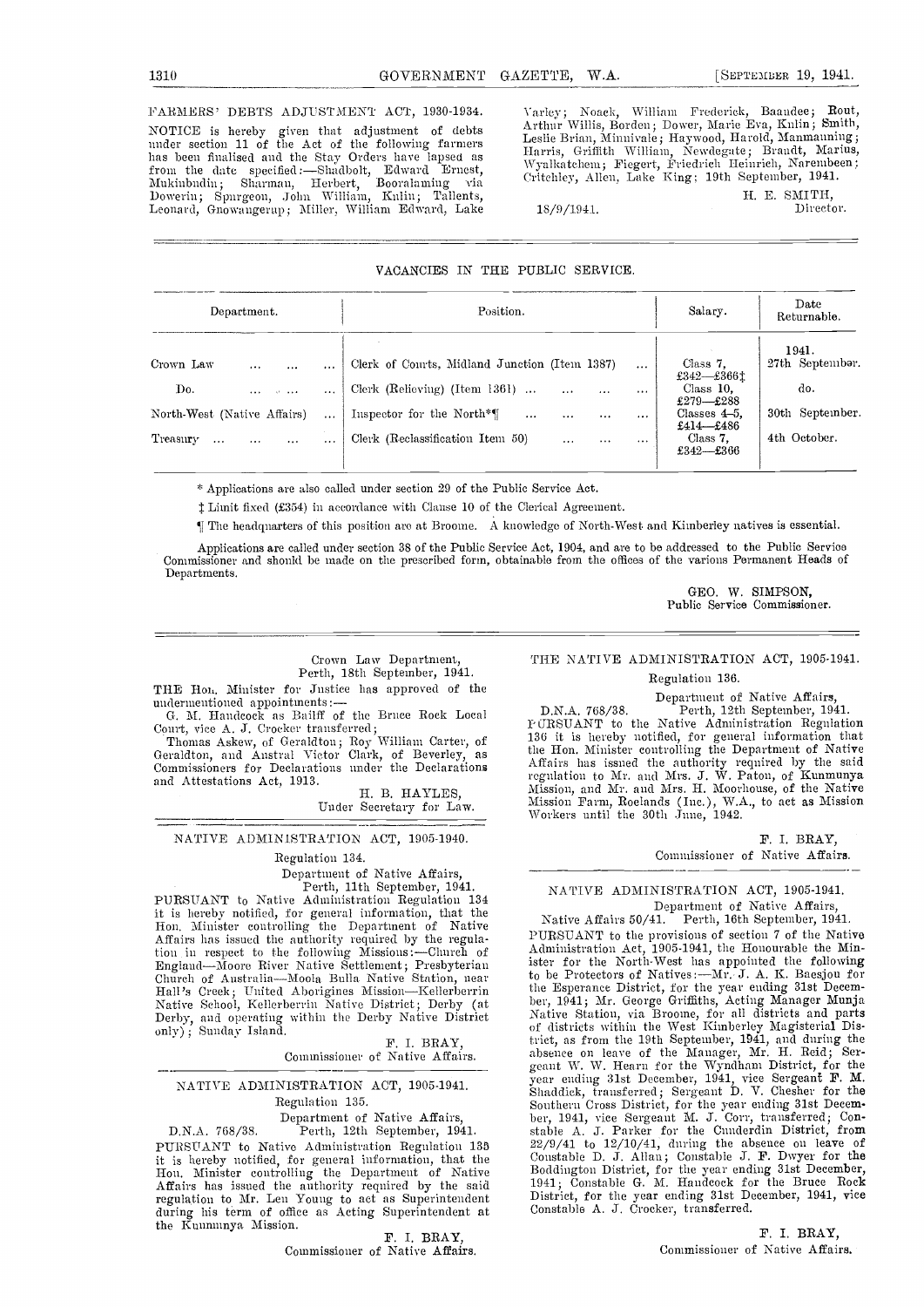THE undermentioned allotments of land will be offered for sale at public auction on the dates and at the section 23 of the Land Act places specified below, under the provisions of the Land of rent or other reasons: places specified below, under the provisions of the Land of rent or other reasons:--<br>Act, 1933-1939, and its regulations:-- Name, Lease No., District, Reason, Corres. No., Plan No.

#### BOYUP BROOK.

22nd September, 1941, at 8 p.m., at the Boyup Brook Hall-

\$Boyup Brook-Town 99 to 101, 111 to 114, 1r. each, £10 each; 116, 1r., £12 10s.; 117, 118, 120 Came to 122, ir. each, £10 each; 222, lr. 4.7 p., £20; 223 to 225, 1r. 5.6p. each, £20 each; 181, 182, ir. iSp. each, £12 lOs. each; 183, ir. ip., £12 lOs.

#### MOUNT MAGNET.

24th September, 1941, at 2 p.m., at the Mining Registrar's Office-

Boogardie-Town 76, 1r., £10.

#### COOLGARDIE.

26th September, 1941, at 11 a.m., at the Mining Registrar's Office-

Coolgardie-Town 188, 1r., £12 10s.; †1479, 26p., £12 lOs.

#### MANJIMUP.

26th September, 1941, at 8 p.m., at the Road Board Hall-

 $\frac{1}{4}$ Manjimup—Town 401, 39.3p., £25; 402 to 404 and 407 to 409, lr. each, £20 each; 410, 39.2p., £40; 411, 412, lr. each, £35 each; 413,. 39.2p., £35; 414 to 416 and 418 to 421, lr. each, £20 each;  $422, 39.3p., 225; 423, 39.2p., 240; 424 to 428,$  $39.9\,\mathrm{p},\,$  £ $35^{'}$  each $;\,$   $429,$   $\,32.8\,\mathrm{p},\,$  £ $35\,;\,$   $\,430,\,$   $36.1\,\mathrm{p},$ 431, 432, 1r. each, £40 each; 434, 1r. 14.1p, £20;<br>435 to 439, 1r. each, £20 each.

#### BIJNBURY.

8th October, 1941, at 3.30 p.m., at the District Lands Office-

\*Cookernup-Town 33, 1a., 36, 3r. 38p., £12 each.

#### BUSSELTON.

8th October, 1941, at 3 p.m., at the Court House-#Cowaramup-\* 399, 4a. 0r. 29p., £20.

#### CUE.

8th October, 1941, at 2 p.m., at the Mining Registrar's Office-

tBig Bell-Town 165, 1r., £12 10s.<br>Reedy-Town 82, 83, 39.1p. each, £25 each; t206, 1r., £12 10s.

#### MARBLE BAR.

8th October, 1941, at 11 n.m., at the Mining Registrar's Office

Marble Bar-Town 28, 2r. 9.2p., £20.

#### PERTH.

10th October, 1941, at 11 a.m., at the Department of Lands and Surveys-

#Kalamunda-Town 231, 1r. 39.9p., £20; 256, 1r. 39.9p., £25; 340, 1r. 10p., £40.

Suburban lot for cultivation.

tSubject to leasehold conditions only and that the lessee shall not be entitled to convert the lot to fee simple at any future date.

The provisions of clause 22 of the regulations for the sale or leasing of Town and Suburban lands at auction shall not apply at the sale of these lots.

All improvements on the land offered for sale are the property of the Crown and shall be paid for as the 1inister may direct, whose valuation shall be final and the 1inister may direct, whose valuation shall be final and binding on the purchaser.

Plans and further particulars of these sales may be <sup>M12</sup><sub>18</sub><sup>113</sup> obtained at this Office. Land sold to a depth of 200 feet below the natural surface, except in mining districts, where it is granted to a depth of 40 feet or 20 feet only.

0. L. NEEDHAM, Under Secretary for Lands.

#### FORFEITURES.

THE undernientioned leases have been cancelled under section 23 of the Land Act, 1933-1939, for non-payment

5asne, Lease No., District, Reason, Corres. No., Plan No. Arbuckle, J. and W. E.; 55/2577; Gascoyne 177; £9

- 6s. 4d.; 1962/33; 563/80. Birch, L. B.; 759/41A; Murray Reserve 7502; £0 55. Od.;
- $11139/97$ ; 380D/40, A3. Cameron, C. 5.; 347/2633; Williams 13583; £1 9s. 2d.;
- 1491/39; 385C/4O, D & E4. Cameron, C. 5.; 347/2632; Williams 12059; £0 4s. lid.;
- 1785/39; 3S5C/4O, E4. Cameron, C. S.; 365/893; Williams 10268 and 13839; £0
- 
- 12s. 5d.; 39/40; 385C/40, E4.<br>Carey, E. F. (Mrs.); 3117/2417; Youanmi 300; aban-<br>doned; 1096/36; Youanmi.<br>Carey, W. J.; 3117/2418; Youanmi 302; abandoned;<br>1309/36; Youanmi.
- Dorman, R. J.; 3117/1118; Meekatharra 514; £1 14s.
- lid.; 2792/15; Meckatharra.
- Farrell, A. C.; 42236/55; Niughan 532; £108 7s. 4d.; 6225/25; 89/80, P2.
- Farrell, A. C.; 25474/74; Ninghan 2587; non-compliance with conditions; 1238/27; 89/80, F2.
- Ferguson, G. W.; 347/2721; Peel Estate 688 and 690;<br>
£3 2s. 11d.; 1035/40; Peel Estate.<br>
Fuss, K. R.; 55/1238; Ninghan 3058; £100 6s. 2d.;
- 
- 4729/28; 67/SO. Fuss, K. B.; 347/2826; Ninghan 3057; £1 12s. 6d. 106/40; 67/SO, AB3.
- Graham, E. H.; 1O98/41A; Ptn. Reserve 15587; £6 Os. lid.; 3136/24; 563/80.
- 11d.; 3136/24; 563/80.<br>Gray, A. E.; 3117/2652; Meekatharra 522; £0 17s. 6d.; 4744/14; Meekatharra.
- Mercy, William; i7O5/l53C; Isseka 57; £1 lOs. Od.; 787/16; Isseka.
- Moriarty, B. F.; 3108/442; hay; £4 Os. Od.; 624/37; 444/80, D2.
- MeMahon, M. F.; lOS9/4lA; Williams 11917; Li l4s. 11d.;  $7085/04$ ;  $385B/40$ ,  $F2$ .
- Pike, W. 5.; 55/2233; Peel Estate 1131; £29 4s. 9d.; 2685/31; Peel Estate.
- Spencer, E. H.; 3117/2782; Marvel Loch 137; £0 lOs. 0d.; 6141/12; Marvel Loch.
- Underwood, W..J.; 347/2624; Peel Estate 368; £21 2s. 2d.; 697/40; 341D/40, C4.

#### G. L. NEEDHAM,

Under Secretary for Lands.

#### CANCELLATION OF RESERVE No. 18165, NEAR BRIDGETOWN.

Department of Lands and Surveys,<br>Corr. 6549/22. Perth, 17th September, 1941.<br>HIS Excellency the Lieutenant-Governor in Executive Council has been pleased to approve, under section 37 of the Land Act, 1933-1939, of the cancellation of Re. serve No. <sup>18165</sup> (Nelson Location 8923) ''Quarry serve No. 18165 (Nelson Location 8923) "Qua<br>(Gravel) and Access thereto." (Plan 439B/40, F2.)

> G. L. NEEDHAM, Under Secretary for Lands.

THE BUSH FIRES ACT, 1937.

Appointment of Bush Fire Control Officers.

Department of Lands and Surveys, Perth, 17th September, 1941.

(in Subject to payment for improvements, if purchased in the innovement of the owner thereof.<br>by other than the owner thereof.<br>presented by  $\frac{1}{2}$  control of the control Officers in their Corres. Nos. 388/40, 987/41, 897/41 and 3884/40. IT is hereby notified, for general information, that the undermentioned Road Boards have appointed the follow. respective Road Districts:-

Balingup Road Board-Mr. William Thomas Wringe,

Koorda Road Board-Mr. C. E. Lehmaun, vice Mr. R. Mighall;

Mukinbudin Road Board-Messrs. George Bent and Arthur Baber;

York Road Board-Messrs. R. G. Thomas and J. E. Fairhead.

> G. L. NEEDHAM, Under Secretary for Lands.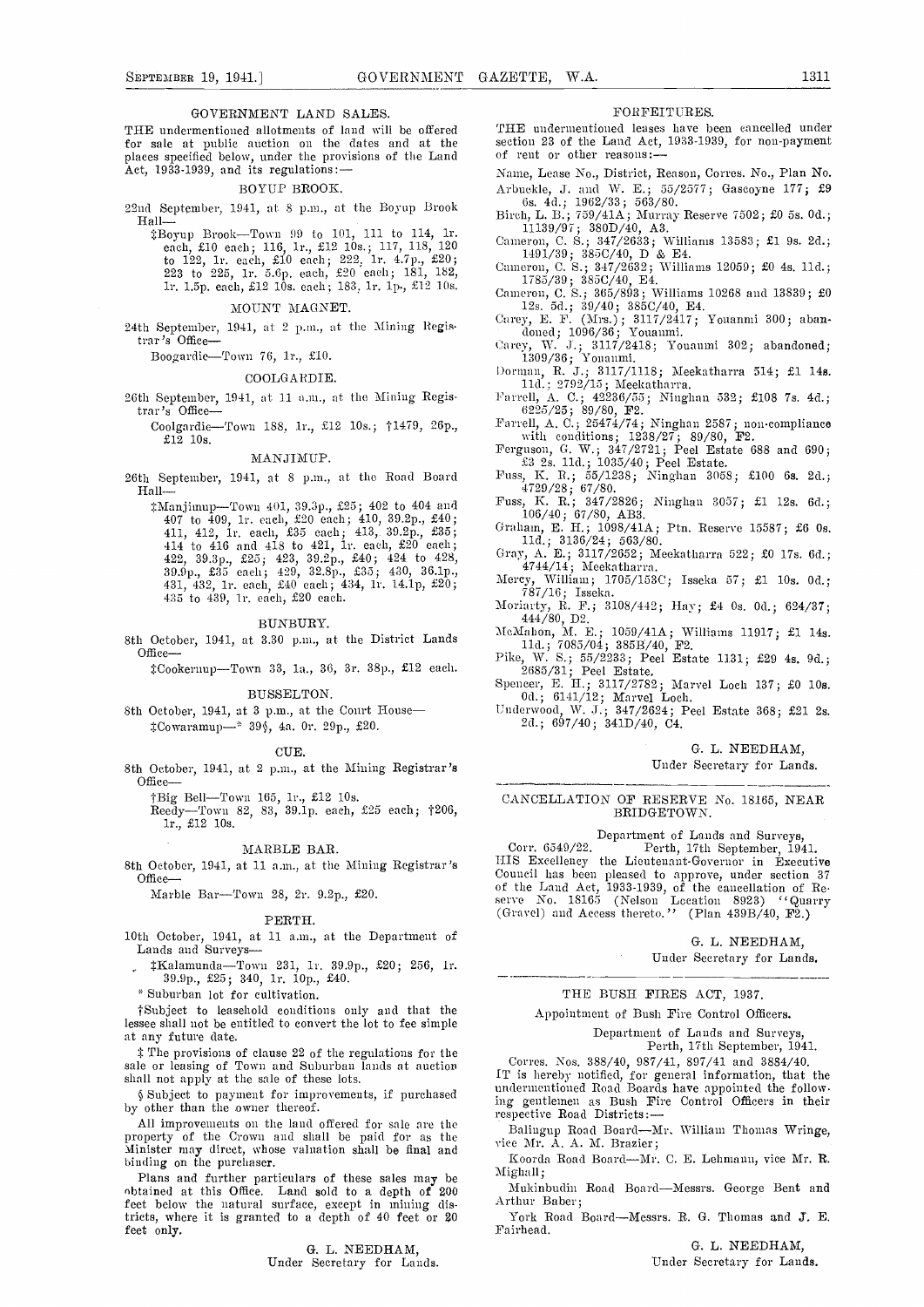#### TENDERS FOR LEASING LATE PASTORAL LEASE No. 3536/93.

#### PERTH LAND AGENCY.

#### Grazing Purposes.

#### Section 116 of the Land Act, 1933-1939.

Department of Lands and Surveys,<br>Perth, 10th September, 1941.

Corr. 74/18. Perth, 10th September, 1941. Dime<br>TENDERS for the leasing of the land comprised within to pa late Pastoral Lease 3536/93 (situated hear Chowerup), containing about 1,725 acres, are invited.

The above land will be available for leasing under section 116 of the Land Act, 1933-1939, for a term of one year, renewable at the will of the Hon. the Minister for Lands and terminable at three months' notice, rent being apportioned accordingly, and no compensation acre tion of the lease os the sooner determination thereof. Subject to the conditions that—(a) the public shall have<br>the right of access to and along any existing roads or<br>tracks; (b) no timber growing on the lease shall be destroyed.

Tenders for the above, accompanied by one year's IT rent (the minimum amount being fixed at the rate of two pounds), indorsed ''Tender for late Pastoral Lease under<br>3536/93, shown on Public Plans 438B/40, E2 and regula<br>438C/40, E3,'' and addressed ''Under Secretary for visions<br>Lands,'' must be lodged at the Lands Office, Per or before Wednesday, 1st October, 1941.

All Tenders lodged on or before that date will be specified treated as having been received on that date.

The highest or any tender will not necessarily he ac-cepted. (Plans 438B/40, E2, and 438C/40 E3.)

G. L. NEEDHAM, Under Secretary for Lands.

#### Schedule.

The area bounded on the north by Location 8252, on the east by Locations 2262 and 6142 and Road No. 4997 the east by Locations 2262 and 6142 and Road No. 4997 shall<br>passing along the west boundary of Location 1938, on closin the southward by Locations  $7476, 10444$  and a road 1f passing along the boundaries of Locations 2737 and  $\overline{2}264$ , on the west by Locations 1849, 7778, 7779, and to the 7780.

#### LAND OPEN FOR PASTORAL LEASING.

Under Part VI. of the Land Act, 1933-1939.<br>IT is hereby notified that the land described hereunder IT is hereby notified that the land described hereunder and that take the balance thereof, if any, under Conditional will be available for general selection under Part VI. Purchase.<br>Of the Land Act, 1933-1939, on and after specified:

#### WEDNESDAY, 1st OCTOBER, 1941.

#### PERTH LAND AGENCY.

#### Eastern Division.

Balwina District (near Billiluna Pool).

Corr. 801/38. (Plan 122/300.)

That area of unsurveyed land, containing about 87,000  $A_{2}^{20}$ <br>acres; being A. Quinlan's forfeited Pastoral Lease No.  $A_{Lc}^{20}$ 3 95/832.

### North-West Division. Gregory District (near Mt. Brockman and Mt. Farquhar).

Corr. 1411/21. (Plans 97/300, 96/300.)

Those areas of unsurveyed land, containing  $40,000$ 20,000, 20,000, 13,240, and 20,000 acres; being the late H.<br>M. J. Williams' forfeited Pastoral Leases Nos. 3303/96,  $\frac{1}{31}$  $3345/96$ ,  $394/640$ ,  $394/1229$ , and  $3892/96$ ; subject to subject payment for improvements, if any. This cancels the  $\sum_{\text{Vah}}^{\text{SU}(2)}$ previous throwing open for selection notice regarding these lands.

#### South-West Division.

Ninghan District (in the near east of Lake Moore).

Correspondence ouzo, 15. (1 han boy book)<br>Those areas of unsurveyed land, containing about<br>100,000 and 7,980 acres; being J. G. Grant's forfeited<br>Pastoral Leases Nos. 392/566 and 392/567; subject to<br>Agricultural Bank indeb

#### WEDNESDAY, 22nd OCTOBER, 1941.

### PERTH LAND AGENCY.

Eucla Division.

Mardarhila District (near Mardarbilla Peak).

#### Corr. No. 2776/31. (Plan 12/300.)

That area of nnsurveyed land, containing about 20,000 acres, being F., K. H., H. K., S. B., B. D., W., and B. Dimer 's forfeited Pastoral Lease No. 393/443; subject to payment for improvements, if any.

Eastern Division.

Jaurdi District (about 23 miles north of Boorabbin). Corr. No. 5042/10. (Plan 24/300.)

That area of unsurveyed land, containing about 40,000 acres, being the Goldfields Firewood Supply, Limited's forfeited Pastoral Lease No. 953/97.

G. L. NEEDHAM,

#### Under Secretary for Lands.

#### LAND OPEN FOR SELECTION.

IT is hereby notified, for general information, that the areas scheduled hereunder arc available for selection under Part V. of the Land Act, 1933-1939, and the regulations appertaining thereto, subject to the pro-<br>visions of the said Act.

Applications must be lodged at the Land Agency Office as specified hereunder not later than the date specified, but may be lodged before such date if so desired.

All applications lodged on or before such date will be treated as having been received on the closing day, and replication to be granted will be determined by the Land Board. Should any lands remain unselected such will continue available until applied for or otherwise dealt with.

If a Land Board sitting becomes necessary, the appli- cants for the blocks will be duly notified of the date, time, and place of the meeting of the Board, and there shall be an interval of at least three days between the

closing date and the sitting of the Board.<br>If an applicant wishes to appear before the Land<br>Board in person he may apply to the Head Office or<br>to the Clerk in Charge of any of the District or Branch Land Offices for a certificate to the Railway Depart-<br>ment which, on presentation at the nearest Railway<br>Station will entitle him to a Return Ticket, at Concession Rates, to the place where the Board will sit, avail- able for seven days from the date of issue.

The selector of a Homestead Farm from any location must take the balance thereof, if any, under Conditional Purchase.

All marketable timber, including sandalwood and<br>mallet, is reserved to the Crown, subject to the pro visions of clause 18 of the regulations.

SCHEDULE.

#### WEDNESDAY, 24th SEPTEMBER, 1941. BEVERLEY LAND AGENCY.

Avon District (about six miles north of Lomos). Corr. No. 496/41. (Plans 343B/40, F2 and 344/80, A2.)<br>Locations 23398 and 21884, containing 3,112a. 1r. 11p.,

at 2s. per acre; classification page 12 of 3314/25; subject to the condition that the poison must be eradicated to the satisfaction of the Minister for Lands before the Crown grant will issue and to payment for improve- ments; being R. J. Hassett's cancelled application.

Roe District (about 20 miles east of South Kumminin). Corr. No. 4822/28. (Plan 345/80, El.)

Locations 1449 and 1833, containing 2,838a. 1r. 33p., at 3s. 6d. per acre; classification page 1A of 2423/28; subject to payment for improvements; being A. B. Valmadre's forfeited Leases 68/645 and 74/412.

#### GERALDTON LAND AGENCY.

Victoria District (near Bookara).

Corr. No. 509/38. (Plan 126C/40, D3 & 4.) Locations 9604, 9605, and 9606, containing 276a. 3r. 23p., at 7s. 6d. per acre; classification page 16 of years from date of approval of application; being R. Hollingsworth's forfeited Lease 347/1830.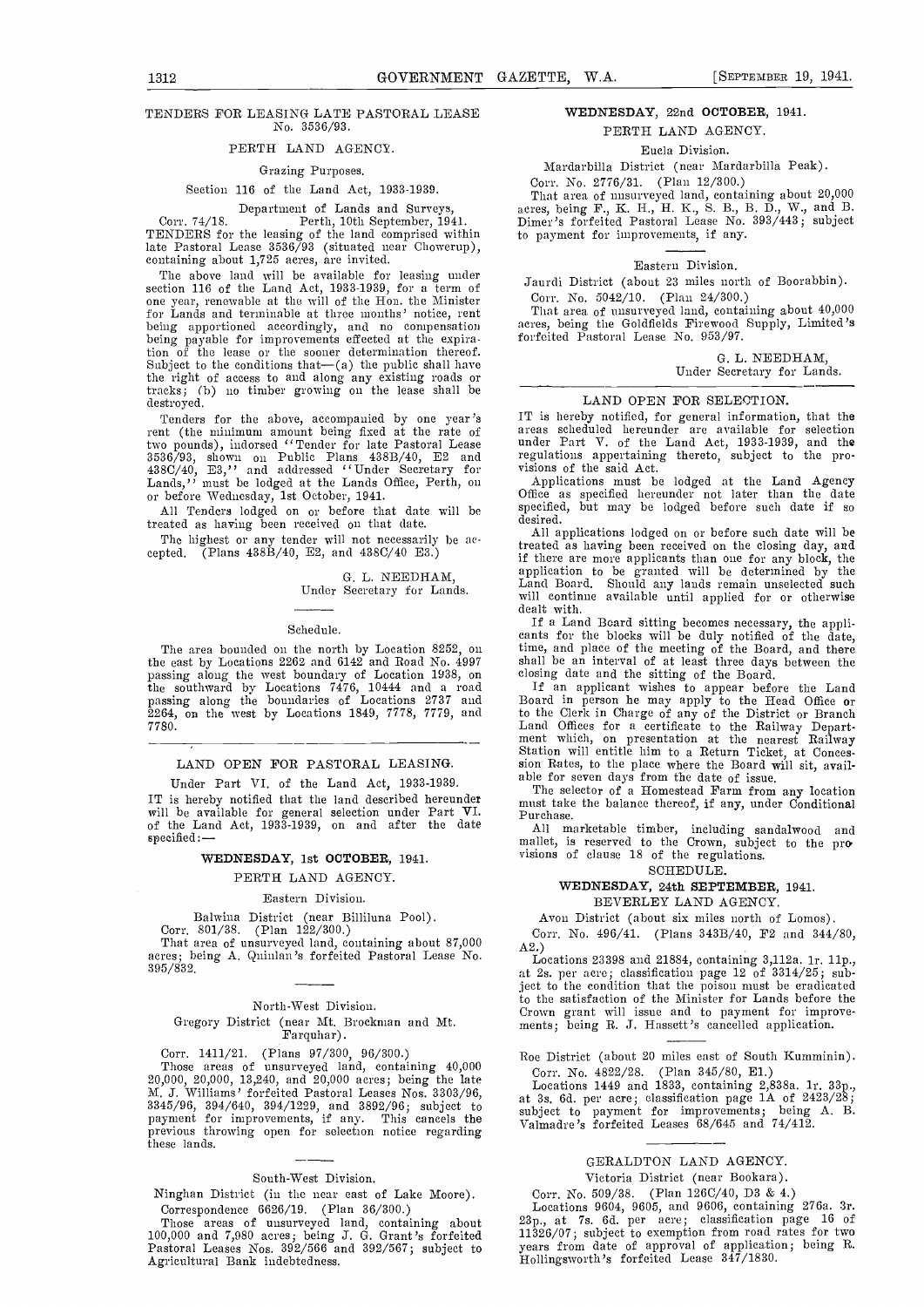#### NARROGIN LAND AGENCY.

Wellington District (about eight miles west of Culbin). Corr. No. 1236/24. (Plan 384C/40, D4.)

Location 3960, containing 197a. Or. 5p., at 5s. 6d. per acre; classification page 5 of 1236/24; subject to pay-<br>ment for improvements and to timber conditions; being tion I{. S. Cowclier 's forfeitid Lease 18996/68.

## Wickepin A.A. District (about seven miles north-west of Wickepin).

#### Corr. No. 32/22. (Plan 378C/4O, E4.)

Locations 406, 450, and 451, containing 487a. 2r. lip., at 2s. 66. pci' acre; classification page 4 of 32/22; subject to exemption from road rates for two years from at 5s. 9d. per date of approval of application, and to the condition subject that the poison must be eradicated to the satisfaction condiof the Minister for Lands before the Crown grant will issue; being A. V. Modra 's forfeited Lease 15838/68.

#### Williams District (about one mile west of Noman's Lake Siding).

Corr. No. 6085/23. (Plan 385B/40, F1 & 2.)

Locations 5322, 5323, 8177, 8197, 8273, 8460, 9394, 6s.<br>and 9909, containing 1,378a. 3r., at 5s. 9d. per acre; to<br>and Locations 8539, 12944, and 12941, containing 511a. teri<br>3r. 25p., at 3s. 9d. per acre; classifications the poison must be eradicated to the satisfaction of the <sup>Roe</sup><br>Minister for Lands before the Crown grant will issue; C<br>being E. D. T. King's forfeited Leases 17313/68, L 18678/68, and 18679/68.

#### NORTHAM LAND AGENCY.

#### Avon District (about  $1\frac{1}{2}$  miles south-east of Cramphorne Siding).

Oorr. No. 2952/33. (Plan 5/80, Dl & 2.) Locations 18301 and 22822, coutaining 975a., at 4s. 3d. per acre; classification page 7 of 1963/22; subject to payment for improvements; being M. Wheeler's forfeited Leases  $68/4045$  and  $74/1745$ .

Avon District (about 21/2 miles west of Jura Siding). Corr. No. 3582/40. (Plan 4/80, Fl.)

Locations 23196 and 16942, containing l,126a. 3r. Pp., at 3s. per acre; classification page 20 of 1470/28; subject to payment for improvements; being Z. I. Starcevich's cancelled application.

#### THURSDAY, 25th SEPTEMBER, 1941.

#### BRIDGETOWN LAND AGENCY.

#### Nelson District (about six miles south-west of Pemberton).

Corr. No. 2450/31. (Plan 442C/40, D3.)<br>
Location 8201, containing 16a. 3r. 33p., at 18s. 6d. also<br>
per acre; available subject to the usual timber and tim-<br>
ber tramway reservation conditions; classification page<br>
tion ber tramway reservation conditions; classification page 51A of File 2450/31.

#### Nelson District (about five miles westward of Pemberton).

Corr. No. 467/38. (Plan 442C/40, D3.)

Location 11342, containing 22a. 2r. 1p., at 12s. 3d. per acre (excluding survey fee); Location 11343, containing 66a. 2r. 21p., at 14s. per acre (excluding survey Avon<br>fee); and Location 11344, containing 42a. 3r. 38p., at Com<br>10s. 6d. per acre (excluding survey fee); classi pages 21, 22, and 23 of File 467/38; available for selection, subject to the usual timber reservation conditions.

- Sussex District (about three miles west of Quindalup). Corr. No. 10633/07. (Plans 413A/40, A2 and Avon District (about 2 $\frac{5}{2}$  miles west of Collgar 413D/40, A3.) Corr. No. 914/29. (Plan 24/80, A2 and 3.)
- Location 664, containing 160a.; subject to classification and pricing; subject to exemption from road rates for two years from date of approval of application and ment to timber conditions; being G. Forrest's forfeited Lease 9821/74.

#### Sussex District (near Osmington).

Corr. No. 1104/39. (Plan 440A/4O, Cl.)

Location 3823, containing 195a., at Gs. per acre (ex-cluding survey fee) ; classification page 19 of File 1104/39; available subject to the usual timber reservation conditions.

#### WEDNESDAY, 1st OCTOBER, 1941.

#### ALBANY LAND AGENCY.

Plantageaet District (about three miles west of Redmond).

Corr. No. 2134/34. (Plan  $451/80$ , A3.)<br>Locations 3775 and  $4843$ , containing 160a. 0r. 13p.,<br>at 5s. 9d. per acre; classification page 14a of 2134/34;<br>subject to payment for improvements and to timber<br>conditions; being R. 365/448.

#### BEVERLEY LAND AGENCY.

Roe District (about 25 miles east of Emu Hill).

Corr. No. 619/41. (Plan 345/80, F1.)<br>Location 1448 and 1897, containing 1,199a. 3r. 16p., at 65. per acre; classification page 1A of 2423/28; subject to Agricultural Bank indebtedness; being D. E. Ketteringham's cancelled application.

#### KATANNING LAND AGENCY.

Roe District (about 35 miles south-east of Newdegate).

Corr. No. 5947/26. (Plan 406/80, D & E3.)<br>Locations 1049 and 1074, containing 1,214a. 2r. 20p., at 5s. 9d. per acre; subject to Agricultural Bank in-<br>debtedness; being G. Watson's forfeited Leases 42289/55 and 25539/74.

#### NARROGIN LAND AGENCY.

Avon District (about six miles south-east of Dilling). Corr. No. 6016/20. (Plans  $377A/40$ , C1;  $344/80$ , C4.)

Location 19789, containing 1,000a., at 7s. 6d. per acre;<br>classification page 11 of 6016/20; subject to Agricultural Bank indebtedness; being J. T. Bell's forfeited<br>Lease 38303/55.

Williams District (about 11 miles north of Noman's Lake Siding).

Corr. No. 13424/08. (Plan  $385C/40$ , F3.)<br>Location 8707, containing 100a., at 4s. 6d. per acre; dissification page 37 of 13424/08; subject to Agricultural Bank and Industries Assistance Board indebtedness; being I. A. M. King's forfeited Lease 7098/56.

#### NORTHAM LAND AGENCY.

Avon District (about 13 miles north of Baandee).

Open under Part V. (sees. 47 and 49 only).

Corr. No. 468/41. (Plans 25/SO, Dl; 34/SO, D4.) Location 12189, containing 795a., at 7s. 3d. per acre; classification page 18 of 8531/OS, Vol. 1; subject to Agricultural Bank indebtedness and to timber conditions; being F. Wynue 's cancelled application.

Avon District (about six miles east of Nukarni). Corr. No. 6266/21. (Plan 35/80, A3.)

Location 14050, containing 999a., at 4s. 6d. per acre; classification page 59 of 6315/09, Vol. 1; subject to Agricultural Bank indebtedness; being A. A. Lee's forfeited Lease 14949/68.

Avon District (about 15 miles south-east of Yelbeni). Corr. No. 2095/17. (Plans 34/SO, B & 04; 25/80, B & Cl.)

Location 16175, containing 2,221a. 3r. 25p., at 3s. Gd. per acre; classification page 8 of 2095/17; subject to payment for improvements; being A. H., J. A. R. and R. M. A. Hanks' forfeited Lease 10596/68.

Avon District (about 21/2 miles west of Collgar Siding).

Corr. No. 914/29. (Plan 24/80, A2 and 3.)<br>Location 20761, containing 1,615a. 1r. 5p., at 3s. per<br>acre; classification page 30 of 914/29; subject to pay-<br>ment for improvements, if any, and to timber conditions;<br>being the s ditional Purchase Lease 68/1761.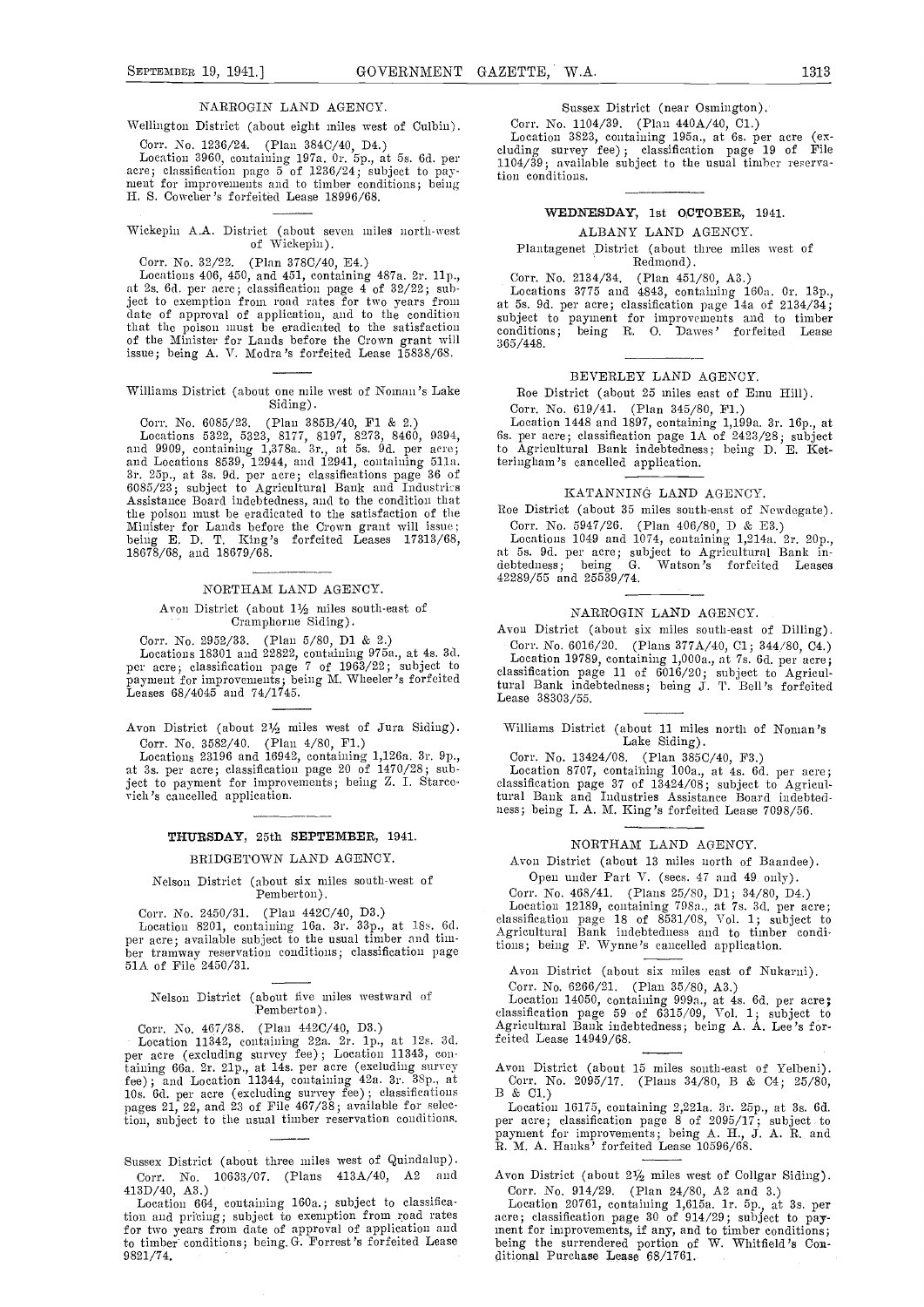## Ninghan District (about six miles north of

Welbungin).<br>Corr. No. 3295/24. (Plan 55/80, D1.)<br>Locations 443 and 444, containing 2,000a. 0r. 34p. at 4s. 9d. per acre, classification pages 59 and 60 of<br>3295/24; subject to Agricultural Bank indebtedness.<br>This cancels the previous *Government Gazette* notice relating to these locations.

## Ninghan District (about 21% miles north-east of Mandiga).

Open under Part V. (sees. 47 and 49 only). Corr. No. 1909/35. (Plan 55/80, B2.)

Location 729, containing 837a., at 8s. per acre; classification page 17 of 1894/19; subject to Agricultural f Bank indebtedness and to a cropping lease which expires  $28/2/1942$ . This cancels the previous *Government* Gaze

Ninghau District (about 2% miles north-west of  $\rm K_{0}$ orda).

Corr. No. 222/37. (Plan 56/80, E2.) Ope<br>
Location 1029, containing 1,839a. 3r. 19p., at 3s. 6d.<br>
per acre; classification page 15 of 222/37; subject to payment for improvements, if any, and to exemption the contraction of the contraction of the contraction of the contraction of the contraction of the contraction of the contraction of the contraction of the contraction of application; being A. Greenham's forfeited Lease  $\prod_{i=1}^{p+1}$ 347/1467.

## Ninghan District (about 8% miles north-west of Gabbin).

Corr. No. 2765/40. (Plan 55/80, A1.)<br>Location 1494, containing 954a., at 3s. 10d. per acre; classification page 25 of 1439/35; subject to payment for improvements; being J. Ferguson's cancelled application.

Ninglian District (about six miles north of Gabbin). Open under Part V. (sees. 47 and 49 only).

Corr. No. 2385/37. (Plan 55/80, Al.)

 $\rm Locations$  1497, 1500, and 1562, containing 2,434a., at 3s. 9d. per acre; classification page 4 of 3691/23 and<br>page 3 of 9154/12; subject to Agricultural Bank in-<br>debtedness and to a cropping lease expiring 28/2/1943; being R. N. Black's forfeited Lease 348/889. acre;

#### Ninglian District (about seven miles north-west of Koorda).

Corr. No. 4340/25. (Plan 56/80, D2.) Locations 1838 and 1924, containing 799a. Or. 30p., at 4s. 9d. per acre; classification page 77A of 4340/25; subject to Agricultural Bank and Industries Assistance Board indebtedness. This cancels the previous Govern-<br>ment Gazette notice relating to these locations.

Ninghan District (about four miles west of Koorda). Corr. No. 5606/23. (Plan 56/80, E2.)

Locations 2354, 2356, and 270, containing 1,940a. 3r. at 2s. 6d. per acre; classification page 11 of  $\frac{11}{25}$ 5606/25; subject to Agricultural Bank and Industries 272<br>Assistance Board indebtedness. This cancels the previous exe<br>Government Gazette notice relating to these locations. of

#### Niaghan Distriet (near Kirwan).

Corr. No. 6995/26. (Plan 65/80, B & C4.)

Locations 2542 and 2699, containing 4,992a. 3r. 33p., at 3s. 6d. per acre; classification page 11 of 6995/26;<br>subject to Agricultural Bank indebtedness. This cansubject to Agricultural Bank indebtedness. This cancels the previous Government Gazette notice relating to these locations.

#### Ninghan District (near Kirwan).

Corr. No. 6992/26. (Plan 65/80, B & C4.)<br>Locations 2543 and 2698, containing 4,867a. 3r. 32p., at 3s. 6d. per acre; classification page 6 of 6992/26; subject to Agricultural Bank indebtedness. This cancels the previous Government Gazette notice relating to these locations.

Niughan District (about 10 miles north of Koorda). Corr. No. 25/27. (Plan 56/80, El.)

Location 2550, containing 4,299a. Or. 9p., at 2s. 6d. per acre; classification page 9 of 25/27; subject to Agricultural Bank indebtedness. This cancels the previous Government Gazette notice relating to this location.

 $\bar{\mathcal{A}}$ 

Niughan District (about six miles east of Kirwan).

Gory. No. 6544/27. (Plan 65/80, C & D4.) Location 2607, containing 2,2l5a. li. lOp., at 3s. per acre; classification page 11 of 6544/27; subject to Agricultural Bank indebtedness. This cancels the pre-<br>vious Government Gazette notice relating to this location.

#### Victoria District (about four miles north-east of Buntine).

Corr. No. 781/41. (Plan 89/80, C1.)<br>Location 5548, containing 1,989a., at 4s. per acre;<br>classification page 25 of 1544/33; subject to exemption from road rates for two years from date of approval of application; being M. E. Barlow's cancelled application.

#### PERTH LAND AGENCY.

Peel Estate (about 21/2 miles west of Serpentine).

## Open under Part V. of the Land Act, 1933-1939, as mothfied bj' Part VIII.

Corr. 1004/38. (Plan 341D/40, C4.)<br>Location 834, containing 150a. 2r. 19p; purchase<br>price—£344 10s.; half-yearly instalments, first five years, Location 834, containing 150a. 2r. 19p; purchase<br>price—£344 10s.; half-yearly instalments, first five years,<br>interest only:—to returned soldiers, at  $4\frac{1}{2}$  per cent.<br>p.a.—£7 15s.; to civilians, at 5 per cent. p.a.—£8 this Estate; being A. J. Currell 'a forfeited Lease :347/1878.

#### WAGIN LAND AGENCY.

#### Williams District (about  $2\frac{1}{2}$  miles north-east of Beenong).

Open under Part V. (sees. 47 and 49 only).

Purr. (3239/19. (Plan 387/80, C & D3.) Location 9503, containing 968n. li. 7p., at Se. per acre; classification page 18 of 6239/19; subject to Agri- cultural Bank and Industries Assistance Board indebtedness; being C. Powell's forfeited Lease 36889/55.

#### WEDNESDAY, 8th OCTOBER, 1941.

#### ALBANY LAND AGENCY.

### Hay District (about 121/2 miles south-west of Tenterden).

Corr. No. 2241/37. (Plan 444/80, E.3 and 4.) Locations 967 and 1813, containing 454a. 3r. 191)., at 6s. per acre; classifications page  $10$  of  $5776/26$ , and page 8 of 534/32; also Location 1855, containing 1000a.<br>1r. 15p., at 2s. 9d. per acre; classification page 4 of<br>2727/36; subject to payment for improvements and to exemption from road rates for two years from date<br>of approval of application; being R. J. Parsons' for-<br>feited Leases 348/768 and 347/1610.

## Plantagenet District (about 3 miles north of Albany).

Corr. No. 3069/29. (Plan 451/80, C and D.4.) Location 4661, contaiuing 182a. Or. 35p., at 6s. per acre; classification page 19 of File 3069/29; subject to drainage couditions and to exemption from road rates for two years from date of approval of application; being F. W. Lange's forfeited Lease 68/2310.

#### KATANN1NG LAND AGENCY.

Plantagenet District (about 5 miles east of Pootenup).

Open under Part V. (sees. 47 and 49 only). Corr. No. 1618/22. (Plan 436D/40, B4.)

Locations 2636 and 2607, containing l,475a. 3r. 38p., at 3s. 9d. per acre; classifications pages 6 and 9 of 2357/18; subject to Agricultural Bank indebtedness; being D. Spence's forfeited Lease 15459/68.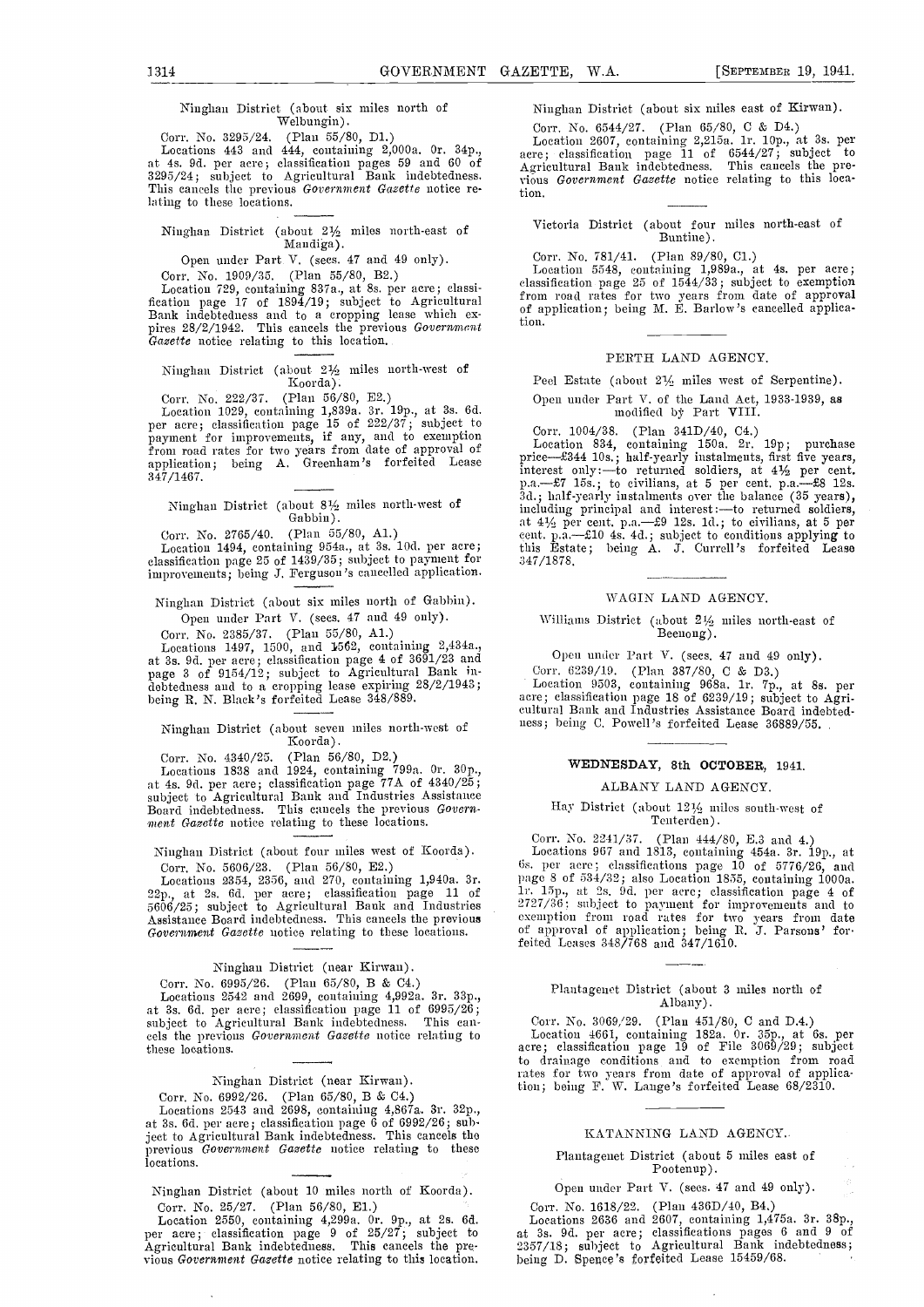#### NORTHAM LAND AGENCY.

Avon District (about  $5\frac{1}{2}$  miles north-east of Elabin).

Corr. No. 7095/21. (Plans 34/80, F2; 35/80, A2.) Locations 14197 and 14198, containing 1,781a., at 6s. 3d. per acre; classification page 28 of 6764/09; subject to Agricultural Bank, Industries Assistance Board,  $\frac{1}{100}$ <br>and wire netting indebtedness; being H. I. Furphey's  $\frac{1}{1000}$ forfeited Leases 14959/08 and 38905/55.

#### WAGIN LAND AGENCY.

Williams District (about nine miles south of Kukerin) Corr. No. 1854/38. (Plan 408/80, F2.)

Location 11112, containing 367a., at 7s. 9d. per acre;<br>classification page 5 of File 1854/38; subject to payment 347/2168.

#### Williams District (about 5½ miles south of Moulyinning).

to the poison being eradicated to the satisfaction of the Minister for Lands before the Crown grant will issue and to exemption froni road rates for two years from date of approval of application; being A. James' forfeited Lease 365/625.

G. L. NEEDHAM, Under Secretary for Lands.

#### THE ROAD DISTRICTS ACT, 1919-1939.

#### Closure of Roads.

I, ROBERT SAMUEL POTTS, being the owner of land of A<br>over or along which portions of roads hereunder de- exter<br>scribed pass, have applied to the Beverley Road Board throu to close the said portions of roads,  $\text{viz}:=$ 

Beverley.

647/08.<br>B. 467:--The surveyed road passing along the south-B. 467:-The surveyed road passing along the south-<br>western and south-eastern boundaries of Avon Location resol 3129 and the south-eastern boundary of Location 3927;<br>from a western corner of the former location on the  $\frac{1940}{1940}$ south-eastern boundary of Location 14890, to a sur-<br>veyed road at the eastern corner of the latter location;  $\frac{374}{374}$ <br>also the surveyed road passing along the south-west-<br>ern boundary of Avon Location 18983; from the

above described at its western corner, to a surveyed road at its southern corner. (Plan 3D/40, A4.)

#### B. S. POTTS.

I, George Leatham Weaver, on behalf of the Beverley are a Road Board, hereby assent to the above application to close the roads therein described.

G. L. WEAVER, Chairman Beverley Road Board. 13th September, 1941.

#### THE ROAD DISTRICTS ACT, 1919-1939.

## Temporary Closure of Road-Woodanilling Road District.

Department of Lands and. Surveys, 526/41. Perth, 19th September, 1941.

IT is hereby notified that the Hon. the Minister for survey Lands having approved, on the recommendation of the B4.)<br>Woodanilling Road Board, of the following road being temporarily closed under the provisions of section  $152$   $\text{W}\text{H}$ 

of the Road Districts Act, 1919-1939, such road is temporarily closed until further notice:—<br>
No. 88: The surveyed road along the north and part<br>
of the east boundaries of Kojouup Location 391, part<br>
of the north boundary south-east corner of Williams Location 1008. (Plan  $\frac{\text{corr6}}{\text{corr6}}$ 4O8A/40, A4.)

> G. L. NEEDHAM, Under Secretary for Lands.

#### THE ROAD DISTRICTS ACT, 1919.1939.

WHEREAS the BASSENDEAN Road Board, by resolution passed at a meeting of the Board, held at Bassendean on or about the 6th day of August, 1940, Bassendean on or about the 6th day of August, 1940, resolved to open the road hereinafter, described, that is to say: —<br>is to say: —<br>13081/04, Vol. 11.

No. 2203: Widening of part: Portion of Swan Location Qi bounded by lines conuneneing at the south- west corner of Lot 740 of said location and extending (as shown Oil Diagram No. 44364) 84deg. 54mm. 74.6 link, 78deg. 8min. 76 links, 65deg. 57min. 73.2 links,<br>and 61deg. 8min. 46.2 links through Lots 740, 741, 363 and 364; thence south-westward and westward along the northern side of the present road to the starting point.<br>(Plan 1D/20, N.E.)

classification page 5 of File 1854/38; subject to payment WHEREAS the PHILLIPS River Road Board, by refor improvements; being L. M. Taylor's forfeited Lease<br>347/2168. Ravensthorpe on or about the 10th day of November,

Corr. No. 1842/37. (Plan 408/80, D2.)<br>
Location 147 bounded by lines commencing at its north-<br>
Location 14209, containing 251a. 2r. 16p., at 2s. 6d.<br>
per acre; classification page 8 of File 1842/37; subject<br>
242deg. 20min. 1938, resolved to open the road hereinafter described,<br>that is to say:—<br>No.  $8022$ : Widening of part:—Portion of Oldfield<br>Location 147 bounded by lines commencing at its north-<br>tectoruer and extending (as shown Diagram 60 any of said location and northward along it to the starting point. (Plan 421/80, A.1.)

> WHEREAS the NORTHAM Road Board, by resolution passed at a meeting of the Board, held at Northam<br>on or about the 22nd day of January, 1940, resolved to<br>open the. road hereinafter described, that is to say:-732/91.

No. 9151: Extension: - A strip of land, one chain<br>wide (widening in parts) leaving the present road near a level crossing on the western boundary of part<br>of Avon Location P (L.T.O. Diagram No. 3010) and extending (as shown on O.P. No. 5728) south-eastward through said location, passing along the eastern side of the Spencer's Brook-Northain Railway reserve to Road No. 327 in said location. (Plan 27c/40, D4.)

WHEREAS the WONGAN-BALLIDU Road Board, by<br>resolution passed at a meeting of the Board, held at<br>Wongan Hills on or about the 12th day of September, resolution passed at a meeting of the Board, held at Wongan Hills on or about the 12th day of September, 1940, resolved to open the road hereinafter described, that is to say:— $3742/18$ .

No. 10167: A strip of land, one chain wide, com-<br>mencing on the west boundary of Reserve No. 14087 opposite Fuirhank street, in the Ballidu Towasite, and extending south-east ward through south-east weyed road therein; previous notices appearing in the Government Gazettes of 20th June and 11th July, 1941, are hereby annulled. (Plan 64/SO, F4.)

WHEREAS the AUGUSTA-MARGARET RIVER Road Board, by resolution passed at a meeting of the Board, held at Margaret River on or about the 19th day of April, 1940, resolved to open the road hereinafter described, that is to say:--<br>1137/39.

1137/39.<br>No. 10173: Deviation of part:—A strip of land, one chain wide (widening in parts), leaving the present road on the north boundary of Sussex Location 2204 43 chains 62.1 links from its north-west corner and extending (as shown on Diagrani No. 59757) south-east, and north-eastward, through said location to a surveyed road on its eastern boundary. (Plan 413D/40, B4.)

WHEREAS the KOJONUP Road Board, by resolution passed at a meeting of the Board, held at Kojonup on or about the 8th day of September, 1937, resolved to open the road hereinafter described, that is to say:-

1959/37.<br>No. 10178: - A strip of land, one chain wide (widen-No. 10178:A strip of land, one chain wide (widen. ing in part), leaving a surveyed road at the south-west corner of Kojonup Location 5347 and extending (as surveyed) east along its south boundary and the South boundaries of Locations 5348, 4715, 4716, and 4719 to<br>Road No. 2468 at the south-east corner of the last-<br>mentioned location. (Plan 415C/40, F3.)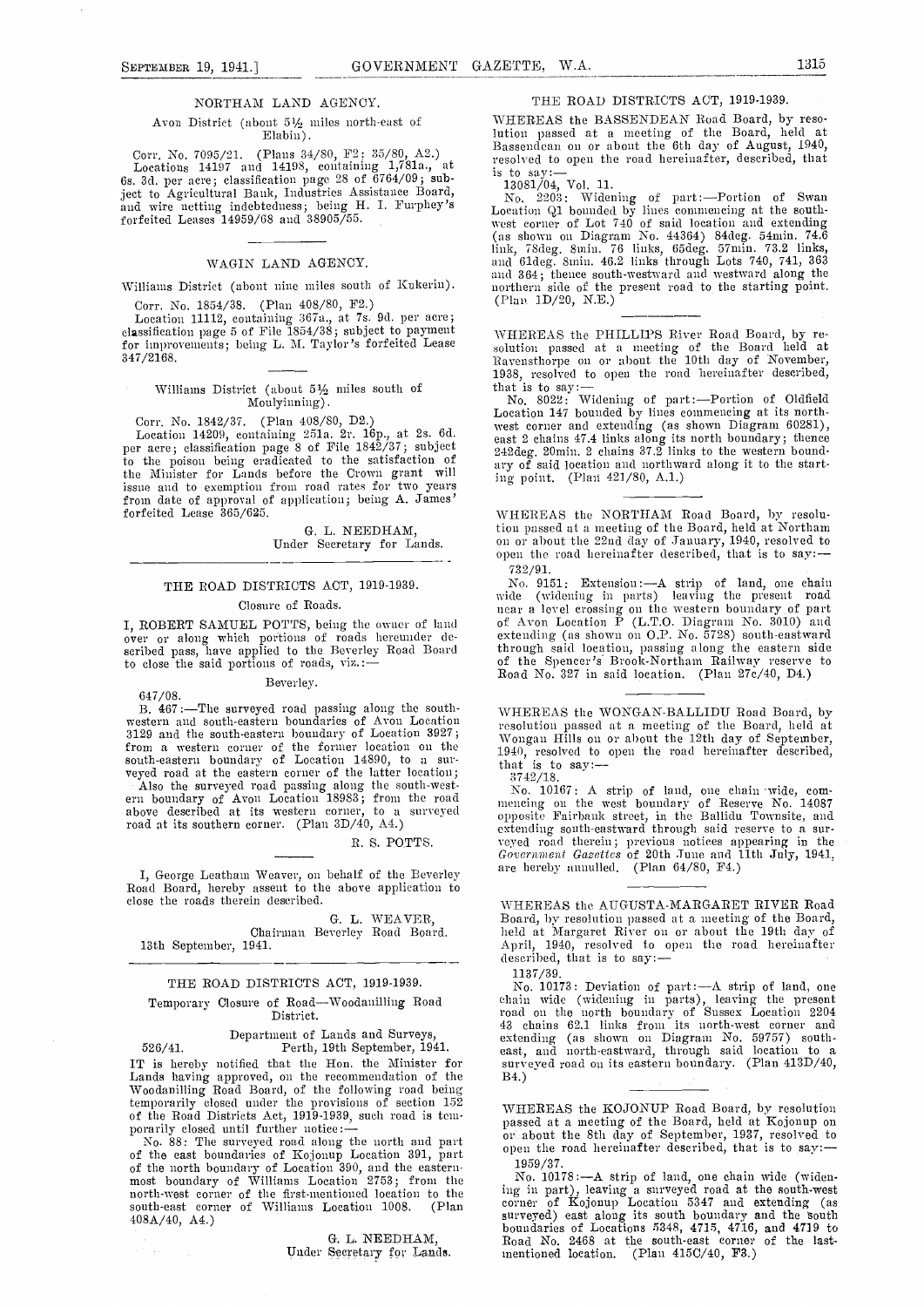WHEREAS the GOOMALLING Road Board, by resolution passed at a meeting of the Board held at Goomalling on or about the 4th day of April, 1939, resolved to open the road hereinafter described, that is to say:... 680/39.

No. 10179: - A strip of land, 50 links wide (plus truncation), leaving a surveyed road at the south-west corner of Avon Location 6957 and extending east inside and along its south boundnry to a surveyed road at its south-west corner. (Plan 32B/40, D2.)

WHEREAS the BRIDGETOWN Road Board, by reso-<br>lution passed at a meeting of the Board, held at<br>Bridgetown on or about the 8th day of November, lution passed at a meeting of the Board, held at Bridgetown or about the 8th day of November, 1939, resolved to open the road hereinafter described, 666/39.

No. 10180:-A strip of land, one chain wide (widening at its commencement and having the south bound-<br>aries of Bridgetown Town Lots 105 and 104 as its<br>centre line), leaving Gifford road on the east boundaries

WHEREAS the DUMBLEYUNG Road Board, by resolution passed at a meeting of the Board, held at Dumbleyung on or about the 15th day of April, 1941, resolved to open the road hereinafter described, that is to say: resolved to open the road hereinafter described, that is<br>to say:— $1147/27$ .

No. 10184: - A strip of land, one chain wide, com-<br>mencing on the south boundary of Williams Location 9438 one chain west from its south-east corner, and cx-The state was tending east along part of said boundary and through the comprising the comprising the Townsite of Boddington, tending east along part of said boundary and through inclusive of all that piece of land, being a boundary. (Plan  $408A/40$ , B1.)

WHEREAS the HARVEY Road Board, by resolution tion 8 passed at a meeting of the Board, held at Harvey on or and about the 28th day of June, 1941, resolved to open the alig road hereinafter described, that is to say: $-$ 969/41.

No. 10219: Harvey street: -- A strip of land, one chain<br>wide (plus truncations), leaving Harper street at the and e<br>westermmost corner of Lot 35 of portion of Wellington Location<br>Location 50A and extending eastward (as sho Wellington Locations 4468 to 4458 (inclusive) and the southern boundary of Lot 1 of said Location 50A to Baker street, passing along the eastern boundary of the last-mentioned lot.

No. 10220: King street: - A strip of land, one chain wide (plus truncation), leaving Harper street at the north-west corner of Lot 25 or portion of Wellington<br>Location 50A and extending eastward (as shown on<br>L.T.O. Plan No. 5645), along the northern boundary of<br> $\frac{1}{2}$  and  $\frac{1}{2}$  on said lot and the northern boundaries of L<sub>1</sub>ts 24, 21, 20, 17, 16, 13, 12, 9 and 8 to Baker street, passing along the eastern boundary of the last-mentioned lot. (Plan 383D/40, 04.)

And whereas His Excellency the Lieutenant-Governor,<br>pursuant to section 17 of the Public Works Act, 1902,<br>by notices published in the *Government Gazette*, de-<br>clared that the said lands had been set apart, taken, or<br>resum

And whereas the said Boards have caused a copy of the said notices to be served upon the owners and occu- piers of the said lands resident with in the State, or such of them as can with reasonable diligence be ascertained, either personally or by registered letter posted WHE to their last-named places of abode.

And whereas the Lieutenant-Governor in Executive said<br>Council has confirmed the said resolutions, it is hereby and j notified that the lines of communication described above are roads within the meaning of the Road Districts Act, 1919-1939, subject to the provisions of the said Act.

Dated this 19th day of September, 1941.

G. L. NEEDHAM, Under Secretary for Lands.

### The Road Districts Act, 1919-1939.

#### Marradong Road Board.

#### PROCLAMATION

WESTERN AUSTRALIA, | By His Excellency Sir James Mitchell.<br>
TO WIT. (S.C.M.G., Lieutenant-Governor in and<br>
JAMES MITCHELL, over the State of Western Australia<br>
Lieutenant-Governor. and its Dependencies in the Common-<br>
[L.S

P.W. 852/41.

or townste for the purposes of the said Act: Now, there-<br>of Lots 105 and 106 and extending (as shown on L.T.O.<br>Diagrams Nos. 11194 and 10865 and L. and S. Diagram<br>No. 44331), westward to the east boundaries of Lots<br>and in WHEREAS it is enacted by section 5 of the Road Districts Act, 1919-1939, that for the purposes of the said Act, the word ''Town'' or ''Townsite'' means and includes, *inter alia*, any land (including privately owned subdivided land) which the Governor may see fit, as he is hereby empowered, to declare by Proclama-<br>tion to be a town or townsite for the purposes of the said Act: And whereas all that land situate within the Marradoug Road District, and more particularly described, defined, and delineated in the Schedule hereto, of the said Act declare by Proclamation to be a town or towusite for the purposes of the said Act: Now, there-fore I, the said Lieutenant-Governor, acting by and with the advice and consent of the Executive Council and in exercise of the power conferred upon me by the me, do hereby declare that all that land situate within the Marradong Road District, and more particularly described, defined, and delineated in the Schedule hereto shall he a townsite, to be known as '' Boddiugton,'' within the meaning and for the purpose of the Road Districts Act, 1919-1939.

Schedule.

All that land, comprising the Townsite of Boddington, inclusive of all that piece of land, being an extension thereof as described as follows:-

The area bounded by lines starting from the west corner of Lot 49 in the subdivision of Williams Location 8016 (as shown on Deposited Plans 5919 and 5990), and extending north-eastward along the south-eastern<br>alignment of Bannister road to the north-west corner of ally all in the said subdivision; thence eastward along its south-<br>is north-westward along its south-east boundary and that of Lot 20; thence west, south, and south-westward and south- east along the north, west, and south boundaries of Location 10933 (Reserve 13976) to the latter's southeast corner; thence south-westward along the southeastern boundaries of Lots 43, 46, and 44 in the aforesaid subdivision to the south corner of Lot 44; thence north-westward along the south-western boundaries of Lots 44, 45, 22, and 49 to the starting point.

Given under my hand and the Public Seal of the said State, at Perth, this 18th day of Sep-tember, 1941.

By His Excellency 's Command,

(Sgd.) H. MILLINGTON,<br>Minister for Works.

GOD SAVE THE KING !!!

#### The Road Districts Act, 1919-1939. Preston Road Board.

### PROCLAMATION

|                      | WRSTERN AUSTRALIA, J By His Excellency Sir James Mitchell, |
|----------------------|------------------------------------------------------------|
| TO WIT.              | f K.C.M.G., Lieutenant-Governor in and                     |
| JAMES MITCHELL.      | over the State of Western Australia                        |
| Lieutenant-Governor. | and its Dependencies in the Common-                        |
| 1.8.1                | wealth of Australia.                                       |

p. W. 181/41.<br>WHEREAS it is enacted by section 5 of the Road Districts Act, 1919-1939, that for the purposes of the<br>said Act, the word ''Town'' or ''Townsite'' means and includes, inter alia, any land (including privately owned subdivided land) which the Governor may see fit, as he is hereby empowered, to declare by Proclama-tion to be a town or townsite for the purposes of the said Act: And whereas all that land situate within the Preston Road District and more particularly described, Preston Road District and more particularly described,<br>defined, and delineated in the Schedule hereto, is land which the Governor may by virtue of section 5 of the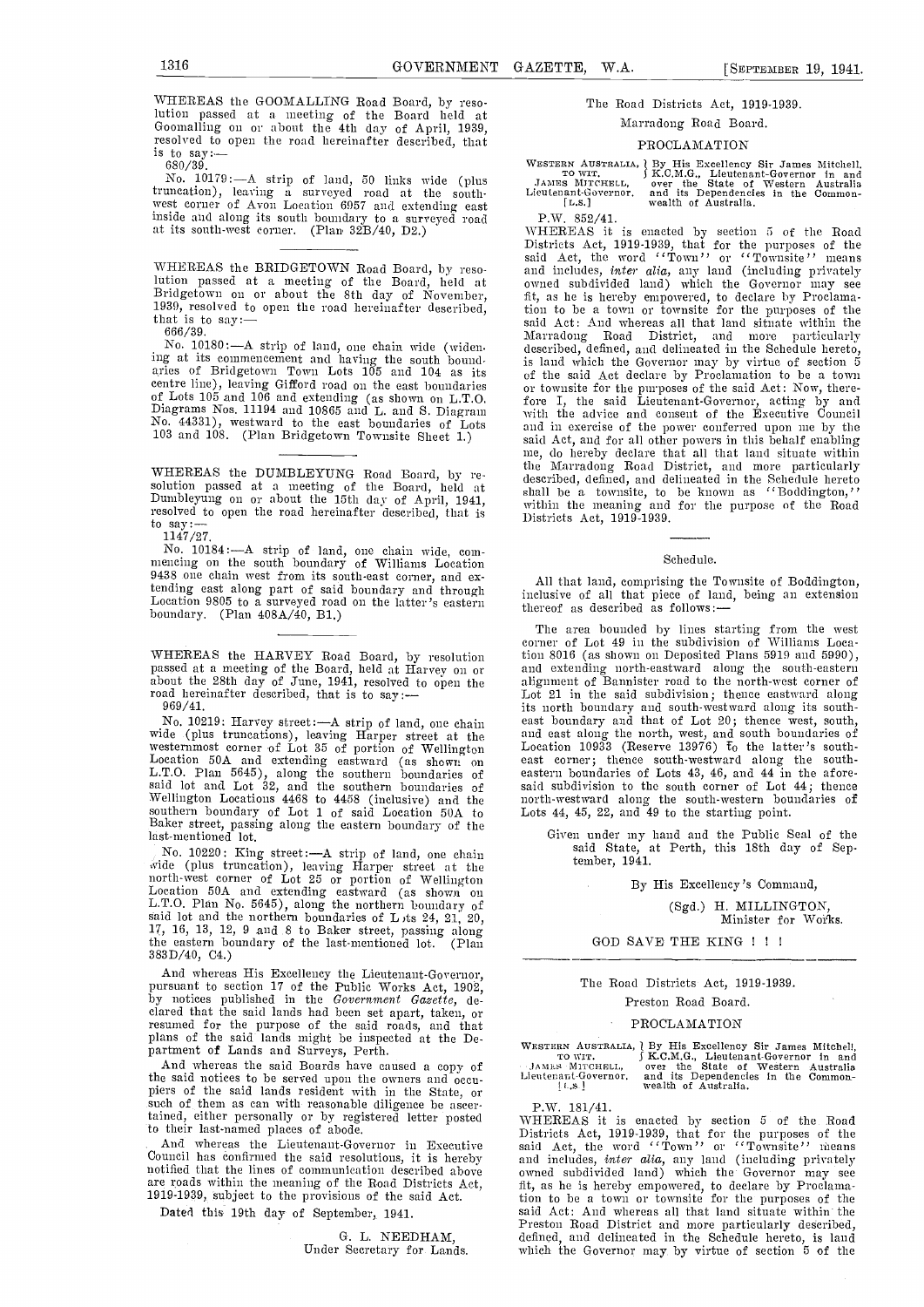exercise of the power conferred upon me by the said in the *Government Gazette* on the 15th day of Angust, Act, and for all other powers in this behalf enabling 1941, defined the boundaries of the Municipal District me, do me, do hereby declare that all that land situate within<br>the Preston Road District, and more particularly described, defined, and delineated in the Schedule hereto Road<br>shall be a townsite, to be known as ''Donnybrook,'' conte<br>within the meaning and for the purpose of the Road and  $\epsilon$ <br>Districts Act, 1919-1939. a por

#### Schedule.

All that land, comprising the Townsite of Donnybrook, Now inclusive of all that piece of land, being an extension  $\log_2$ thereof, as described as follows:-

All that portion of land bounded by lines starting at the intersection of the northern alignment of Bentley street with the eastern alignment of Yelverton street street with the eastern alignment of Yelverton street<br>and extending easterly along the former and onwards<br>to the left bank of the Preston River; thence generally<br>varied and amended by this present Order in Conneil to the left bank of the Preston River; thence generally varied north-westerly, upwards, along the said bank, to the shall eastern boundary of Lot  $426$  (Reserve 15418); thence bo southerly along said boundary and onwards to the north-<br>eastern alignment of Railway street; thence southerly, easterly, and south-easterly, and again southerly, easterly, goor and south-easterly, along the said alignment of Railway street to a point situate in prolongation northerly of the eastern boundary of Lot 155 (Reserve 17521); thence southerly to and along the said boundary; thence west- erly along the southern boundary of the said lot to its south-western corner; thence southerly along the castern<br>alignment of a one-chain street; thence easterly to the eastern alignment of Yelverton street aforesaid, and thence southerly to the starting point.

Given under my hand and the Public Seal of the<br>said. State, at Perth, this 18th day of September, 1941.

By His Excellency 's Command,

(Sgd.) H. MILLINGTON, Minister for Works.

#### GOD SAVE THE KING ! ! !

AT a meeting of the Executive Council held in the Executive Council Chambers, at Perth, this 18th day of September, 1941, the following Orders in Council were authorised to be issued:

Road Districts Act, 1919-1939.

#### Marradong Road District.

#### ORDER IN COUNCIL.

P.W. 1043/34.<br>HIS Excellency the Lieutenant-Governor, acting by and HIS Excellency the Lieutenant-Governor, acting by and with the advice and consent of the Executive Council, and in exercise of the power conferred by section 211 G. M. Hickey has been appointed to act, temporarily, as of the Road Districts Act, 1919-1939, doth hereby ex- District Registrar of Births, Deaths, and Marriages for of the Road Districts Act, 1919-1939, dotli hereby extend the provisions set out in the Second Schedule to the I the said Act to those portions of the Marradong Road Wiluna, vice Mr. A. F. N. Schroder transfer<br>District as described in the Schedule hereto: — ment to date from 10th September, 1941.

#### Schedule.

1. Townsites of Boddington and Ranford.

2. The prescribed areas as proclaimed in the Gov-<br>ernment Gazette of the 28th day of August, 1936, and 20th day of October, 1939.

(Sgd.) H. T. STITFOLD,<br>Clerk of the Council.

The Municipal Corporations Act, 1906-1939; The Road Districts Act, 1919-1939.

#### ORDER IN COUNCIL.

P.W. 618/41.<br>WHEREAS it is enacted by section 26 of the Municipal Corporations Act, 1906-1939, and section 8 of the Road Districts Act, 1919-1939, inter alia, that the Governor may, without any petition, make orders altering,

said Act declare by Proclamation to be a town or town-<br>site for the purposes of the said Act: Now, therefore I,<br>the said Lieutenant-Governor, acting by and with the conterminons municipal districts or wards, or of any<br>advi for the purpose of adjustment, the boundaries of con-<br>terminous municipal districts or wards, or of any<br>conterminous municipal district and road district, and<br>whereas the Governor by Order in Conneil published 1941, defined the boundaries of the Municipal District Road District, so far as the said two districts are conterminous: And whereas it is now deemed desirable and expedient to alter, for the purpose of adjustment, a portion of the common boundary between the said two districts as now defined by the said Order in two districts as now defined by the said Order in<br>Council and to vary and amend the same accordingly:<br>Now, therefore, His Excellency the Lieutenant-Gover-<br>nor, acting with the advice and consent of the Ex-<br>ecutive Council 1941, with the intent that such Order in Council as varied and amended by this present Order in Council shall continue in force and effect and shall define the boundaries of the Municipality of Boulder with the<br>variation hereby made in the common boundary between the Municipal District of Boulder and the Kal-<br>goorlie Road District.

#### Schedule.

The Order in Conneil under the Municipal Corporations Act, 1906-1939, and the Road Districts Act, 1919-1939, defining the boundaries of the Municipality of<br>Boulder, as published in the *Government Gazette* on the<br>15th day of August, 1941, is varied and amended as  $follows:$   $-$ 

Tile words ''thence easterly and southerly to the north-eastern corner of Lot 803,'' whei-e they appear in the Schedule to the said Order in Conneil, in lines 28 and 29, are deleted, and in lieu thereof the follow-<br>ing words are inserted—''thence easterly and southerly to the north-western corner of Lot 805; thence easterly<br>to the north-eastern corner of Lot 803.''

> (Sgd.) H. T. STITFOLIJ, Clerk of the Council.

#### APPOINTMENTS

(under section 5 of Registration of Deaths and Marriages Amuendulent Act, 1907, and section 2 of the Registration of Births, Dcaths, and Marriages Act Amendment Act, 1914).

Registrar General's Office, Perth, 18th September, 1941. G. M. Hickey has been appointed to act, temporarily, as the East Murchison Registry District, to reside at Wiluna, vice Mr. A. F. N. Schroder transferred; appoint- ment to date from 10th September, 1941.

R.G. No. 97/33. IT is hereby notified, for general information, that Constable D. G. Mann has been appointed to act, tempor arily, as Assistant District Registrar of Births and Deaths for the Moora Registry District, to reside at Dalwallinu, during the absence on leave of Constable<br>J. W. Tunstill; appointment to date from 22nd Sep-J. W. Tunstill; appointment to date from 22nd September, 1941, to 12th December, 1941, inclusive.

#### R.G. No. 66/40.

Municipality of Boulder and the Kalgoorlie Road TT is needy notined, for general information, that Con-<br>District.<br>ORDER IN COUNCIL. Deaths for the Northam Registrar of Births and<br>Deaths for the Northam Registry District, t IT is hereby notified, for general information, that Constable A. J. Parker has been appointed to act, temported Constable D. J. Allan; appointment to date from 22nd September, 1941, to 12th October, 1941, inclusive.

> R. J. LITTLE, Acting Registrar General.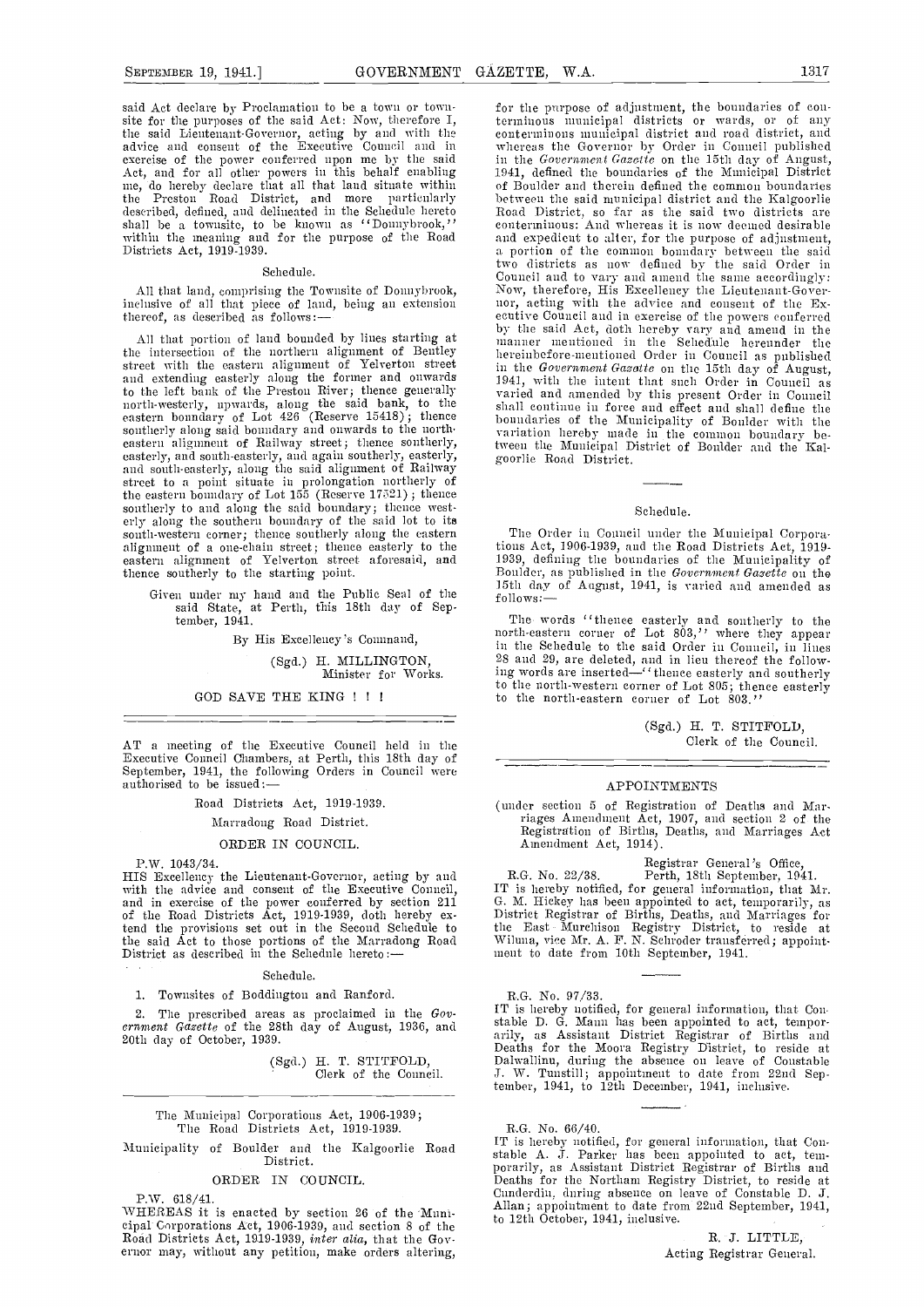#### THE MINING ACT, 1904.

FINAL NOTICE OF INTENTION TO FORFEIT LEASES FOR NON-PAYMENT OF RENT.

Department of Mines, Perth, 29th August, 1941.

IN accordance with section 97 of the Mining Act, 1904, notice is hereby given that, unless rent due on the undermentioned Leases be paid on or before the 26th September, 1941, it is the intention of the Lieutenant-<br>Governor, under the provisions of section 98 of the Mining Act, 1904, to forfeit such Leases for breach of covenan

Under Secretary for Mines.

#### GOLD MINING LEASES.

#### ASHBURTON GOLDFIELD.

- 47-STAR OF THE WEST: Iverson, Albert Edward.
- 

#### BROAD ARROW GOLDFIELD.

- 1336W-SLIPPERY GIMBLET: Associated Northern<br>Ora Banda, No Liability.<br>1399W-GIMBLET SOUTH EXTENDED: Associated
- Northern Ora Banda, No Liability.<br>2044W-SLIPPERY GIMLET SOUTH EXTENDED:
- Associated Northern Ora Banda, No Lia-
- bility. 204.5WSLIPPERY GIMLET SOUTH: Associated
- Northern Ora Banda, No Liability. <sup>5502–</sup><br>2102W—DESPATCH: Harris, Leeburne Waverley; Harris, John. 2149W—BELLE VUE G.M.: Carbine Gold Mines, No
- Liability.<br>2162W—NELSON: Ora Banda United Mines, Limited.<br>2171W—EUREKA: Pearce, Walter Nicholas.
- 
- 2171W-EUREKA: Pearce, Walter Nicholas.
- 2180W-BELLEVUE WEST: Jeffries, William James.
- 
- 2181W—BELLEVUE SOUTH: Lynch, Joseph.<br>2188W—GOLDEN PENNY: Pruich, Mate.<br>2190W—BELLBIRD: Murray, Francis Curtin; Murray,
- Francis James; Murray, Ernest Arthur Lewis; Murray, Robert Patten.<br>2191W—WANDERER: Murray, Francis Curtin; Mur-
- 
- ray, Frances Murray, Robert Patten.<br>2198W—ELLEN PEARCE: Pearce, Ellen; Butun, Tony; Zuvich, Ivan; Simunovich, Peter.<br>2199W—ZOROASTRIAN: Gilmore, Gordon Roy.<br>5202W—GOLDEN CROWN: Phillips, John; Wells,
- 
- William Brian.

#### COOLGARDIE GOLDFIELD.

#### Coolgardie District.

- 5245-TINDALS No. 1: Consolidated Gold Mines of 1
- Coolgardie, Limited.<br>5246—TINDALS No. 2: Consolidated Gold Mines of
- Coolgardie, Limited.<br>5247—TINDALS No. 3: Consolidated Gold Mines of Coolgardie, Limited.<br>5248-BIG BLOW: Consolidated Gold Mines of Cool-
- gardie, Lindical<br>5259—TINDAL'S CENTRAL: Consolidated Gold Mines
- of Coolgardie, Limited.<br>5263—LORD BOBS: Powell, Allen; Rennie, John.<br>5293—TWO BOYS: Bermingham. James: Berming
- 
- 5293—TWO BOYS: Bermingham, James; Bermingham,<br>John Patrick.<br>5295—EMPRESS OF COOLGARDIE: Consolidated Gold
- -EMPRESS OF COOLGARDIE: Consolidated Gold Mines of Coolgardie, Limited.<br>5296—TINDAL'S CENTRAL EXTENDED: Consoli-
- dated Gold Mines of Coolgardie, Limited.<br>5297—DREADNOUGHT EXTENDED: Consolidated 1599
- Gold Mines of Coolgardie, Limited.<br>5317—FRANK: Consolidated Gold Mines of Coolgardie,
- Limited.
- 5328-DREADNOUGHT: Consolidated Gold Mines of Coolgardie, Limited.<br>5330—UNDAUNTED: Consolidated Gold Mines of Cool-
- gardie, Limited.<br>5333—DREADNOUGHT CENTRAL: Consolidated Gold
- Mines of Coolgardie, Limited.<br>5334—NORTH DREADNOUGHT: Consolidated Gold 5437E—NORTH END EXTENDED: Mewburn, George
- Mines of Coolgardie, Limited.<br>5383-BURBANKS MAIN LODE: Collins, Patrick;
- 
- Malouey, Michael.<br>5454—WESTRAAD: Carroll, John.
- 5466-TINDAL'S SOUTH: Consolidated Gold Mines of -Coolgardie, Limited.

#### COOLGARDIE GOLDFIELD-continued.

#### Coolgardie District-continued.

- 5481-TINDAL'S NORTH No. 3: Consolidated Gold<br>
Mines of Coolgardie, Limited. Mines of Coolgardie, Limited.<br>5482—TINDAL'S NORTH No. 2: Consolidated Gold
- Mines of Coolgardie, Limited.<br>5483—TINDAL'S NORTH No. 1: Consolidated Gold
- Mines of Coolgardie, Limited.<br>5484—TINDAL'S NORTH No. 4: Consolidated Gold
- Mines of Coolgardie, Limited. 5486--LADY CARMEN: Consolidated Gold Mines of
- Coolgardie, Limited.<br>5488—TINDAL 'S No. 3 WEST: Consolidated Gold
- Mines of Coolgardie, Limited. 5502FLAGSTAFF: Consolidated Gold Mines of Cool-
- gardie, Limited.<br>5504—TINDAL'S No. 4 WEST: Consolidated Gol**d**
- Mines of Coolgardie, Limited.<br>5505-EMPRESS OF COOLGARDIE SOUTH: Consoli-
- dated Gold Mines of Coolgardie, Limited.<br>5532—TINDAL'S EAST: Consolidated Gold Mines of
- Coolgardie, Limited. 5548-GREAT HOPE: Consolidated Gold Mines of Cool-
- gardie, Limited.<br>5593—CATHERINE: Doyle, Arthur Nicholas; Clink,<br>William.<br>5605—BURBANKS DEEPS: Berniga, Emilio Gregorio.<br>5606—LUCKY STAR: Keith, James Rae.
- 
- 5606-BURDANING DELLA C. Detinga, Dinato<br>5606-LUCKY STAR: Keith, James Rae.<br>5615-CRYSTAL GOLD MINE: Heier, John.
- 
- 5644-JUNO: Rebuffoni, Domenico.

#### Kunanalling District.

- 902S-NEWHAVEN: Ryan, James Thomas; Manning, Harry.<br>913S-NEW AUSTRALIA: Golden Bounty Syndicate, Limited.
- 
- 
- 919S—EUREKA—Hill, Alfred John.<br>1012S—NEW HOMEWARD BOUND EAST: Homeward Bound Gold Mines, No Liability.<br>1013S—NEW HOMEWARD BOUND: Homeward Bound
- Gold Mines, No Liability.

#### DUNDAS GOLDFIELD.

- 1559-LILY DEEPS: Groundlark Gold Mines, No Liability.<br>-LILY: Groundlark Gold Mines, No Liability.
- 
- 
- 1560—LILY: Groundlark Gold Mines, No Liability.<br>1561—STAR WEST: Norseman Developments, No Lia-<br>bility.<br>1562—STAR NORTH-WEST: Norseman Developments,
- 1568-LILY WEST: Groundlark Gold Mines, No Liability. bility.
- 
- 1598—STAR WEST DEEPS: Norseman Developments,<br>No Liability.<br>1599—METEOR NORTH: Norseman Developments, No<br>Liability.<br>1600—METEOR: Norseman Developments, No Liability.
- 1601—METEOR SOUTH: Norseman Developments, No Liability.

#### EAST COOLGARDIE GOLDFIELD.

#### East Coolgardie District.

- 5437E-NORTH END EXTENDED: Mewburn, George<br>Robert; Stahl, Frederick Henry.<br>5465E-BIRTHDAY GIFT: Franetovich, Bert.
- 
- 5468E-PHARLAP: Nunn, Edward.
- 5510E-GOLDEN DREAM: Heppingstone, Charles Robert; Abbott, Arthur Valentine Rutherford.

48-BIG SARAH GOLD MINE: Dawson, Michael.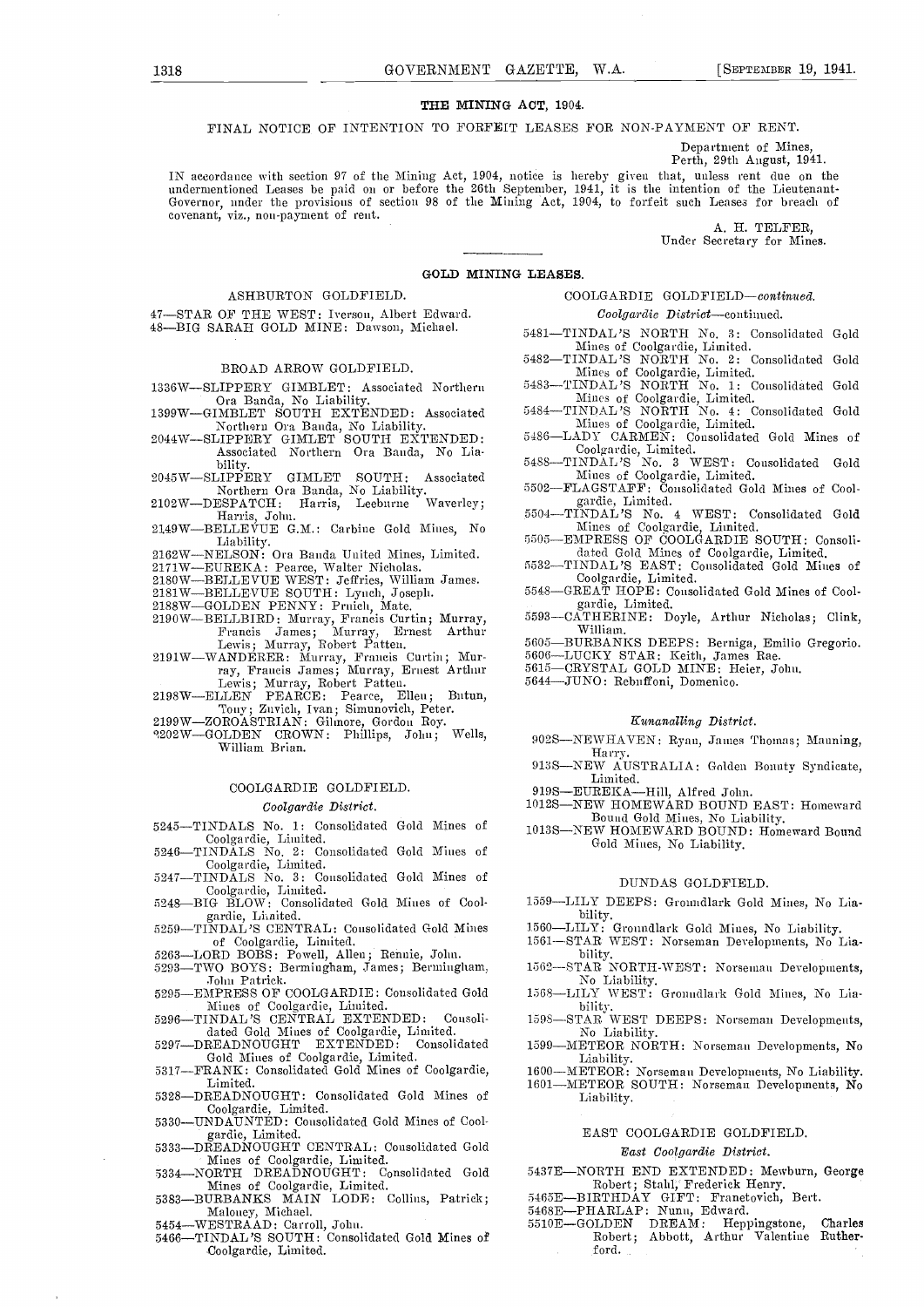#### EAST COOLGARDIE GOLDFIELD-continued. East Coolgardie District-continued.

- 5511E-GOLDEN CROWN: Heppingstone, Charles 23 Robert; Abbott, Arthur Valentine Ruther-
- 
- ford.<br>5539E—OROYA EAST: Groves, Albert; Brown, John.<br>5735E—BONNIE LASS: Winter, Michael; Devitt,
- Michael; Coyne, Peter Henry; Crispe, Albert<br>Edward.
- 
- 5741EREGGIO: Colley, Albert Charles. 5774EGOLDEN GOOSE: I-Ieppingstoue, Charles Robert; Abbott, Arthur Valentine Rutherford.<br>5781E—ADELINE WEST: B.A.N.Z. Mines, Limited.
- 
- 5796E-TWENTY GRAND: Thompson, Samuel; Jenkin-<br>son, Ernest William George; Young, Daniel;<br>Starr, Bertram.<br>5829E-LURGAN: Gray, Kenneth Victor; Johnston,
- William James.<br>5845E-HAPPY RETURNS: Miller, Christopher.
- 
- 5862E-ALBERT ADVENTURE: Dixon, Albertine.
- 5865E-LADY DOROTHEA: Heron, John.
- 5872E—EVERLY: Cox, Charles Walter.
- 5904E-GREAT PATIENCE: Carter, Eric; Griffin, Robert Benedict.
- 5905E-BROWN HILL SOUTH: Groves, Albert.
- 5917E-BELLE OF KALGOORLIE: Saunders, Richard.
- 5918ERAINBOW: Peterson, William Joseph; Payne, David; Aris, Michael; Beer, Robert Kenneth Edward.
- 5931ELAUNA DOONE: Larcombe, James Joseph; Brennan, Kyran.

#### EAST MURCIIISON GOLDFIELD.

#### Lawlers District.

- 
- 1317—TALLON DOON: King, Edward James.<br>1330—BETH-HENO: Rickard, James; Alac, Mate.
- 1333—VANGUARD: White, Noel Francis William.
- 1335-WESTRALIA: White, Noel Francis William.

#### Wilana District.

631J-BRILLIANT REDUCED: Radoman, Peter; Budiselic, James.

#### Black Range District.

- 1000B-POLLARD EAST: Youanmi Gold Mines, Limited.
- 1012B-POLLARD BLOCK ONE: Youanmi Gold Mines, Limited.<br>1013B—POLLARD
- BLOCK TWO: Youanmi Gold Mines, Limited.
- 1026B-POLLARD EAST EXTENDED: Youanmi Gold Mines, Limited.
- 1027B-POLLARD BLOCK TWO EAST: Youanmi Gold
- Mines, Limited. 1065BYOUANMI DEEPS SOUTH: Youanmi Gold Mines, Limited.
- 1066B-YOUANMI DEEPS WEST EXTENDED: Youanini Gold Mines, Limited.
- 1067B-YOUANMI DEEPS EXTENDED WEST: Youanmi Gold Mines, Limited.
- 1069B—SONNY BOY: Paskov, Dume.
- 1072B-WIRRAMINNA: Locke, Thomas.

### MOUNT MARGARET GOLDFIELD.

#### Mount Margaret District.

- 2138T-NIL DESPERANDUM: Probert, Arthur
- Adrian; Aitkeu, Douglas.<br>2216T—BERIA MAIN LODE: Kesich, Joseph Franich.<br>2225T—LANCEFIELD EAST DEEPS: Lancefield
- 
- (W.A.) Gold Mine, No Liability.<br>
2229T-IDA H.: Smith, George Noel Bernhard; Winter,<br>
Frederick George.<br>
2232T-LANCEFIELD DEEPS EAST: Lancefield
- 
- (W.A.) Gold Mine, No Liability.<br>2233T-LANCEFIELD DEEPS EXTENDED: Lance
- field (W.A.) Gold Mine, No Liability. 2235T-LANCEFIELD EXTENDED: Lancefield
- (W.A.) Gold Mine, No Liability.<br>2261 T—MARY MAC: Tasker, William.
- 2363T-MOUNT LAVERTON: Tasker, William.

#### MOUNT MARGARET GOLDFIELD-continued. Mount Margaret District-continued.

- 2382T-PINNACLES: Tasker, William.
- 2401T-FAMOUS BLUE: Hill, William Charles; Spear,
- Richard Clarke.
- 2403T-PINNACLES SOUTH: Tasker, William.
- 2424TLANCEFIELD NORTH: Lancefield (W.A.) Gold Mine, No Liability.
- 2450T-SOUTH LANCEFIELD EXTENDED: Bozich, John; Baletieb, Tony; Yukich, Mirko; Juro-
- rich, Andy.<br>2458T—WESTRALIA: Bridgeman, Henry Victor Stanley.
- 2459T-WESTRALIA SOUTH: Bridgeman, Henry Victor Stanley.

#### Mount Morgans District.

520F-TROUBLE: Bassula, John Andrew; Crocker, Clifford Clyde.

#### Movnt Malcolm District.

- 
- 1557C-TOWER HILL: Flynn, Michael.<br>1594C-HARBOUR LIGHTS: Leonora Central Gold Mining Company, No Liability.<br>1769C-BLACK CHIEF: Little, Edward Leonard.
- 
- 1770C—RANGOON: Courcier, Kenneth Aubrey; Spen-<br>eer, Percy Ernest.<br>1778C—GOLDEN ROD: Bennett, Henry James; Ben-<br>nett, Alfred Augustine; Kelly, Patrick
- 1778C-GOLDEN ROD: Bennett, Henry James; Bennett, Alfred Augustine; Kelly, Patrick Joseph.
- Joseph.<br>1785C-TRIANGLE: Hamilton, Thomas; Robertson, William Edward; Hunt, Reuben Patrick.
- 1787C---INNIT: McMeeken, John; McMeeken, Arthur<br>John; Crump, Albert Henry.

#### MURCHISON GOLDFIELD.

#### Cue District.

- 
- 2079—BATCHELOR: Stock, William James; Moloney,<br>Francis William; Bowler, Samuel Gregory.<br>2084—TROVATO DI PIETRO: Della Bona, Gim; Panizza, Domenico.
- 2182 DESERT GOLD: Aiberti, Giuhio; Aiherti, Analbale.
- 2183-JOY LONG: Poletti, Andrea; Sottil, Luigi; Poletti, Gildo.
- 2186-DESERT FLOWER: Aiberti, Annibale.
- 2210-BLACK CROW: Mindoolah Mines, Limited.
- 2223-SUN: Mindoolah Mines, Limited.

#### Dag Dawn District.

- 576D-NEW FINGALL: Sceresini, Antonio.
- 652D-CREME D'OR: Di Laurenzio, Frederico.

#### Monut Magnet District.

- 128GMEVENING STAR: Slavin, Joseph Clarence; Miller, George Albert; 0 'Dee, Daniel; Jewell, Horace.
- 1361M-JUPITER: Cassey, William James.
- 1388M-TOP-NOT: Moody, Montgomery; Cuthbertson, James.

#### Meekatharra District,

- 
- 
- 1551N—NEW WATERLOO: Garland, Ethel Kate.<br>1719N—SABBATH: Peterson, Alfred Christian.<br>1800N—PETER PAN: Nicholich, Clem; Nicholich, Roy.<br>1855N—COMMODORE: Moloney, Francis William.
- 
- 
- 1800N-COMMODORE: Moloney, Francis William.<br>1856N-CONSOLS SOUTH: Moloney, Mary. 1861N-ADELE MAY: Mann, John; Mann, Adele May.

#### NORTH COOLGARDIE GOLDPIELD.

#### Menzies District.

- 5546Z-TORBAY: Hawkins, Harry.<br>5590Z-KING OF THE HILLS: Winter, Frederick
- George.<br>5591 12—POST TOWN: Winter, Frederick George.<br>5668 2—FEDERATION: Beccarelli, Louis.
- 

1077U-MAKAI: O'Brien, Alexander.

Andrew.

#### Eliarring District.

110217LIGHTS OF ISRAEL: O'Brien, Ronald James.

1108U-GOLDEN COCKATOO: Robinson, William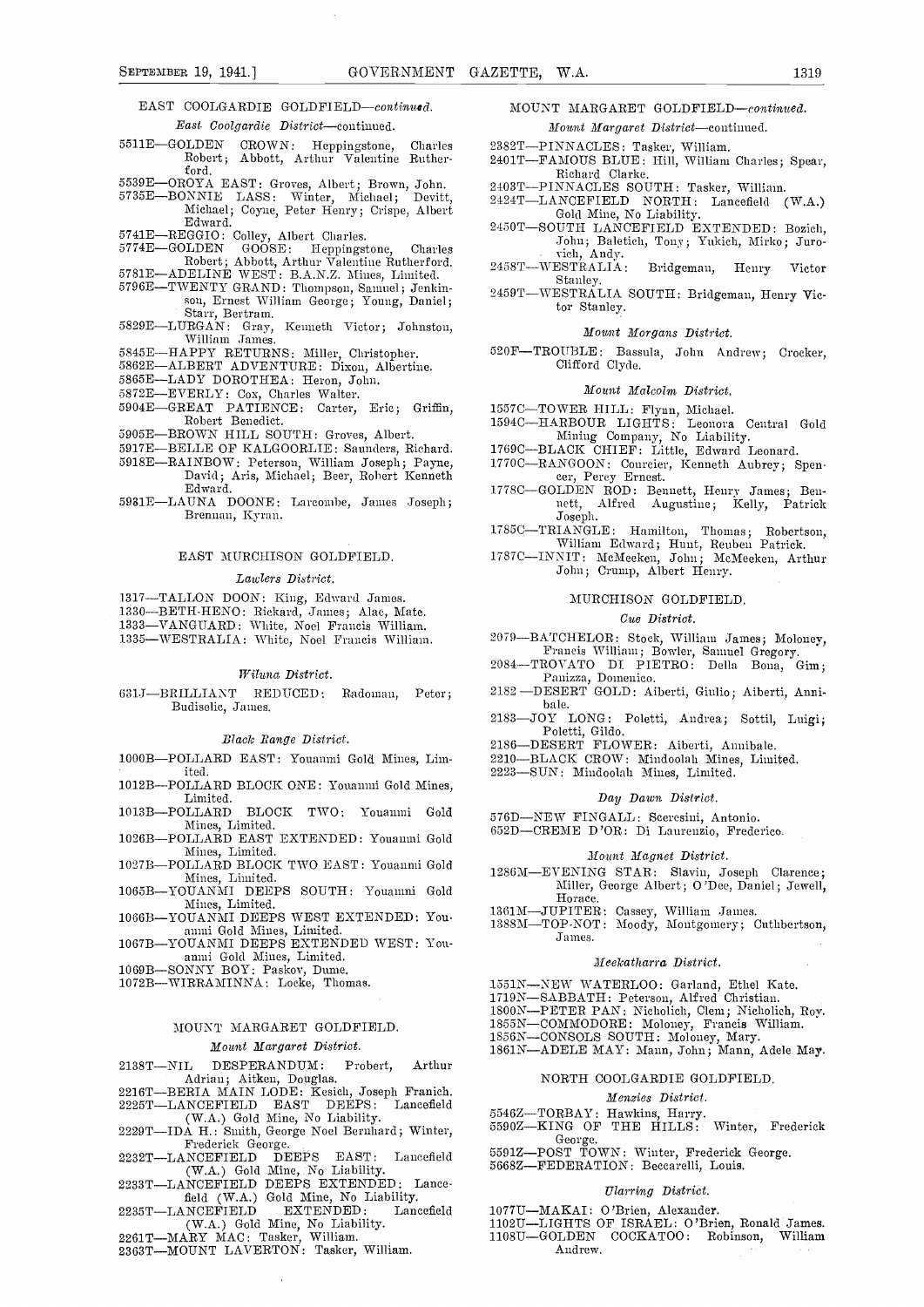### NORTH COOLGARDIE GOLDFIELD-continued.

#### Yerilla District.

- 1011R—NETA: Paget Gold Mines of Edjudina, Limited.<br>
1146—FIELD'S FIND NORTH: Yalgoo Gold Areas,<br>
Limited.<br>
1120R—SENATE: Paget Gold Mines of Edjudina.<br>
1147—FIELD'S FIND NORTH WEST: Yalgoo Gold<br>
1147—FIELD'S FIND NORTH WES
- 
- 1120R-SENATE: Paget Gold Mines of Edjudina,<br>Limited.<br>1121R-NETA EXTENDED: Paget Gold Mines of
- 1121R—NETA EXTENDED: Paget Gold Mines of 1148-<br>Edjudina, Limited. 1122R—NETA JUNCTION: Paget Gold Mines of Edju-<br>dina, Limited. 1150-
- 1211R-MARGARET: Neill, Percy.

#### Niagara District.

- 
- 
- 810G—TWO D's: Bright, William.<br>811G—TWO D's WEST: Bright, William.<br>902G—GRAFTER: Spicer, William Aubrey.

#### PILBARA GOLDFIELD.

#### Marble Bar District.

- 850-FEDERATION: Underwood, William; Knight, John Claude.
- 866-BONNIE DOON: Greater Bonnie Doon (1935), Limited.
- 
- 
- 868—MT. ADA: Thompson, Roderick Hedland.<br>901—RYAN'S: Greater Bonnie Doon (1935), Limited.<br>912—HOMEWARD BOUND: Hansen, Hagbarth.
- 
- 926—LEVIATHAN: Thorley, Edward Donald; Thomp-<br>son, Alexander Joseph.<br>929—TASSY QUEEN: Ora Banda South Gold Mines, No Liability.
- 1001—WHITE HILL: Maclean, William Gordon.<br>1002—COPENHAGEN: Hansen, Hagbarth.<br>1003—COPENHAGEN: EAST: Hansen, Hagbarth.<br>1010—WICKEN: Goode, Don.
- 
- 
- 
- 
- 1003—COTERNHAGER: Goode, Don.<br>
1010—MICKEY: Goode, Don.<br>
1013—TRUMP: Miller, Leslie; Hannay, Gilbert.<br>
1023—TASSY QUEEN WEST: Ora Banda South Gold<br>
1189
- Mines, No Liability.<br>
1034—TASSY QUEEN SOUTH: Ora Banda South Gold Mines, No Liability.<br>
1038—CHARITY: Crewes, Sydney.<br>
1041—MICKEY EXTENDED: Wills, Frederick; Goode,
- 
- Don.
- 1046-KLONDYKE QUEEN: Flegg, Harold.

#### Nullagine District.

- 229L-BARTON: McKenna, Maurice; McKenna, Ger-
- trude Helen; Gallop, Douglas.<br>230L—ALL NATIONS: Corboy, Desborough John; Gal lop, Douglas.<br>231L—BLUE SPEC: Dods, John Nisbet.
- 
- 
- 
- 
- 234L—ALREMA: Simpson, George.<br>235L—BEATRICE: Simpson, George. 235L—BEATRICE: Simpson, George. 236L<br>236L—WESTERN: Simpson, George. 2467L—HOPETOUN NORTH: Heath, James Jefferis 246 Hodsoll; Heath, Byard Hodsoll; Heath, Alfred Hodsoll Gordon.
- 
- 
- 252L—MARJIE: Black, Dudley William.<br>256L—BILL JIM: Geddes, David Beveridge.<br>258L—JUNCTION: Gallop, Douglas; Corboy, Des-
- borough John. Canop, Douglas, Cornor, Dec.<br>260L-ALL NATIONS NORTH: Simpson, Harold George.
- 263L-BLUE SPEC EAST: Dods, John Nisbet.
- 
- 264L-SPEC: Dods, John Nisbet.<br>265L-WEST SPEC: Dods, John Nisbet.
- 
- 265LWEST SPEC: Dods, John Nisbet. 266LGOLDEN SPEC: Dods, John Nisbet. 2671LITTLE WONDER: James, Lawrence Stanley Donald; Stevens, Frank.
- 268L-DOHERTY'S REWARD: McKinnon, Alexander John.
- 271L-HOPETOUN SOUTH BLOCK: Heath, Alfred 3557 Hodsoll Gordon; Heath, Byard Hodsoll; Heath, James Jefferis Hodsoll.

#### YALGOO GOLDFIELD.

- 907-BROWN'S REWARD: Arkle, James Vere.
- 1047—MUGGA KING: Smith, Tom; Dix, Percy Albert.<br>1086—TUI EAST: Sullivan, Leslie George.<br>1091—VINTAGE: Arkle, Hunter Miles.<br>1113—FIELD'S FIND: Arkle, Marie Aimee Andree.
- 
- 
- 
- 1114FIELD'S FIND CENTRAL: Yalgoo Gold Areas, Limited.
- 1120-FIELD'S FIND No. 2 EAST: Tobin, Patrick. 1128-BEAUFORT: Hawkins, James William.

#### YALGOO GOLDFIELD-continued.

- 1139-BLANEY'S GOLD MINE: Nevill, John Laurence.
- 1146FIELD'S FIND NORTH: Yalgoo Gold Areas, Limited.
- 1147FIELD'S FIND CENTRAL NORTH: Yalgoo Areas, Limited. 114SFIELD 'S FIND CENTRAL NORTH: Yalgoo
- 1149PORPHYRY: Yalgoo Gold Areas, Limited 1150PORPHYRY NORTII: Yalgoo Gold Areas
- 
- Limited.
- 1156-BINTO WEST: Yalgoo Gold Areas, Limited.<br>1169-MARRAPOSA: Fisher, Albert William; Pearse,
- Jeffrey.
- 1176-BEAUFORT WEST: Yalgoo Gold Areas, Limited.<br>1177-BEAUFORT WEST EXTENDED: Yalgoo Gold<br>Areas, Limited.<br>1178--PORPHYRY NORTH WEST: Yalgoo Gold Areas.
- 1178PORPHYRY NORTH WEST: Yalgoo Gold Areas, Limited.
- 1179—FIELD'S FIND SOUTH WEST: Yalgoo Gold Areas, Limited.<br>1180—FIELD'S FIND SOUTH: Yalgoo Gold Areas,
- Limited
- 1181-FIELD'S FIND EAST EXTENDED: Yalgoo Gold Areas, Limited.<br>1182—FIELD'S FIND NORTH EAST: sited. NORTH EAST: Yalgoo Gold
- Areas, Limited.<br>1183—FIELD'S FIND SOUTH EAST:
- Areas, Limited.<br>1184—BINTO NORTH: Yalgoo Gold Are<br>1185—BINTO NORTH EAST: Yalgoo SOUTH EAST: Yalgoo Gold
- Yalgoo Gold Areas, Limited.
- Limited. EAST: Yalgoo Gold Areas,
- 1186—VINTAGE SOUTH EAST: Yalgoo Gold Areas,<br>Limited.<br>1187—VINTAGE SOUTH: Yalgoo Gold Areas, Limited.
- 1187—VINTAGE SOUTH: Yalgoo Gold Areas, Limited 1188—VINTAGE SOUTH WEST: Yalgoo Gold Areas Limited.
- -KING SOLOMONS MINE: Crooks, Albert William.
- 1195-GREY CAT: Nevill, Aloysius Martin.

#### YILGARN GOLDFIELD.

- 
- 2801—SCOTS GREYS: Polson, Samuel Hunter.<br>3248—RADIO DEEPS: Andrews, Richard Bullock;
- Lang, Samuel Carsley.<br>3390—JUST-IN-TIME: N.G.M., Limited.
- 3394—IRON CHANNEL: N.G.M., Limited.
- 
- 3398-CORINTHIAN: Bradley, James.<br>3414-PILOT: White, George Joseph; White, Violetta.<br>3418-CLAMP'S CENTRAL: Evans, Arthur Ernest
- Herbert.
- 3425-CORINTHIAN NORTH: Bradley, James.<br>3431-LENODO: Bellamy, Eunice Matilda; Ey, Robert
- Clifford.
- 3456-NEWRY: N.G.M., Limited.
- 3460-FORTUNA LEASE: Andrews, Richard Bullock.
- 3465-BRILLIANT: N.G.M., Limited.
- 3468–PRINCE GEORGE: Anglo-Australian and Gen-<br>3468–PRINCE GEORGE: Anglo-Australian and Gen-<br>eral Investment Trust, Limited.
- 3480-GREAT VICTORIA: Burbidge Gold Mines, No Liability.<br>3506—CORNISHMAN: Talbot, Albert Jesse; Scott,
- Alexander.
- 3511—PWLL BACH: N.G.M., Limited.<br>3515—ELECTION: N.G.M., Limited.
- 
- 3516—JUST-IN-TIME NORTH No. 1: N.G.M., Limited. 3517-JUST IN TIME NORTH No. 2: N.G.M., Limited.

Mines, No Liability.<br>
3559-GREAT VICTORIA BLOCK 3: Burbidge Gold<br>
3562-GREAT VICTORIA BLOCK 6: Burbidge Gold<br>
3562-GREAT VICTORIA BLOCK 6: Burbidge Gold

3518-JUST IN TIME EXTENDED: N.G.M., Limited. 3519-OMEGA: N.G.M., Limited.<br>3520-CENTENARY: Williams, Frank Herbert; Wi

liams, Lionel George.<br>3555—NO TRUMPS: Friedlander, Harris.<br>3557—GREAT VICTORIA BLOCK 1: Burbidge Gold

Mines, No Liability.<br>3558—GREAT VICTORIA BLOCK 2: Burbidge Gold

Mines, No Liability.<br>3562—GREAT VICTORIA BLOCK 6: Burbidge Gold<br>Mines, No Liability.<br>3566—BRONCHO EAST: Anglo-Australian and General

Investment Trust, Limited.<br>3567—BRONCHO LINKS: Anglo-Australian and Gen-<br>eral Investment Trust, Limited. 3572-GREAT VICTORIA BLOCK No. 10: Burbidge Gold Mines, No Liability.<br>3573—MARIE'S FIND: Wilson, Thomas Stewart.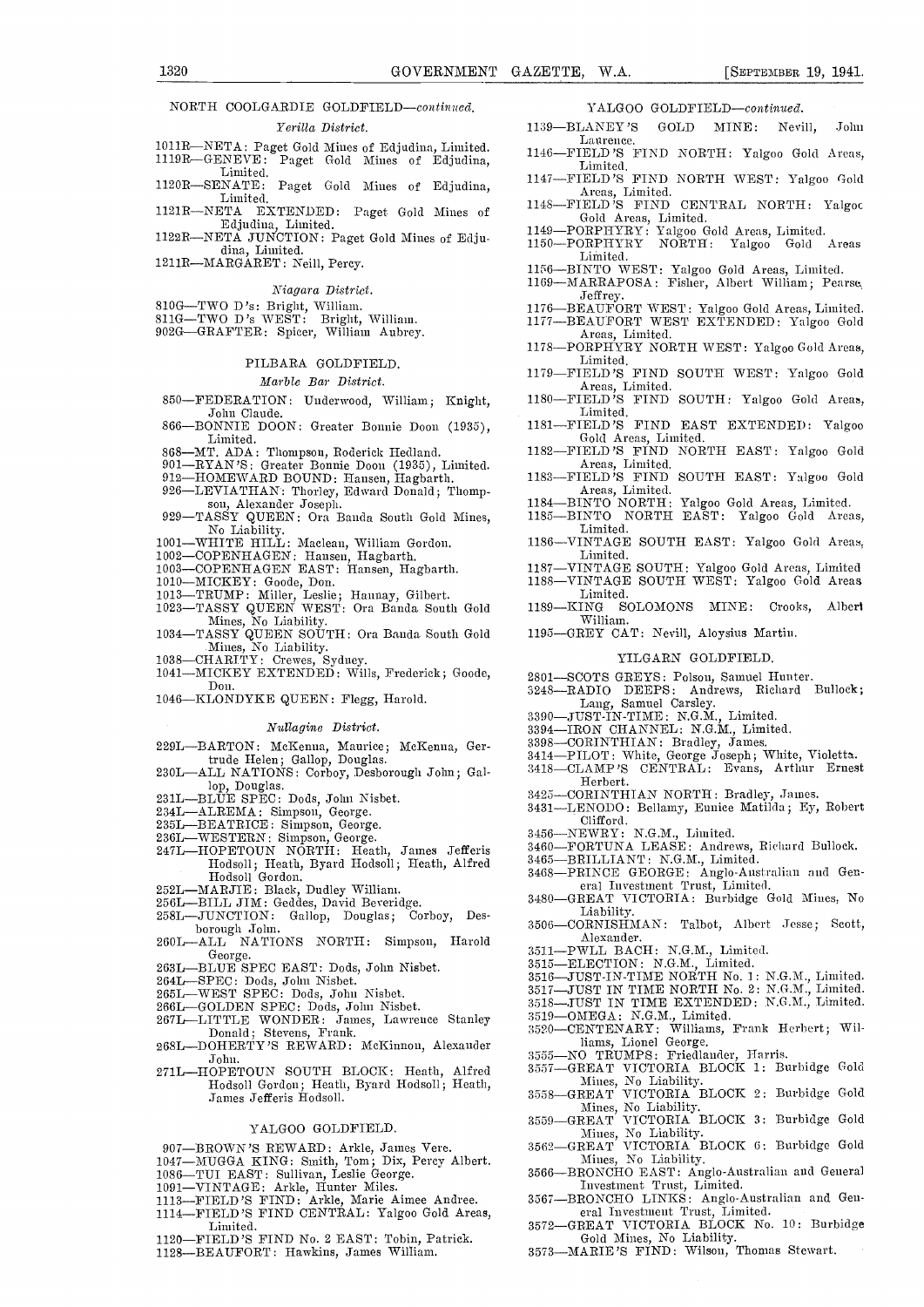#### YILGARN GOLDFIELD-continued.

- 3574-MARIE'S FIND EXTENDED: Wilson, Thomas
- 
- Stewart.<br>
3575-GREAT BINGIN: Wilson, Thomas Stewart.<br>
3577-GREAT VICTORIA BLOCK No. 11: Burbidge 3575—GREAT BINGIN: Wilson, Thomas Stewart. 396969<br>3577—GREAT VICTORIA BLOCK No. 11: Burbidge 3971<br>Gold Mines, No Liability. 3663—BULLDOG: Bird, William James. 3977
- 
- 3677—B.A.N.Z. No. 1: N.G.M., Limited.
- 3678-B.A.N.Z. No. 2: N.G.M., Limited.
- 3679-B.A.N.Z. No. 3: N.G.M., Limited.
- 3683—GOLDEN CUBE: Norton, James Edward; Hodby,<br>Lindley David.<br>3694—B.A.N.Z. No. 4: N.G.M., Limited.
- 
- 3695-B.A.N.Z. No. 5: N.G.M., Limited. 3696—B.A.N.Z. No. 6: N.G.M., Limited.
- 3719—OMEGA EAST: N.G.M., Linnited.
- 
- 3720—OMEGA SOUTH: N.G.M., Limited.<br>3724—FRANCES FIRNESS: Haase, Frank Roy; Nor ton, James Edward; Norton, Edward O'Reilly;<br>Le May, Marie Thelma.<br>3725—NEWRY SOUTH: N.G.M., Limited.
- 
- $3726\mathrm{-}\mathrm{NEWRY}$  SOUTH EXTENDED: N.G.M., Limited.
- 3727-PATRICIA: Anglo-Australian and General Investment Trust, Limited. 3728-JAQUELINE: Anglo-Australian and General Investment Trust, Limited.
- 3729-RUTH: Anglo-Australian and General Invest-
- ment Trust, Limited. 3730-PAMELA: Anglo-Australian and General Invest- ment Trust, Limited.
- 
- 3738-B.A.N.Z. No. 7: N.G.M., Limited.
- 3739-B.A.N.Z. No. 8: N.G.M., Limited.
- 3740-B.A.N.Z. No. 9: N.G.M., Limited.
- 3754-PRINCE GEORGE No. 1: Anglo-Australian and General Investment Trust, Limited.
- 3756-B.A.N.Z. No. 12: N.G.M., Limited.
- 3766-GOLDEN ARROW: Donovan, William Clarence; Willis, Harry Leslie; Donovan, William.
- 3771-BRONCHO SOUTH: Anglo-Australian and General Investment Trust, Limited.
- $3772-\mathrm{BRONCHO}$  LINKS WEST: Anglo-Australian and General Investment Trust, Limited.
- 3775-B.A.N.Z. EXTENDED: N.G.M., Limited.
- 3781-JACOLETTI WEST: Bellamy, Eunice Matilda; Ey, Ernest; Ey, Robert.
- 3783-JACOLETTI NORTH: Ey, Ernest; Bellamy, Eunice Matilda; Ey, Robert.
- 3789-TOP DOG: Lawson, Guy.
- 3790-B.A.N.Z. EAST EXTENDED: Bird, John Thomas.
- 3792-KURRAJONG EAST: French, Thomas James.
- 
- 3822-QUEEN MARIE: Wilson, Thomas Stewart.<br>3824-GANYMEDES: Ronchi, Giovanni; Ro 3824—GANYMEDES: Ronchi, Giovanni; Ronchi, Felice; Ronchi, Angelo; Marchesi, Virginio; Felice; Ronchi, Angelo; Marchesi, Virginio;<br>Bertucci, Francesco; Ronchi, Tullio.
- 3845-RAINBOW: Donovan, William Clarence; Willis, Harry Leslie; Donovan, William.
- 3856-MARVEL LOCH NORTH: Leamey, Henry John; Crisp, Sydney Aubrey.
- 3859-GREAT UNKNOWN: Songini, Peter; Menegola, Andrea.
- 3862FRASER'S CENTRAL: Paini, Giovanni; Guerini, Antonio; Fiorese, Guerino; Songini, Pietro; Guerini, Pietro; Menegola, Andrea.
- 3869-EVANSTON NORTH: Richardson, Richard William; Dynes, Max Russell; Richardson, Margaret Agatha May; Gorman, Henrietta.
- 3908-NORTH COMET: Brown, Joseph.
- 3914MAY: Goodin, Arthur Herbert (jun.); Goodin, Arthur Herbert (sen.).
- 3920-OMEGA DEEPS: N.G.M., Limited.
- 3921-BANZ DEEPS: N.G.M., Limited.
- 3922-TOP DOG WEST: N.G.M., Limited.
- 3930-BULLS-EYE: Brady, William Alfred; Wehr, Hans.
- 3944-NIL DESPERANDUM: Whitworth, Harold; Tuckey, Enos John.
- 3947EVELYN MOLLY: Norton, James Edward.
- 3959-KOOKABURRA: Bosenberg, George Henri.
- 3960-SCORPIO: Lodge, George Francis; Walton, Donald Thomas.
- YILGARN GOLDFIELD-continued.
- 3962-FIRELIGHT: Brand, Percy James; Brand, Mer-<br>ville George.
- 3969-WHITE HORSESHOE: Williams, Lionel George.
- 3971-MARGEURITE: Zanotti, Giacomo.
- 3975-SEDGE: Dunleavy, Gordon.
- 3980-PETER PAN: Stack, Edward; McAskil, Alister Gordon.
- 3982-HELIO: Wesley, Ernest Cornwall; Wesley, Latham Charles.
- 3983-LINK: Dunleavy, Mervyn Gordon.
- 3986-SUNSET: Rowan, Jessie; Donovan, Ethel Maud.
- 3987-GRAND NATIONAL: Burbidge Gold Mines, No Liability.
- 3988-TREASURY: Ronchi, Elvira; Ronchi, Michaelina; Ronchi, Giuseppe.
- 3991-PINNACE: Dunleavy, Mervyn Gordon.
- 3993-STUMPY DOODLE: Wilson, Thomas Stewart.
- 3994GREAT VICTORIA SOIJTH: Burbidge Gold Mines, No Liability.
- 3995-DEEPS EXTENDED: Lang, Samuel Carsley; Andrews, Richard Bullock.
- 3998-NORTH MARIE: Sterling Gold Mines, No Lia- bility.
- 4007-GREAT VICTORIA EAST: Burbidge Gold Mines,<br>No Liability.
- 4012-JEAN ROSE: Faul, Albert Ernest; Whinfield, John Stephen.
- 4013-TWO JACKS: Faul, Albert Ernest; Whinfield, John Stephen.
- 4022WESTONIA ADVANCE: Moore, Albert Birch.

4024-JEAN ROSE EXTENDED: Faul, Albert Ernest; Whinfield, John Stephen.

#### Private Property.

13PP-CRICKET: Goodin, Arthur Herbert (Senior); Goodin, Arthur Herbert (Junior).<br>36PP—LOCHLEE: Re, Attilio.

#### OUTSIDE ANY PROCLAIMED GOLDPIELD.

#### Private Property.

5PP (Roebourne)—SHAW'S SHAFT: Shaw, Richard<br>Stanley; Shaw, James Richard.<br>45PP (Nortlam)—HILLSDALE: Reid, Hector; Selater, Ambrose; Morgan, Esther Margaret.

#### METROPOLITAN WATER SUPPLY, SEWERAGE, AND DRAINAGE DEPARTMENT.

M.W.S. 667/40.

NOTICE is hereby given, in pursuance of section 96 of the Metropolitan Water Supply, Sewerage, and Drainage Act, 1909, that water mains have been laid in the undermentioned streets, in districts indicated:-

#### Cottesloe Municipality.

879/41-Marmion street, from Lot 36 to Lot 34-Northerly.

#### Subiaco Municipality.

839/41-Cunningham terrace, from Lot 170 to Nichols road-Southerly; Nichols road, from Cunningham terrace to Lot 398-North-westerly.

#### Nedlands Road District.

457/41Garland road, from Stephanie sti-cet to Lot 4299 Northerly.

#### Perth Road District.

764/41-Cape street, from Wanneroo road to Lot 189-Easterly.

And the Minister for Water Supply, Sewerage, and Drainage is, subject to the provisions of the said Act, prepared to supply water from such mains to lands within ratcable distance thereof.

Dated at Perth this 19th day of September, 1941.

J. C. HUTCHINSON, Under Secretary.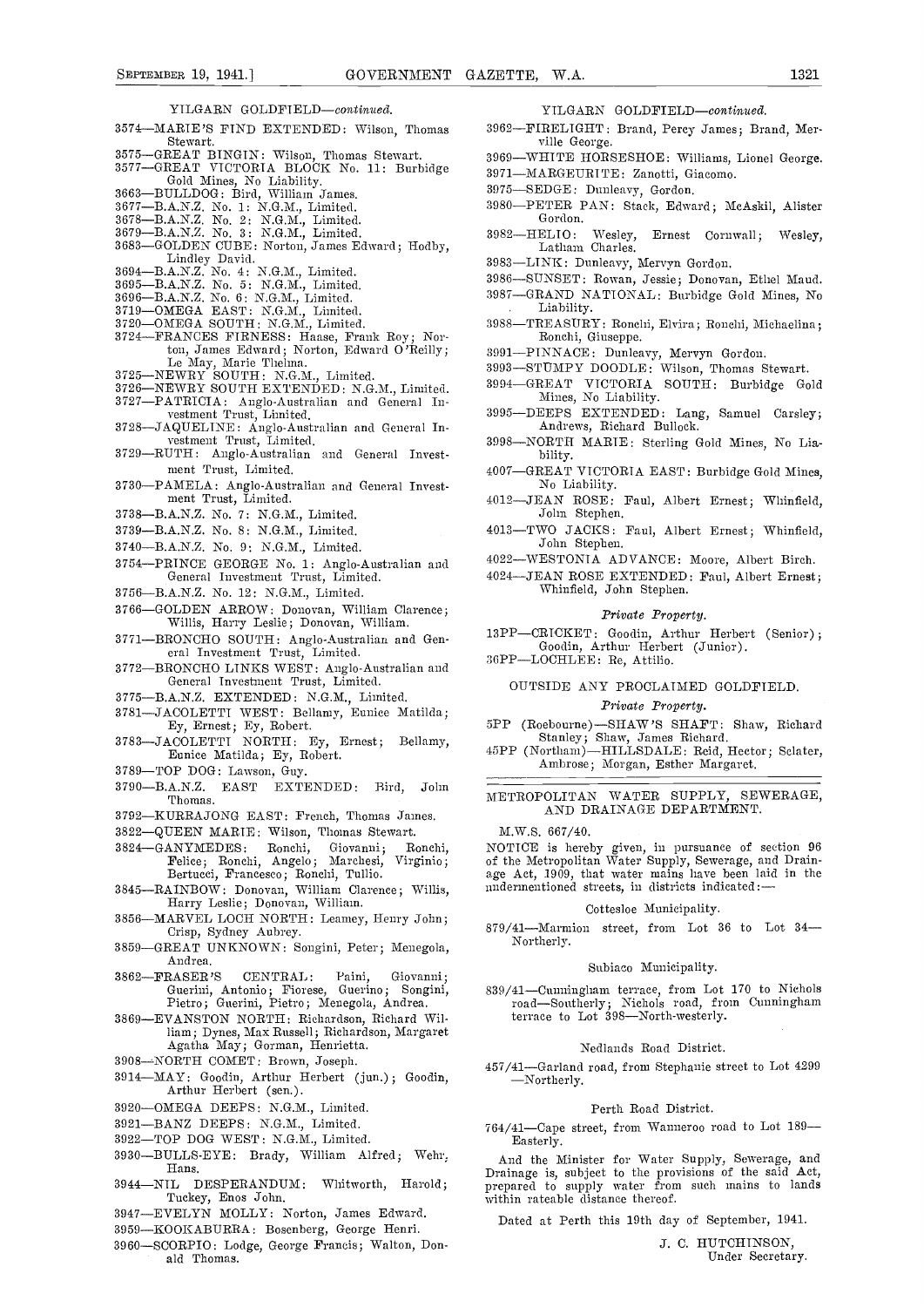#### TENDERS FOR PUBLIC WORKS.

| Date of        | Nature of Work.                       | Date and Time                                                  | Where and when Conditions of Contract, etc.,                                                                                |
|----------------|---------------------------------------|----------------------------------------------------------------|-----------------------------------------------------------------------------------------------------------------------------|
| Notice.        |                                       | for Closing.                                                   | to be seen.                                                                                                                 |
| 1941.          |                                       | 1941.                                                          |                                                                                                                             |
| ${\rm Sept.}$  | Northam Hospital—New Morgue<br>(9192) | $(2.30 \text{ p.m. on Tuesday})$<br>23rd September<br>$\cdots$ | Contractors' Room, P.W.D., Perth, and at Water<br>Supply Office, Northam, on and after Tuesday, the<br>9th September, 1941. |
| $_{\rm Sept.}$ | Kalgoorlie Hospital—Additions to      | 7th October                                                    | Contractors' Room, P.W.D., Perth, and at P.W.D.                                                                             |
| 17             | Maternity Ward (9193)                 | $\cdots$                                                       | Office, Kalgoorlie, on and after 23rd September, 1941.                                                                      |

Tenders, together with the prescribed deposit, are to be addressed to "The Hon. the Minister for Works, Public<br>Works Department, The Barracks, St. George's terrace, Perth," and must be indorsed "Tender." The lowest or any<br>

W. S. ANDREW, Under Secretary for Public Works.

| TENDERS FOR PURCHASE.                                                                          |                                                                               |                                                                                                                                                            |  |  |  |  |  |  |  |  |
|------------------------------------------------------------------------------------------------|-------------------------------------------------------------------------------|------------------------------------------------------------------------------------------------------------------------------------------------------------|--|--|--|--|--|--|--|--|
| Government Property.                                                                           | Date and Time for<br>Closing.                                                 | Where and when Conditions of Contract may be seen.                                                                                                         |  |  |  |  |  |  |  |  |
| Ghooli Experimental Farm-Stables and<br>Machinery Shed<br>Northeliffe Group Settlement Cottage | 1941.<br>$(2.30 \text{ p.m. on Tuesday})$<br>30th September<br>30th September | P.W.D., Perth, and Court House, Southern Cross, from 1st<br>September, 1941.<br>P.W.D., Perth, and Police Station, Pemberton, from 1st<br>September, 1941. |  |  |  |  |  |  |  |  |

Tenders, together with the prescribed deposit, are to be addressed to "The Hon. Minister for Works, Public Works Department, The Barracks, St. George's terrace, Perth," and must be indorsed "Tender." The highest or any ten

Department of Public Works, W. S. ANDREW, Perth, 29th August, 1941. Under Secretary for Public Works.

#### WESTERN AUSTRALIAN GOVERNMENT TENDER BOARD. TENDERS FOR GOVERNMENT SUPPLIES.

| Date of<br>Schedule No.<br>Advertising.         |          | Supplies required.                                                                                                          | Date of<br>Closing.      |  |
|-------------------------------------------------|----------|-----------------------------------------------------------------------------------------------------------------------------|--------------------------|--|
| 1941.                                           |          |                                                                                                                             | 1941.                    |  |
| Sept. 4<br>215a, 1941<br>$\cdots$               |          | Hot Air Steriliser, Autoclave, and Steam Steriliser, for Perth Hospital<br>$\cdots$                                         | Sept. 25                 |  |
| Sept. 11<br>230a, 1941<br>$\ddots$              |          | Gas Producer Plants—Supply and installation to Graham utility trucks, 4                                                     |                          |  |
| Sept. 16<br>234 <sub>A</sub> , 1941<br>$\cdots$ |          | only<br>$\cdots$<br>$\cdots$<br>$\cdots$<br>Mild Steel Specials, consisting of 2 Reducers, 1 Venturi Meter Tube, 2 Flexible | Sept. 25                 |  |
|                                                 |          | Joints, and 4 Weld Bands<br>$\cdots$<br>$\cdots$<br>$\cdots$<br>$\cdots$<br>$\cdots$<br>$\cdots$                            | Sept. 25                 |  |
| Sept. 18<br>237A. 1941<br>$\cdots$              | $\cdots$ | Fly Spray for a period of 12 months<br>$\cdots$<br>$\cdots$<br>$\cdots$                                                     | Sept. 25                 |  |
| Sept. 18<br>238a, 1941                          |          | Cream for Perth Hospital for a period of 12 months<br>$\cdots$<br>$\cdots$<br>$\cdots$                                      | Sept. 25                 |  |
| Sept. 16<br>233a. 1941<br>$\cdots$              |          | Stainless Steel Bedpans, 11in. Kidney Bowls, and 6in. Bowls-2 dozen, 1                                                      |                          |  |
|                                                 |          | dozen, and 2 dozen, respectively<br>$\cdots$<br>$\cdots$<br>$\cdots$<br>$\cdots$<br>$\cdots$                                | $\boldsymbol{2}$<br>Oct. |  |
| Sept. 16<br>235д, 1941<br>$\sim 1000$           |          | Copper Tubes, solid drawn, 900 lin. ft.<br>$\cdots$<br>$\ldots$<br>$\cdots$<br>$\cdots$                                     | $\overline{2}$<br>Oct.   |  |
| Sept. 18<br>236a, 1941<br>$\cdots$              |          | Machine Tools and Equipment for Fremantle Technical High School<br>$\cdots$                                                 | 2<br>Oct.                |  |

Tenders addressed to the Chairman, Tender Board, Perth, will be received for the above-mentioned supplies until 2 15 p.m. on the date of closing.

Tenders must be properly indorsed on envelopes, otherwise they are liable to rejection.

Tender forms and full particulars may be obtained on application at the Tender Board Office, Murray street, Perth. No tender necessarily accepted.

G. L. NEEDHAM, Dated the 18th September, 1941. Chairman W.A. Government Tender Board.

#### WESTERN AUSTRALIAN GOVERNMENT TENDER BOARD.

Tenders for Butter.

TENDERS close with the Secretary, Tender Board (himself), at 11 15 a.m. on Friday, 26th September, for the supply and deliv- ery of Butter to Government Institutions and Hospitals during a period of four weeks.

Forms of Tender and full particulars are available at the Tender Board Office, Murray street, Perth.

By Order of the Board,

G. L. NEEDHAM,

Chairman W.A. Government Tender Board.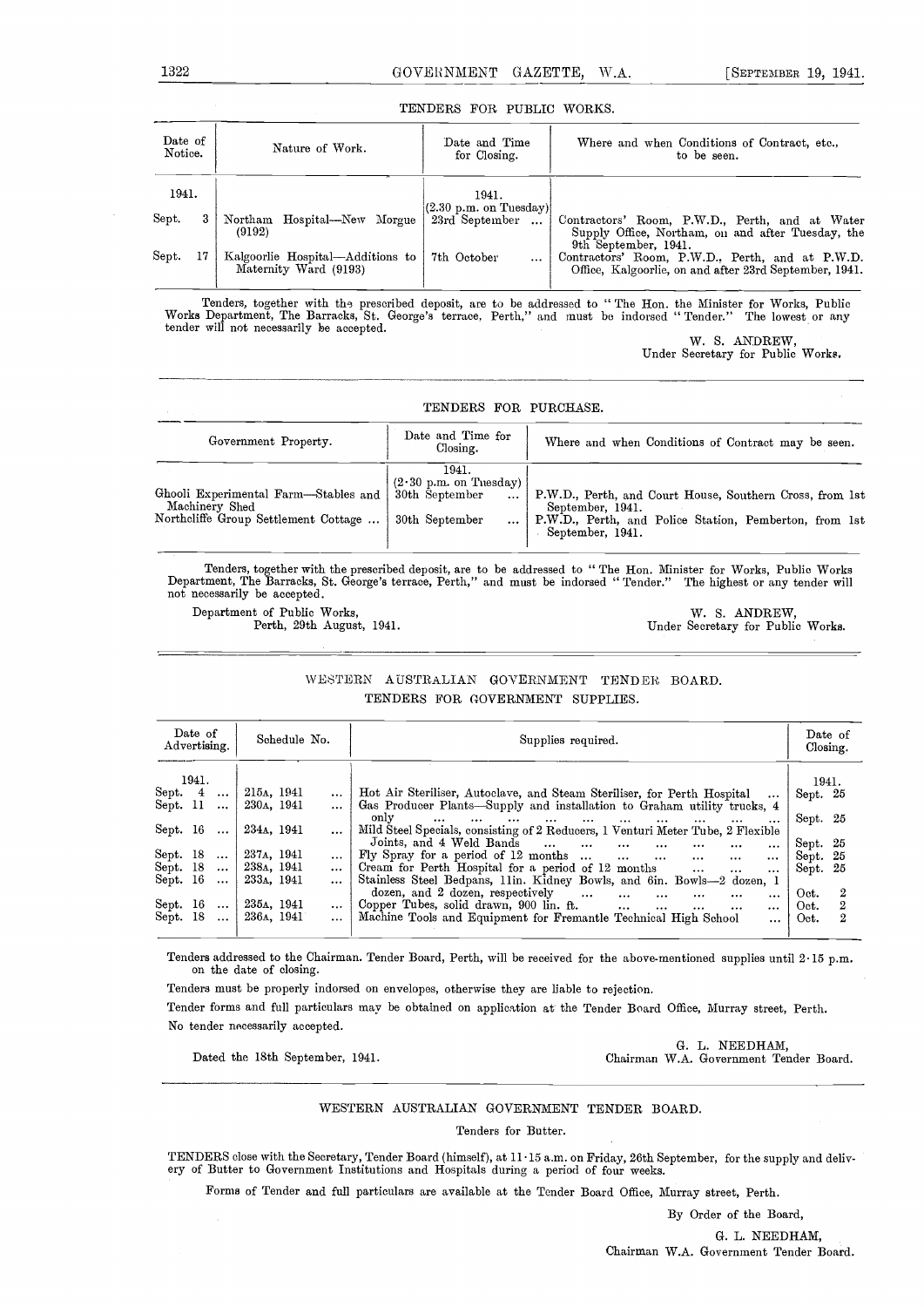#### WESTERN AUSTRALIAN GOVERNMENT TENDER BOARD-continued.

Accepted Tenders.

| Tender<br>Board<br>No. | Date.             | Contractor.               | Sche-<br>dule<br>No. | Particulars.                                                                                                                                                                                                      | Department<br>concerned.                                                                         | Rate.                                            |
|------------------------|-------------------|---------------------------|----------------------|-------------------------------------------------------------------------------------------------------------------------------------------------------------------------------------------------------------------|--------------------------------------------------------------------------------------------------|--------------------------------------------------|
| 506/41                 | 1941.<br>Sept. 12 | Tony Kosonich<br>$\cdots$ | 178A.<br>1941        | Firewood to Government Depart-<br>ments, etc., at Kalgoorlie and<br>Boulder, during a period of 12<br>months from 1st October, 1941,<br>to 30th September, 1942, as<br>$follows :=$                               | Varions                                                                                          | Rates on applica-                                |
| 504/41                 | do.               | A. J. Baker & Sons        | 176A.<br>1941        | Items 1 (a), (b), (c), (d), (e)<br>Items $2(a)$<br>$\ldots$<br>$\cdots$<br>One "Amatice" 4-door Refrig-<br>erator Cabinet, 32 cub. ft. with<br>$\frac{1}{2}$ H.P. Motor, delivered at<br>Wongan Hills State Hotel | $\cdots$<br>$\cdots$<br>$\cdots$<br>$\cdots$<br>$\cdots$<br>$\cdots$<br>Public Works<br>$\ddots$ | tion.<br>Rates on applica-<br>tion.<br>for £189. |

#### CASH ORDERS LOST.

Agricultural Bank,<br>Perth, 11th September, 1941.<br>THE undermentioned Cash Orders drawn by the Agri-<br>cultural Bank have been lost and payment has been stopped; it is proposed to issue fresh Cash Orders in  $\lim_{t \to \infty}$  thereof: $\frac{1}{t}$ 

C./O. No. 56697; value 15s. 8d.; H. J. Hastings;

14/3/41; Northam.<br>
C./O. No. 64749; value £1 19s. 1d.; G. H. Herbert; 20/5/41; Kununoppin. C./O. No. 64666; £2 14s. 100.; G. H. Herbert;

14/5/41; Kununoppin. C. L. CLARKE.

General Manager.

### APPOINTMENT.

(35th Victoria, No. 3.)

HIS Honour the Chief Justice has been pleased to appoint Allan James Eastman, of the Australian Imperial Forces (Major), a Commissioner of the Supreme Court of Western Australia, to administer or take outside the tralia. State of Western Australia any oath, affidavit, affirmation, declaration, or acknowledgment by a married the woman to be used in the Supreme Court of Western mutil Australia. The Commission to remain in force until the said Allan James Eastman ceases to be a member of the Commonwealth Defence Forces on active service Supreme Court Office, or until revoked.

#### G. J. BOYLSON, Registrar Supreme Court.

Supreme Court Office, Perth, 9th September, 1941.

### APPOINTMENT.

(35th Victoria, No. 3.)

HIS Honour the Chief Justice has been pleased to appoint Rex Chambers, of the Australian Imperial Forces (Major), a Commissioaer of the Supreme Court of Western Australia, to administer or take outside the State of Western Australia any oath, affidavit, affirmation, declaration, or acknowledgment by a married woman Ben to be used in the Supreme Court of Western Australia. Defer<br>The Commission to remain in force until the said Rex The Commission to remain in force until the said Rex Chambers ceases to be a member of the Commonwealth Defence Forces on active service or until revoked.

#### G. J. BOYLSON,

Registrar Supreme Court.

Supreme Court Office. Perth, 9th September, 1941.

APPOINTMENT.

#### (35th Victoria, No. 3.)

HIS Honour the Chief Justice has been pleased to appoint Alexander William Sheppard, of the Australian Imperial Forces (Major), a Commissioner of the Supreme Court of Western Australia, to administer or take outside

the State of Western Australia any oath, affidavit, affirmation, declaration, or acknowledgment by a married woman to be used in the Supreme Court of Western Australia. The Commission to remain in force until the said Alexander William Sheppard ceases to be a member of the Commonwealth Defence Forces on active service or until revoked.

> G. J. BOYLSON, Registrar Supreme Court.

Supreme Court Office, Perth, 9th September, 1941.

APPOINTMENT.

(35th Victoria, No. 3.) HIS Houour the Chief Justice has been pleased to appoint Ernest Crofton Stephens, of the Australian Imappoint Ernest Crofton Stephens, of the Australian Im-<br>perial Forces (Major), a Commissioner of the Supreme<br>Court of Western Australia, to administer or take outside the State of Western Australia any oath, affidavit, affirmation, declaration, or acknowledgment by a married woman to be used in tIme Supreme Court of Western Aus. The Commission to remain in force until the said Ernest Crofton Stephens ceases to be a member of the Commonwealth Defence Forces on active service or until revoked.

G. J. BOYLSON, Registrar Supreme Court.

Perth, 9th September, 1941.

#### APPOINTMENT. (35th Victoria, No. 3.)

HIS Honour the Chief Justice has been pleased to appoint David Benjamin, of the Australian Imperial Forces (Captain), a Commissioner of the Supreme Court of Western Australia, to administer or take outside the State of Western Australia any oath, affidavit, affirmation, declaration, or acknowledgment by a married woman to be used in the Supreme Court of Western Australia. The Commission to remain in force until the said David Benjamin ceases to be a member of the Commonwealth Defence Forces On active service or until revoked.

> G. J. BOYLSON, Registrar Supreme Court.

Supreme Court Office, Perth, 9th September, 1941,

#### APPOINTMENT.

(35th Victoria, No. 3.)

HIS Honour the Chief Justice has been pleased to appoint Alban Charles Elliot, of the Australian Imperial of Western Australia, to administer or take outside the State of Western Australia any oath, affidavit, affirmation, declaration, or acknowledgment by a married woman to he used in the Supreme Court of Western Aus-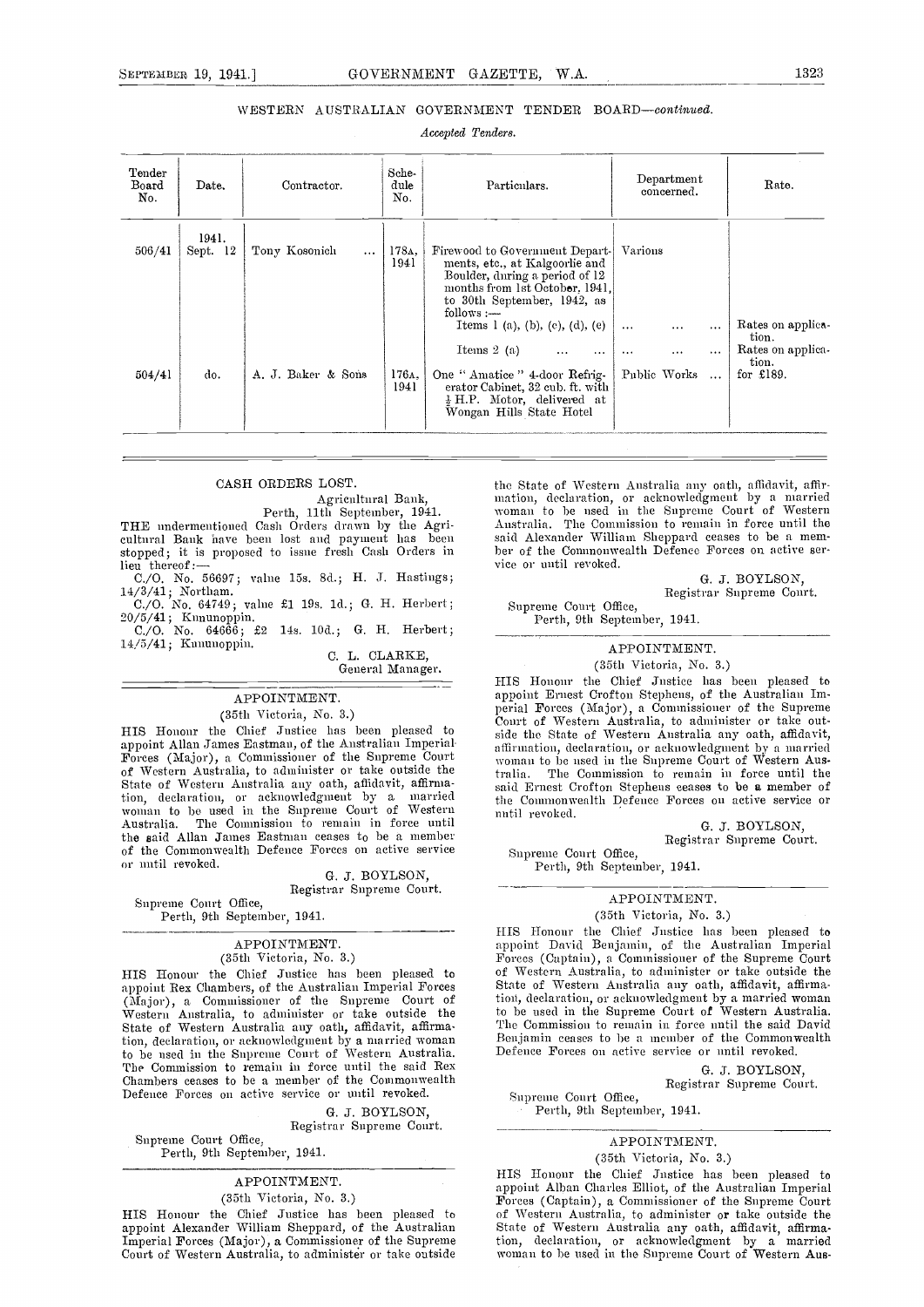tralia. The Commission to remain in force until the said Allan Charles Elliot ceases to be a member of the he is hereby ap Commonwealth Defence Forces on active service or until such winding-up. Commonwealth Defence Forces on active service or until revoked.

> G. J. BOYLSON, Registrar Supreme Court.

Supreme Court Office, Perth, 9th September, 1941.

#### APPOINTMENT. (35th Victoria, No. 3.)

HIS Honour the Chief Justice has been pleased to appoint Philip James Woodhill, of the Anstralian Imperial Forces (Captain), a Commissioner of the Supreme perial Forces (Captain), a Commissioner of the Supreme  $\begin{array}{cc} \hbox{ }^{\text{T1}}\ \hbox{}}\ \hbox{~\text{Current}}\ \hbox{~\text{}}\ \hbox{~\text{}}\ \hbox{~\text{}}\ \hbox{~\text{}}\ \hbox{~\text{}}\ \hbox{~\text{}}\ \hbox{~\text{}}\ \hbox{~\text{}}\ \hbox{~\text{}}\ \hbox{~\text{}}\ \hbox{~\text{}}\ \hbox{~\text{}}\ \hbox{~\text{}}\$ side the State of Western Australia any oath, affidavit, affirmation, declaration, or acknowledgment by a married ivoman to be used in the Supreme Court of Western Australia, The Commission to remain in force until the said Philip James Woodhill ceases to be a member of the Commonwealth Defence Forces on active service or until revoked.

> G. J. BOYLSON, Registrar Supreme Court.

Supreme Court Office,

Perth, 9th September, 1941.

#### APPOINTMENT. (35th Victoria, No. 3.)

HIS Honour the Chief Justice has been pleased to appoint Arthur Godfrey Allaway, of the Australian Imperial Forces (Captain), a Commissioner of the Supreme Court of Western Australia, to administer or take out-<br>side the State of Western Australia any oath, affidavit, affirmation, declaration, or acknowledgment by a married woman to be used in the Supreme Court of Western Australia. The Commission to remain in force until the said Arthur Godfrey Allaway ceases to be a member of  $\frac{1}{4}$ the Commonwealth Defence Forces on active service or  $\frac{t}{f}$ until revoked.

> G. J. BOYLSON, Registrar Supreme Court.

Supreme Court Office, Perth, 9th September, 1941.

#### THE COMPANIES ACT, 1893-1938.

Austrnac Investments Pty., Limited. NOTICE is hereby given that the office of the above Company in this State is situated at London House, 321 Murray street, Perth.

Dated the 27th day of August, 1941.

WHEATLEY & SON, Occidental House, 49 St. George's terrace, Perth. Solicitors for the Company.

NOTICE is hereby given that the Registered Office of accessible to the public Hodgson & Co. Pty., Limited, is situated 2nd Floor, public holidays and Satt. George's House, 115 St. George's terrace, Perth. 9 a.m. and 5 p.m.

#### W. H. EVANS, LTD.

### THE COMPANIES ACT, 1893.

May Queen Gold Mines, Limited. NOTICE is hereby given that the Registered Office of May Queen Gold Mines, Limited, is situate at the office of Messrs. H. E. Vail & Co., 135 St. George's terrace, Perth. The office is accessible to the public from Monday to Friday between the hours of 10 a.m. and 1 p.m. and 2 p.m. and in the matter of Nelson & Hahn, Ltd. (in 2 p.m. and 4 p.m. and on Saturday between the hours of 10 a.m. and 12 noon.<br>
of 10 a.m. and 12 noon. 2 no 12 noon. 2

Dated this 3rd day of September, 1941.

#### LAVAN, WALSH & LAVAN, Perth, Solicitors for the Company.

IN THE MATTER OF THE COMPANIES ACT, 1893, and in the matter of Diamond Milling Company, Limited.

NOTICE is hereby given that, at a special general meet-<br>ing of the Shareholders of Diamond Milling Company, ing of the Shareliolders of Diamond Milling Company,<br>Limited, held at the Registered Office of the Company,<br>179 Brish.uc street, Perth, on Tuesday, the 9th day of<br>September, 1941, at 10 a.m., the following special resolution was duly passed: $-That$  the Company be wound up voluntarily and that Alexander John McLaren, of St.

George's terrace, Perth, Chartered Accountant, be and he is hereby appointed Liquidator for the purpose of

Dated this 10th day of September, 1941.

H. G. GROOM,

Chairman.

Morris Crawcour, Atlas Building, Esplanade, Perth, Solicitor for the Company.

### Western Australia.

#### THE COMPANIES ACT, 1893.

The Westate Tube & Engineering Company, Limited. PURSUANT to section 77 of the Companies Act, 1893, Pursuant to section 1893, notice is hereby given that, at an extraordinary general meeting of Westate Tube & Engineering Company, following special resolution was duly passed :—That the capital of the Company be increased from £2,500 to £5,000, by the creation of 2,500 New Shares of £1 each, to rank part passu in all respects with the existing shares to rank part passu in all respects with the existing shares of the Company.

Dated this 11th day of September, 1941.

#### W. FARADAY,

Chairman of the Meeting. Nicholson & Nicholson, The Bank of Adelaide Chambers, St. George's terrace, Perth, Solicitors for the Company.

#### THE COMPANIES ACT, 1893.

#### Snow Cream Proprietary, Limited.

NOTICE is hereby given that the Registered Office of<br>the abovenamed Company is now situated at the office of Messrs. Flack & Flack, Chartered Accountants (Australia), A.M.P. Chambers, Perth, and will be open to the public from 9 a.m. to 5 p.m., on week days and from  $9$  a.m. to 12 noon on Saturdays, public holidays excepted.

Dated the 10th day of September, 1941.

FLACK & FLACK, Chartered Accountants (Australia), A.M.P. Chambers, William street, Perth.

### Western Australia.

#### THE COMPANIES ACT, 1893.

A. C. McCallum, Limited.

#### Notice of Removal of Registered Office.

NOTICE is hereby given that the Registered Office of A. C. McCallum, Limited, has been removed from 96 Murray street, Perth, to W.A. Trustee Buildings, 135<br>St. George's terrace, Perth. The said office will be accessible to the public on all week days, other than public holidays and Saturdays, between the hours of 9 a.m. and 5 p.m. and on Saturdays between the hours of 9 a.m. and 12.30 p.m.

Dated the 16th day of September, 1941.

#### DWYER & THOMAS, Solicitors for the Company.

and in the matter of Nelson & Hahn, Ltd. (in liquidation).

meeting of the Shareholders of the above Company will be held at the offices of Finn M. Melsom, 2nd Floor, National Mutual Chambers, 81 St. George's terrace, Perth, on Monday, the 29th September, 1941, at the hour of 4 o'clock in the afternoon, to have the Liquidator 's final account laid before them and to hear the Liquidator's report thereon.

Dated at Perth, this 18th day of September, 1941.

FINN, M. MELSOM, Liquidator, Chartered Accountant (Aust.), 81 St. George's terrace, Perth.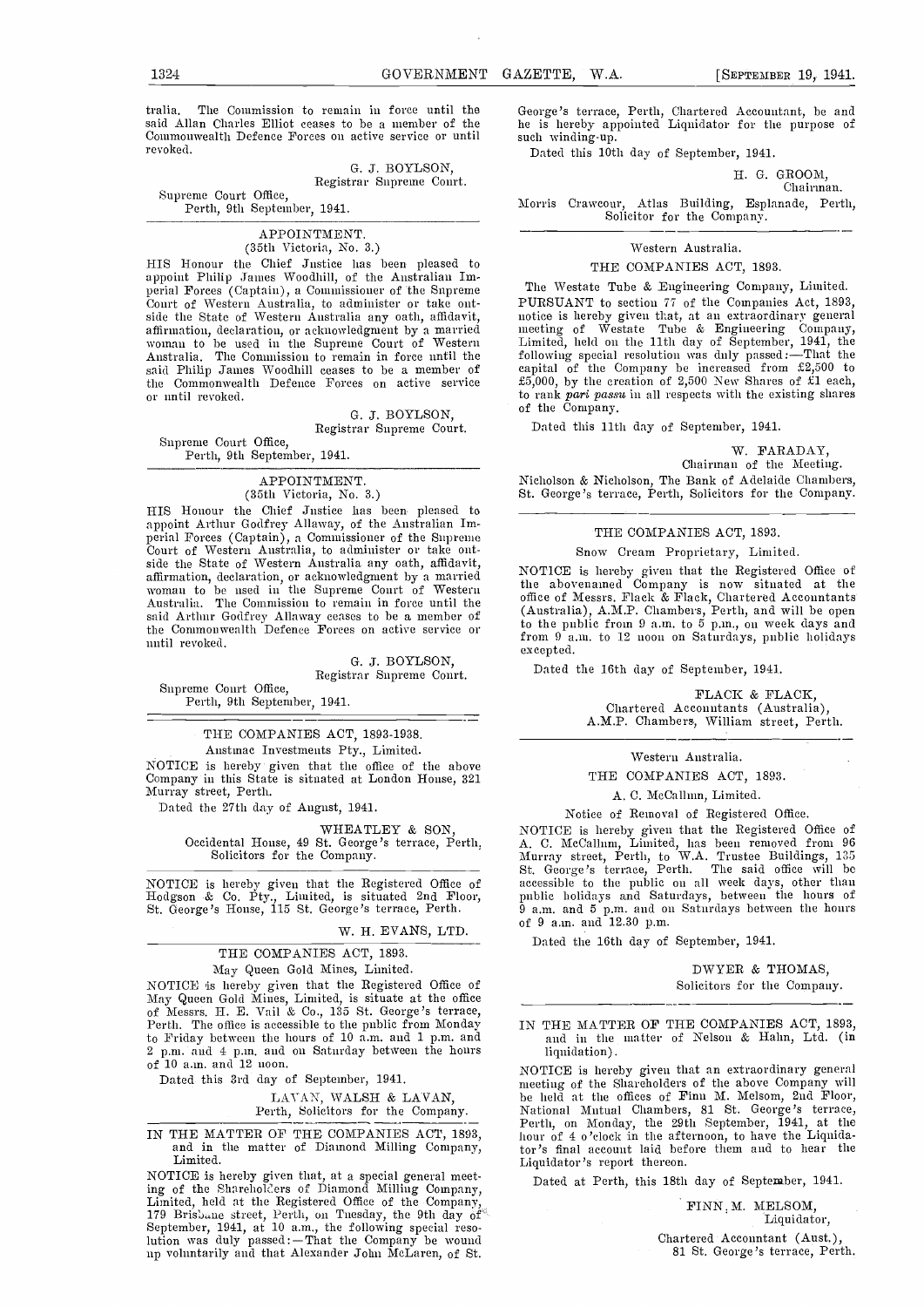#### IN THE MATTER OF THE COMPANiES ACT, 1893-1938.

NOTICE is hereby given that, under the provisions of section 20 of the above Act, a Certificate of incorporation, as a Limited Company, has this day been issued Dat to May Queen Gold Mines, Limited.

Dated this 15th day of September, 1941.

G. J. BOYLSON,<br>Registrar of Companies. Supreme Court Office, Perth, W.A.

NOTICE OF DISSOLUTION OF PARTNERSHIP.

NOTICE is hereby given that the Partnership heretofore existing between Roland Gordon Millsteed and Allan William Millsteed, carrying on business as<br>Farmers, at Wongan Hills, under the style or firm-name of "Milsteed Brothers," was dissolved on the 18th day<br>of June, 1941, by mutual consent; all debts due to and<br>owing by the late firm will be received and paid by NOTI

Dated this 15th day of September, 1941.

#### CONNOR & MAYBERRY,

110 Fitzgerald street, Northam, Solicitors for 1 the said Roland Gordon Millsteed and Allan amon William Milisteed.

IN THE SUPREME COURT OF WESTERN AUSTRALIA-PROBATE JURISDICTION.

In the Will of Edward Yeoland Butler, late of Albany, Jan in the State of Western Australia, Stipendiary<br>Magistrate, deceased.

NOTICE is hereby given that all persons having claims against the Estate of the abovenamed (leceased are requested to send particulars of their claim to Hudson  $\cdots$ the abovenamed deceased, on or before the 26th day TN of September, 1941: And, further, that at the expiration of the lastmentioned date the Executor will proceed  $_{\rm In\, t}$ to distribute the assets of the said deceased among the persons entitled thereto, having regard only to the claims of which the said Executor shall have notice.

Dated this 12th day of September, 1941.

HUDSON & HENNING, Albany, Solicitors for the Executor.

IN THE SUPREME COURT OF WESTERN George's AUSTRALIA-PROBATE JURISDICTION.

In the matter of the Will of Mary Josephine McIntosh,<br>late of Nornalup, in the State of Western Australia, formerly of 94 Kermode street, North Adelaide, in have the State of South Australia, Widow, deceased.

NOTICE is hereby given that all creditors and other persons having claims or demands against the Estate of the abovenamed deceased are requested to send particulars in writing thereof to the Executor, care of Messrs. Dwyer & Thomas, Solicitors, National House, 49 William street, Perth, on or before the 20th day of October, 1941, after which date the said Executor will proceed to distribute the assets of the said deceased amongst the persons entitled thereto, having regard only to the claims and demands of which he shall then have had notice.

Dated the 8th day of September, 1941.

DWYER & THOMAS, National House, 49 William street, Perth, Solicitors for the Executor.

#### IN THE SUPREME COURT OF WESTERN AUSTRALIA-PROBATE JURISDICTION.

NOTICE is hereby given that all creditors and other<br>persons having claims or demands against the Estate<br>of the abovenamed deceased are requested to send par-<br>ticulars in writing thereof to the Executor, care of<br>Messrs. Dwy

proceed to distribute the assets of the said deceased amongst the persons entitled thereto, having regard only to the claims and demands of which he shall then have had notice.

Dated the 8th day of September, 1941.

DWYER & THOMAS, National House, 49 William street, Perth, Solicitors for the Executor.

#### IN THE SUPREME COURT OF WESTERN AUSTRALIA-PROBATE JURISDICTION.

In the matter of the Will and Codicil thereto of Alex-Perth, in the State of Western Australia, and 60 Queen's crescent, Mount Lawley, in the said State, Merchant, deceased.

The said Allan William Millsteed, who has taken over all the said Allan William Millsteed, who has taken over all the assets and will pay all the debts and liabilities of the said Partnership.<br>The said Partnership. The sai ceased are hereby required to send particulars thereof in writing to the Executor, The West Australian Trustee, Executor, and Agency Company, Limited, of 135 St. George's terrace, Perth, on or before the 20th day of October, 1941, after which date the said Executor will proceed to distribute the assets of the said deceased amongst the persons entitled thereto, having regard only to the claims and demands of which it shall then have had notice.

Dated the 9th day of September, 1941.

#### DWYER & THOMAS,

National House, 49 William street, Perth, Solicitors for the Executor the West<br>Australian Trustee, Executor, and Agency Company, Limited.

#### IN THE SUPREME COURT OF WESTERN AUSTRALIA-PROBATE JURISDICTION.

In the matter of the Will of Maud Mary Higham, late of 23a Mount street, Perth, in the State of Western Australia, Widow, deceased.

NOTICE is hereby given that all persons having claims or denmands against the Estate of the abovenamed de- ceased are required to send particulars thereof in writ- big to tile Executor, Tile Perpetual Executors, Trustees, and Agency Company (W.A.), Limited, of 93 St. George's terrace, Pertli, on or before the 20th day of<br>October, 1941, after which date the said Executor will proceed to distribute the assets of the said deceased amongst the persons entitled thereto, having regard only<br>to those claims and demands of which it shall then have had notice.

Dated this 10th day of September, 1941.

WHEATLEY & SON, 49 St. George's terrace, Perth, Solicitors for the Executor.

#### IN THE SUPREME COURT OF WESTERN AUSTRALIA-PROBATE JURISDICTION.

In the matter of the Will of Edith Maud Canning, late of No. 15 Ord street, West Perth, in the State of Western Australia, Widow, deceased.

In the matter of the Will of Charlotte Elizabeth Todd, 20th day of October, 1941, after which date the Execulate of 288 Hay street, East Perth, in the State of will distribute the Estate amongst the persons en-<br>Western Aus NOTICE is hereby given that all persons having claims or demands against the Estate of the abovenamed de- ceased are recluested to send particulars thereof in writing to the Executor, Alexander Richard Williams,<br>care of Joseph, Muir, & Williams, Solicitors, Victoria<br>House, St. George's terrace, Perth, on or before the<br>20th day of October, 1941, after which date the Execn-<br>tor wi titled thereto, and will not be liable in respect of any claims or demands of which he shall not then have had notice.

Dated the 10th day of September, 1941.

JOSEPH, MUIR, & WILLIAMS, Victoria House, St. George's terrace, Perth, Solicitors for tile Executor.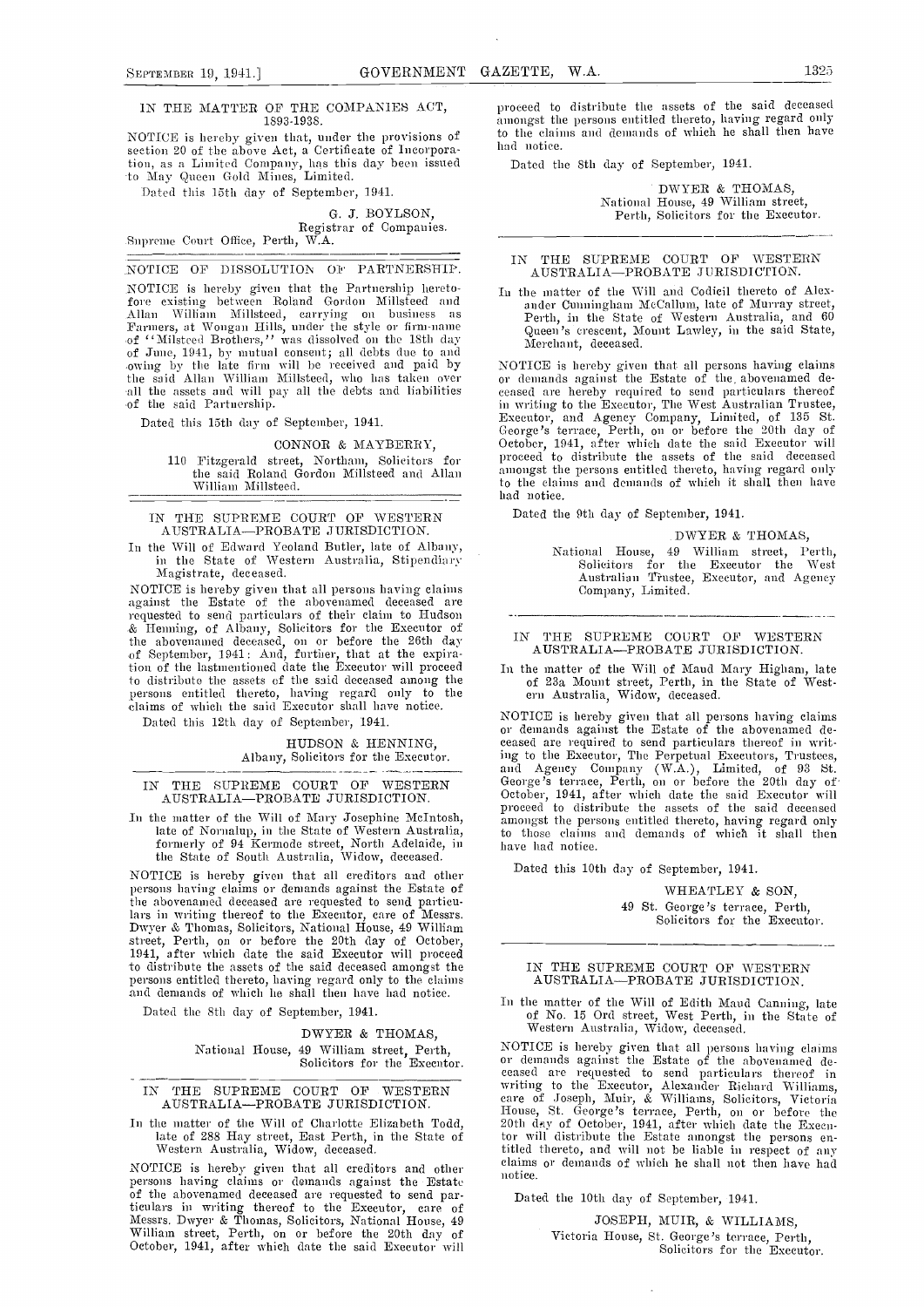#### IN THE SUPREME COURT OF WESTERN AUSTRALIA-PROBATE JURISDICTION.

NOTICE is hereby given that all persons having claims  $1$ or demands against the Estate of Alice Hutton A ustin, formerly of 300 Hay street, Perth, in the State of Western Australia, hut late of Mumballup, in the said State, Widow, deceased, are hereby required to send particulars thereof in writing to the Executor, the West Australian Trustee, Executor, & Agency Company, Limited, of 135 St. George's terrace, Perth, on or be-<br>fore the 20th day of October, 1941, after which date  $\frac{1}{Dw}$ fore the 20th day of October, 1941, after which date the Executor will distribute the assets of the said de-

Dated the 11th day of September, 1941.

SLEE & ANDERSON,

of Stephen street, Bunbury, Solicitors for the Executor, by their Agents, Northmore, Hale,<br>Davy & Leake, Howard street, Perth.

IN THE SUPREME COURT OF WESTERN AUSTRALIA-PROBATE JURISDICTION.

n the Estate and Will of Peter Mellanby Crudace, formerly of Collins street, Kalgoorlie, but late of 20 Greshans street, Victoria Park, in the State of Western Australia, Retired Grocer and Storekeeper, deceased.

NOTICE is hereby given that all creditors and other persons having any elainis or deniands against the Estate the said deceased amongst the persons entitled thereto, having regard only to such claims and demands of which he shall then have had notice.

Dated the 11th day of September, 1941.

O'DEA & O'DEA, National Mutual Buildings, 81 St. George's terrace, Perth, Solicitors for the Executor.

#### IN THE SUPREME COURT OF WESTERN AUSTRALIA-PROBATE JURISDICTION.

In the matter of the Will of Roy McIntosh, late of Nornalup, in the State of Western Áustralia,<br>formerly of 69 Fairway, Nedlands, in the said State, Investor, deceased.

ceased amongst the persons entitled thereto, having regard<br>only to such claims and demands of which the Executor<br>shall then have had notice.<br>shall then have had notice.<br>sons entitled thereto having regard only to the claim NOTICE is hereby given that all creditors and otherpersons having claims or demands against the Estate of the abovenamed deceased are requested to send partieulars in writing thereof to the Executor, care of Messrs. Dwyer & Thomas, Solicitors, National House, 49 William street, Perth, on or before the 20th day of October, 1941, tribute the assets of the said deceased amongst the per-- sons entitled thereto, having regard only to the chaima and, demands of which lie shall then have had notice.

Dated the 12th day of September, 1941.

DWYER & THOMAS, National House, 49 William street, Perth, Solicitors for the Executor.

#### IN THE SUPREME COURT OF WESTERN AUSTRALIA-PROBATE JURISDICTION.

In the matter of the Will of John Cannan Kelly, for-<br>merly of 100 Colin street, West Perth, in the State-<br>of Western Australia, Clerk, but late of Australian Imperial Forces, abroad, Soldier, deceased.

persons naving any enams or demands against the assue<br>of the abovenamed deceased are hereby required to send<br>particulars thereof in writing to the Executor, care of<br>particulars thereof in writing to the Executor care, and TAKE notice that all creditors and other persons having claims or demands against the Estate of the abovenamed deceased are hereby required to send particulars-<br>in writing of such claims and demands to The West Australian Trustee, Executor, and Agency Company, Limited, of St. George's terrace, Perth, the Executor of the Will of the said deceased, on or before the 20th among the persons entitled thereto, having regard only to the claims and demands of which it shall then have received notice.

Dated the 12th day of September, 1941.

UNMACK & UNMACK, Solicitors for the Executor, The West Austra-<br>lian Trustee, Executor, and Agency Company, Limited, Withnell Chambers, Howard street, Perth.

#### NOTICE TO CREDITORS AND CLAIMANTS.

IN THE SUPREME COURT OF WESTERN AUSTRALIA, PROBATE JURISDICTION.

NOTICE is hereby given that all persons having claims or demands against the Estates of the undermentioned deceased<br>persons (orders to collect and administer whose Estates were granted to me by the said Court under the Cur Estates Act, 1918), are hereby required to send particulars of such claims or demands to me in writing on or before the 20th day of October, 1941, after which date I will proceed to distribute the assets of the said deceas those entitled thereto, having regard only to those claims or demands of which I shall then have had notice.

Dated at Perth the 18th day of September, 1941. J. H. GLYNN,

Curator of Intestate Estates.

| Name.                                                                                |                      | Date of Death. | Date of Order. | Address.                                         | Occupation.      |
|--------------------------------------------------------------------------------------|----------------------|----------------|----------------|--------------------------------------------------|------------------|
| Dunn, Nehemiah (commonly known as<br>Ned Dunn and sometimes known as<br>Edward Dunn) |                      | $26 - 4 - 38$  | $15 - 9 - 41$  | Bardoc<br>$\cdots$<br>$\cdots$<br>$\cdots$       | Prospector       |
| McGrouther, Alexander                                                                | $\cdots$<br>$\cdots$ | $4 - 5 - 41$   | , ,            | 216 Stirling street, Perth                       | Railway employee |
| Ryan, John James<br>$\cdots$                                                         | $\cdots$<br>$\cdots$ | $11 - 8 - 41$  | ,,             | formerly of Merredin but late<br>of Nedlands     | Prospector       |
| Taylor, George Henry (commonly known<br>as George Scott)                             |                      | $17 - 5 - 41$  | , ,            | Norseman<br>$\cdots$<br>$\cdots$<br>$\cdots$     | Prospector       |
| Bailie. John Collins<br>$\cdots$                                                     | $\cdots$<br>$\cdots$ | $19 - 6 - 41$  | , ,            | 497 Hannan street, Kalgoorlie                    | Traveller        |
| Bready, James<br>$\cdots$                                                            | $\cdots$<br>$\cdots$ | $17 - 6 - 41$  | , ,            | Coolgardie<br>$\cdots$<br>$\cdots$<br>$\cdots$   | Prospector       |
| Robinson, Joseph<br>$\cdots$                                                         | $\cdots$<br>$\cdots$ | $19 - 7 - 41$  | , ,            | Marble Bar<br>$\cdots$<br>$\cdots$               | No occupation    |
| Sim. Ah<br>$\cdots$<br>$\cdots$                                                      | $\cdots$<br>$\cdots$ | $2 - 8 - 41$   | , ,            | Middleton road, Albany<br>$\cdots$               | Market gardener  |
| Scottoto, Panyu<br>$\cdots$                                                          | $\cdots$<br>$\cdots$ | $23 - 7 - 41$  | , ,            | formerly of Carnaryon<br>but<br>late of Nedlands | Boundary rider   |
| Cocks, William Patrick                                                               | $\cdots$<br>$\cdots$ | $1 - 8 - 41$   | , ,            | 16 Moran street, Boulder                         | Miner            |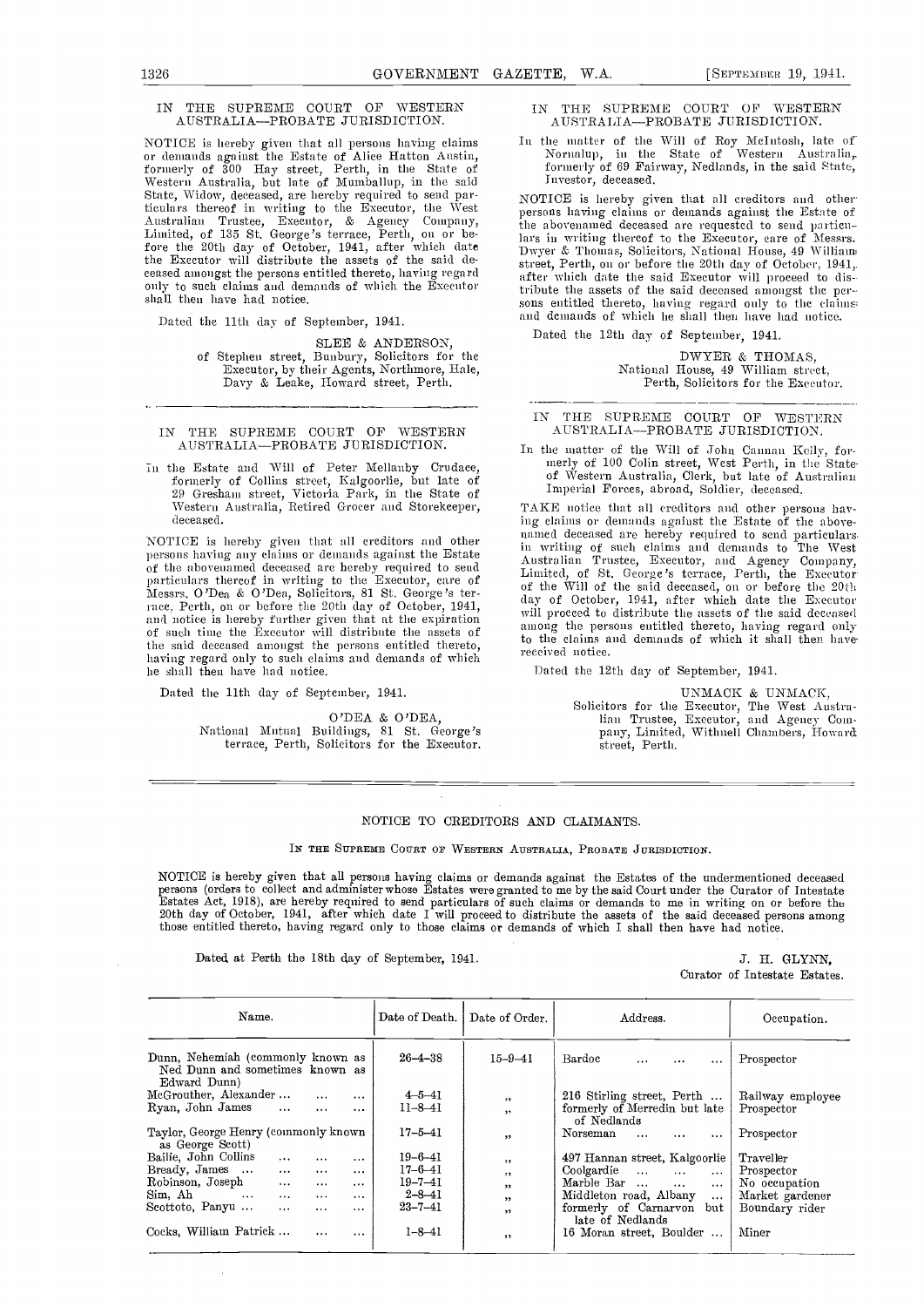#### ACTS OF PARLIAMENT, ETC., FOR SALE AT GOVERNMENT PRINTING OFFICE.

|                                                                                                                                                                               |                             |              |                  |                         | Inspection of Scaffolding Act (Consolidated)<br>0                                                                                                                                           | $\mathbf{1}$                   |
|-------------------------------------------------------------------------------------------------------------------------------------------------------------------------------|-----------------------------|--------------|------------------|-------------------------|---------------------------------------------------------------------------------------------------------------------------------------------------------------------------------------------|--------------------------------|
| Abattoirs Act and Amendment<br>$\ddot{\phantom{1}}$ .                                                                                                                         |                             | 0            | 1                | 0                       |                                                                                                                                                                                             |                                |
| Administration Act (Consolidated)<br>$\ddot{\phantom{a}}$                                                                                                                     | $\ddot{\phantom{0}}$        | 0            | 3                | $\mathbf{0}$            | Interpretation Act<br>and a series of the series of the<br>$\mathbf{A}$ .<br>0                                                                                                              | $^{\circ}$                     |
| $\ddot{\phantom{a}}$ .                                                                                                                                                        | $\ddot{\phantom{0}}$        | 0            | $\mathbf{2}$     | 6                       | Irrigation and Rights in Water Act<br>$\Omega$<br>$\ddot{\phantom{a}}$                                                                                                                      | $\mathbf{1}$                   |
| Adoption of Children Act<br>Agricultural Bank Act<br>$\sim$ $\sim$                                                                                                            |                             | 0            | 1                | $\mathbf{0}$            | Justices Act (Consolidated)<br>$\mathbf{0}$<br>$\ddot{\phantom{a}}$ .<br>$\sim$ $\sim$                                                                                                      | - 3                            |
|                                                                                                                                                                               | $\ddot{\phantom{0}}$        |              | $\mathbf{1}$     | $\Omega$                | Land Act and Regulations<br>$\bf{0}$<br>$\ddot{\phantom{a}}$ .<br>$\mathbf{r}$ .                                                                                                            | $\overline{4}$                 |
| Agricultural Seeds Act<br>$\ddotsc$                                                                                                                                           | $\ddot{\phantom{a}}$ .      | 0            |                  |                         | Land Agents Act and Amendment<br>0<br>$\ddotsc$                                                                                                                                             | $\mathbf{1}$                   |
| Arbitration Act<br>$\sim$ $\sim$                                                                                                                                              | $\ddot{\phantom{0}}$        | 0            | $\mathbf{1}$     | $\mathbf{0}$            |                                                                                                                                                                                             | $\overline{\mathbf{2}}$        |
| Associations Incorporation Act<br>$\sim$ $\sim$                                                                                                                               | $\ddot{\phantom{a}}$        | 0            | 0                | 6                       | Land Drainage Act<br>0<br>$\mathbf{A}(\mathbf{A})$ and $\mathbf{A}(\mathbf{A})$<br>$\ddotsc$<br>$\sim$ $\sim$                                                                               |                                |
| Auctioneers Act<br>$\sim$ $\sim$                                                                                                                                              | $\ddot{\phantom{a}}$        | $\mathbf{0}$ | $\mathbf{1}$     | $\Omega$                | Legal Practitioners Act (Consolidated)<br>$\overline{0}$<br>$\mathbf{r}$ , $\mathbf{r}$                                                                                                     | $\overline{1}$                 |
| Bills of Sale Act (Consolidated) and Amend-                                                                                                                                   |                             |              |                  |                         | Legitimation Act<br>$\Omega$<br>$\ddot{\phantom{a}}$<br>$\ddot{\phantom{a}}$ .                                                                                                              | $\mathbf{1}$                   |
| $\sim$ $\sim$                                                                                                                                                                 |                             | 0            | $\boldsymbol{2}$ | $\mathbf{0}$            | $\mathbf 0$<br>Licensed Surveyors Act<br>$\sim 10^{-1}$<br>$\ddot{\phantom{0}}$<br>$\ddotsc$                                                                                                | $\mathbf{1}$                   |
| the contract of the contract of the<br>ment                                                                                                                                   |                             |              | $\mathbf{1}$     | 6                       |                                                                                                                                                                                             | $\overline{4}$                 |
| $\ddot{\phantom{a}}$<br>Brands Act<br><b><i>Contractor</i></b><br>$\mathbf{L}(\mathbf{L})$ and $\mathbf{L}(\mathbf{L})$<br>$\ddotsc$                                          | $\ddot{\phantom{a}}$        | 0            |                  |                         | Licensing Act and Amendments<br>0<br>$\ddot{\phantom{a}}$<br>$\ddot{\phantom{a}}$                                                                                                           |                                |
| Bread Act (Consolidated) and Amendment                                                                                                                                        |                             | 0            | $\mathbf{1}$     | 6                       | Life Assurance Act (Consolidated)<br>0<br>$\ddot{\phantom{a}}$ .<br>$\ddot{\phantom{a}}$                                                                                                    | $\overline{2}$                 |
| Bush Fires Act (consolidated)<br>$\ddot{\phantom{a}}$ .                                                                                                                       | $\ddot{\phantom{a}}$        | $\theta$     | 1                | 6                       | Limitation Act<br>0<br>$\sim 10^{-10}$<br>$\ddot{\phantom{a}}$<br>$\ddot{\phantom{a}}$                                                                                                      | $\mathbf{1}$                   |
| Carriers Act<br><b>Contract Contract</b><br>$\mathbf{r}$ , and $\mathbf{r}$ , and $\mathbf{r}$<br>$\ddotsc$                                                                   | $\ddot{\phantom{0}}$        | 0            | $\bf{0}$         | 6                       | $\Omega$<br>Limited Partnerships Act<br>$\ddotsc$<br>$\ddot{\phantom{a}}$<br>$\ddot{\phantom{a}}$ .                                                                                         | $\overline{\mathbf{0}}$        |
| $\ddotsc$                                                                                                                                                                     | $\ddot{\phantom{a}}$        | 0            | 2                | $\mathbf{0}$            |                                                                                                                                                                                             | $^{\circ}$ 2                   |
| Child Welfare Act<br>$\bullet$ $\bullet$ $\bullet$ $\bullet$ $\bullet$<br>$\ddot{\phantom{a}}$                                                                                |                             |              |                  |                         | 0<br>Lotteries (Control) Act<br>$\sim 10^{-1}$<br>$\sim 10^{-1}$<br>$\ddotsc$                                                                                                               |                                |
| Companies Act<br>$\sim 100$ km $^{-1}$ and $\sim 100$<br>$\ddot{\phantom{a}}$ .                                                                                               | $\sim 10^{-10}$             | $\theta$     | $\overline{4}$   | 6                       | Lunacy Act (Consolidated)<br>$\sim 10^{-1}$<br>$\ddot{\phantom{a}}$                                                                                                                         | $\overline{2}$<br>$\mathbf{0}$ |
| <b>Contract Contract</b><br>Crown Suits Act<br>$\sim 10^{-1}$                                                                                                                 | $\sim 10^{-1}$              | 0            | $\mathbf{1}$     | 6                       | Main Roads Act<br><b>Contractor</b><br>0<br>$\ddot{\phantom{a}}$<br>$\mathbf{r}$<br>$\sim$ $\sim$<br>$\ddot{\phantom{a}}$                                                                   | -1                             |
| Dairy Cattle Improvement Act<br>$\sim 10^{-1}$                                                                                                                                | $\ddot{\phantom{a}}$ .      | 0            | $\mathbf{1}$     | 0                       | Marine Stores Dealers Act<br>$\ddotsc$<br>$\ddotsc$<br>$\ddot{\phantom{a}}$                                                                                                                 | 0 <sub>1</sub>                 |
| <b>Contract Contract</b><br>Dairy Industry Act<br>$\bullet$ $\bullet$ $\bullet$ $\bullet$ $\bullet$ $\bullet$                                                                 | $\sim 10^{-10}$             | $\theta$     | $\boldsymbol{2}$ | 0                       | Marriage Act<br>$\ddotsc$                                                                                                                                                                   | 0 <sub>2</sub>                 |
| Dairy Products Marketing Regulation Act                                                                                                                                       |                             | 0            | $\boldsymbol{2}$ | $\mathbf 0$             | $\ddot{\phantom{a}}$ .<br>$\ddot{\phantom{a}}$                                                                                                                                              |                                |
|                                                                                                                                                                               |                             |              |                  |                         | Married Women's Property Act<br>(Consoli-                                                                                                                                                   |                                |
| Declarations and Attestations Act                                                                                                                                             | $\sim 10^{-11}$             | 0            | $\mathbf{0}$     | 6                       | dated).<br>$\mathbf{A}$ and $\mathbf{A}$<br>$\ddot{\phantom{a}}$<br>$\mathbf{A} \bullet \mathbf{A}$ and $\mathbf{A} \bullet \mathbf{A}$<br>$\ddot{\phantom{a}}$ .<br>$\ddot{\phantom{a}}$ . | $0\quad1$                      |
| Dentists Act and Amendment<br>$\sim 100$                                                                                                                                      | $\mathbf{A}$                | $\bf{0}$     | $\mathbf{1}$     | 6                       | Married Women's Protection Act (Consoli-                                                                                                                                                    |                                |
| Discharged Soldiers' Settlement Act                                                                                                                                           | $\ddot{\phantom{0}}$        | 0            | $\mathbf{1}$     | 6                       | dated)<br>$\theta$<br>$\ddot{\phantom{a}}$<br>$\sim 10^{-1}$<br>$\ddot{\phantom{a}}$                                                                                                        | $\mathbf{1}$                   |
| Dog Act (Consolidated)<br>$\ddot{\phantom{0}}$<br>$\ddot{\phantom{1}}$ .                                                                                                      | $\ddot{\phantom{0}}$        | 0            | $\mathbf{1}$     | $\mathbf{0}$            | Masters and Servants Act<br>$\theta$<br>$\ddotsc$<br>$\ddot{\phantom{a}}$                                                                                                                   | $\mathbf{1}$                   |
|                                                                                                                                                                               |                             | 0            | $\mathbf{1}$     | 6                       | Medical Practitioners Act<br>0<br>$\ddotsc$<br>$\ddotsc$<br>$\ddot{\phantom{a}}$                                                                                                            | $^{\circ}$ 2                   |
| Dried Fruits Act<br>$\ddot{\phantom{a}}$ .<br>$\ddot{\phantom{a}}$ .                                                                                                          | $\ddot{\phantom{a}}$        |              |                  |                         | 0                                                                                                                                                                                           |                                |
| Droving Act<br>and a strong state of<br>$\sim 10^{-10}$<br>$\sim$ $\sim$                                                                                                      | $\ddot{\phantom{a}}$        | 0            | $\mathbf{1}$     | $\Omega$                | Metropolitan Milk Act (Consolidated)<br>$\ddot{\phantom{a}}$ .                                                                                                                              | $\mathbf{1}$                   |
| Drugs (Police Offences) Act<br>$\sim$ $\sim$                                                                                                                                  | $\ddot{\phantom{a}}$ .      | 0            | $\mathbf{1}$     | $\Omega$                | Metropolitan Water Supply, Sewerage, and                                                                                                                                                    |                                |
| Egg Marketing Act<br>$\mathbf{a} \cdot \mathbf{a} = \mathbf{b} \cdot \mathbf{a}$<br>$\ddot{\phantom{a}}$                                                                      | $\ddotsc$                   | 0            | $\mathbf{1}$     | $\mathbf{0}$            | Drainage Act<br>0<br>A 400 September 1980<br>$\sim 10^{-1}$                                                                                                                                 | - 2                            |
| Electoral Act (Consolidated)                                                                                                                                                  | $\sim$                      | 0            | 3                | $\epsilon$              | Mines Regulation Act<br>$\ddotsc$<br>$\sim 10^{-1}$<br>$\sim 10^{-10}$                                                                                                                      | $0\quad 1$                     |
| $\sim$ $\sim$                                                                                                                                                                 |                             |              |                  |                         | Mine Workers' Relief Fund Act and Regula-                                                                                                                                                   |                                |
| Electricity Act<br>$\sim$ $\sim$                                                                                                                                              | $\mathbf{r}$ , $\mathbf{r}$ | 0            | $\mathbf{1}$     | $\bf{0}$                | tions<br>0<br>$\ddot{\phantom{a}}$<br>$\mathbf{L}$ , and $\mathbf{L}$<br>$\ddotsc$<br>$\ddotsc$                                                                                             | $^{\circ}$                     |
| Employers' Liability Act<br>$\sim 10^{-10}$<br>$\sim$ $\sim$                                                                                                                  | $\mathbf{L}(\mathbf{r})$    | 0            | 0                | 6                       | Mining Act<br>0<br>$\mathbf{1}$ , $\mathbf{1}$ , $\mathbf{1}$ , $\mathbf{1}$ , $\mathbf{1}$ , $\mathbf{1}$<br>$\ddotsc$                                                                     | $\overline{2}$                 |
| Employment Brokers Act and Amendment                                                                                                                                          |                             | 0            | $\mathbf{1}$     | $\mathbf{0}$            | $\ddot{\phantom{0}}$<br>$\ddot{\phantom{a}}$                                                                                                                                                |                                |
| Evidence Act (Consolidated)                                                                                                                                                   | $\sim 10^{-10}$             | 0            | $\mathbf{2}$     | -0                      | Mining Development Act<br>$\sim 10^{-10}$<br>$\ddotsc$<br>0<br>$\mathbf{r}$ , $\mathbf{r}$ , $\mathbf{r}$                                                                                   | $\overline{1}$                 |
|                                                                                                                                                                               |                             |              | $\overline{4}$   | $\mathbf 0$             | Money Lenders Act (Consolidated)<br>$\ddotsc$<br>0<br>$\mathbf{A}$ .                                                                                                                        | $\mathbf{1}$                   |
| Factories and Shops Act (Consolidated)                                                                                                                                        | $\mathbf{A}$                | 0            |                  |                         | Municipal Corporations Act (Consolidated)<br>0                                                                                                                                              | 5                              |
| Factories and Shops Act Regulations                                                                                                                                           | $\ddot{\phantom{a}}$        | 0            | $\mathbf{1}$     | $\overline{0}$          | Native Administration Act<br>$\ddot{\phantom{a}}$<br>0<br>$\ddot{\phantom{a}}$<br>$\ddotsc$                                                                                                 | $\overline{2}$                 |
| Factories and Shops Time and Wages Books-                                                                                                                                     |                             |              |                  |                         | Native Flora Protection Act<br>0                                                                                                                                                            | $\mathbf{1}$                   |
| Large<br>$\mathbf{A}$ , and $\mathbf{A}$<br>$\mathbf{L}(\mathbf{x})$ and $\mathbf{L}(\mathbf{x})$<br>$\ddot{\phantom{a}}$ .<br>$\mathbf{A}$ and $\mathbf{A}$ and $\mathbf{A}$ | $\ddotsc$                   | 0            | $\overline{4}$   | -3                      | $\sim 10$<br>$\ddot{\phantom{a}}$<br>$\ddotsc$                                                                                                                                              |                                |
|                                                                                                                                                                               | $\sim 10^{-10}$             | $\mathbf{0}$ | -3               | $\overline{\mathbf{3}}$ | Notaries Act<br>$\sim 100$ km s $^{-1}$ .<br>0<br>$\mathbf{a}$ , $\mathbf{a}$ , $\mathbf{a}$<br>$\ddotsc$<br>$\sim 10^{-1}$<br>$\ddotsc$                                                    | $\mathbf{0}$                   |
| Small<br>$\ddot{\phantom{a}}$<br>$\ddot{\phantom{a}}$<br>$\ddotsc$<br>$\ddotsc$                                                                                               |                             |              |                  |                         | Noxious Weeds Act<br>$\sim 100$ km s $^{-1}$<br>$\mathbf{0}$<br>$\sim 10^{-1}$<br>$\ddot{\phantom{a}}$<br>$\ddot{\phantom{a}}$                                                              | -1                             |
| Farmers' Debts Adjustment Act (Consoli-                                                                                                                                       |                             |              |                  |                         | Nurses Registration Act<br>$\ddot{\phantom{a}}$<br>0<br>$\sim 100$<br>$\sim$ $\sim$                                                                                                         | $\mathbf{1}$                   |
| dated)<br>$\ddot{\phantom{a}}$<br>$\sim$ $\sim$<br>$\ddot{\phantom{a}}$<br>$\sim 100$ km s $^{-1}$                                                                            | $\sim 10^{-11}$             | 0            | $\mathbf{1}$     | - 0                     | Partnership Act<br>$\bf{0}$<br>$\ddot{\phantom{a}}$ .<br>$\mathbf{1}$ .                                                                                                                     | $\mathbf{1}$                   |
| Feeding Stuffs Act .<br>$\mathbf{A} \cdot \mathbf{A}$ .<br>$\sim$ $\sim$                                                                                                      | $\ddot{\phantom{a}}$        | 0            | 1                | - 6                     |                                                                                                                                                                                             |                                |
|                                                                                                                                                                               | <b>Contract</b>             | 0            | 1                | 0                       | Pawnbrokers Act (Consolidated)<br>0<br>$\ddotsc$<br>$\ddot{\phantom{a}}$ .                                                                                                                  | $\mathbf{1}$                   |
| <b>Contractor</b><br>$\sim 10^{-10}$ km $^{-1}$<br>Financial Emergency Act                                                                                                    | $\sim 10^{-11}$             | $\mathbf{0}$ | $\mathbf{1}$     | -6                      | Pearling Act (Consolidated)<br>$\ddotsc$<br>$\mathbf{0}$<br>$\sim$ $\sim$                                                                                                                   | $\overline{\phantom{a}}$       |
|                                                                                                                                                                               |                             | 0            | $\mathbf{2}$     | $\Omega$                | Petroleum Act<br>$\mathbf{0}$<br>$\ddot{\phantom{a}}$ .<br>$\ddot{\phantom{a}}$ .                                                                                                           | - 3                            |
| Financial Emergency Tax Assessment Act.                                                                                                                                       |                             |              |                  |                         | Pharmacy and Poisons Act (Consolidated)                                                                                                                                                     | $0\quad 2$                     |
| Firearms and Guns Act (Consolidated)                                                                                                                                          | $\ddot{\phantom{a}}$        | 0            | 1                | 0                       | $\ddotsc$<br>Plant Diseases Act                                                                                                                                                             |                                |
| Fire Brigades Act, 1916, and Amendment                                                                                                                                        |                             | 0            | 3                | 0                       | $\sim$ $\sim$ $\sim$<br>0<br>$\ddot{\phantom{a}}$ .<br>$\ddot{\phantom{a}}$<br>$\ddot{\phantom{a}}$                                                                                         | $\overline{\phantom{a}}^2$     |
| Firms Registration Act and Amendment                                                                                                                                          | $\ddot{\phantom{a}}$        | 0            | $\mathbf{1}$     | 6                       | Police Code Compilation<br>$\ddot{\phantom{a}}$<br>$\ddot{\phantom{a}}$<br>$\ddot{\phantom{a}}$                                                                                             | 110                            |
| Fisheries Act (Consolidated)                                                                                                                                                  | $\ddot{\phantom{a}}$        | o            | $\boldsymbol{2}$ | 0                       | Powers of Attorney Act<br>$\sim$ $\sim$<br>$\ddot{\phantom{a}}$<br>$\ddot{\phantom{a}}$                                                                                                     | $0\quad 0$                     |
|                                                                                                                                                                               |                             |              |                  |                         | Prevention of Cruelty to Animals Act<br>0<br>$\ddot{\phantom{a}}$                                                                                                                           | $\mathbf{1}$                   |
| and the state of<br>$\sim 10^{-11}$<br>Forests Act<br>$\sim$ 100 $\sim$ 100 $\sim$                                                                                            | $\ddot{\phantom{a}}$        | 0            | $\mathbf{1}$     | 6                       | Prisons Act (Consolidated)<br>$\sim 10^{-11}$<br>0<br>$\ddot{\phantom{a}}$ .<br>$\ddot{\phantom{a}}$                                                                                        | $\mathbf{1}$                   |
| Fremantle Harbour Trust Act (Consolidated)                                                                                                                                    |                             | 0            | 1                | 6                       |                                                                                                                                                                                             |                                |
| Friendly Societies Act and Amendments                                                                                                                                         | $\sim 10^{-1}$              | 0            | $\boldsymbol{2}$ | $\mathbf 0$             | Public Service Act (Consolidated)<br>$\ddot{\phantom{a}}$<br>$\ddotsc$                                                                                                                      | $0\quad 2$                     |
| Game Act (Consolidated)<br><b>Contractor Contractor</b>                                                                                                                       | $\ddot{\phantom{a}}$ .      | 0            | $\mathbf{1}$     | 0                       | Public Works Act and Amendment<br>$\ddot{\phantom{a}}$<br>$\ddot{\phantom{a}}$                                                                                                              | 0 <sub>2</sub>                 |
|                                                                                                                                                                               |                             | 0            | $\mathbf{1}$     | 0                       | Purchasers' Protection Act<br>$\mathbf{0}$<br>$\ddotsc$<br>$\ddotsc$                                                                                                                        | $\mathbf{1}$                   |
| Gold Buyers Act<br>and the contract of the contract of                                                                                                                        | $\ddot{\phantom{a}}$ .      |              |                  |                         | Road Districts Act (Consolidated)<br>$\ddot{\phantom{a}}$<br>$\ddotsc$                                                                                                                      | $0\quad 4$                     |
| Goldfields Water Supply Act<br>$\sim$ $\sim$                                                                                                                                  | $\ddotsc$                   | 0            | 2                | 6                       |                                                                                                                                                                                             | 0 <sub>1</sub>                 |
| Gold Mining Profits Tax and Assessment                                                                                                                                        |                             | 0            | $\mathbf{1}$     | $\bf{0}$                | Sale of Goods Act<br>$\sim 100$ km s $^{-1}$<br>$\mathbf{a}$ , $\mathbf{a}$ , $\mathbf{a}$<br>$\ddotsc$<br>$\bullet$ $\bullet$                                                              |                                |
| Government Electric Works Act                                                                                                                                                 | $\ddot{\phantom{a}}$        | 0            | $\mathbf{1}$     | $\mathbf 0$             | Second-hand Dealers Act<br>$\sim 10^{-1}$<br>$\ddotsc$<br>$\sim$ $\sim$                                                                                                                     | $0 \quad 0$                    |
|                                                                                                                                                                               |                             |              |                  | 3                       | Stamp Act (Consolidated)<br>$\sim 10^{-10}$<br>$\ddotsc$<br>$\ddot{\phantom{a}}$                                                                                                            | $0\quad 2$                     |
| Group Settlement Act<br><b>Carl Contract</b>                                                                                                                                  | $\mathbf{L}(\mathbf{r})$    | 0            | $\mathbf{1}$     |                         | State Government Insurance Act<br>$\sim 10^{-1}$<br>$\ddotsc$                                                                                                                               | $0\quad 0$                     |
| Hawkers and Pedlars Act and Amendment                                                                                                                                         |                             | 0            | $\mathbf{1}$     | $\mathbf 0$             |                                                                                                                                                                                             |                                |
| Health Act (Consolidated)                                                                                                                                                     | $\mathbf{1}$ , $\mathbf{1}$ | 0            | 5                | $\mathbf 0$             | State Manufacturers Description Act<br>$\ddot{\phantom{a}}$                                                                                                                                 | $0\quad 0$                     |
| Hire Purchase Agreement Act (Consolidated) 0                                                                                                                                  |                             |              | 0                | 6                       | State Trading Concerns Act<br>0<br>$\ddotsc$<br>$\ddot{\phantom{a}}$                                                                                                                        | $\mathbf{1}$                   |
| Hospital Fund Act<br><b>Contract Contract</b><br>$\ddot{\phantom{a}}$                                                                                                         | $\cdots$ 0                  |              | 1                | 0                       |                                                                                                                                                                                             | $\overline{1}$                 |
|                                                                                                                                                                               |                             |              |                  |                         | State Transport Co-ordination Act<br>$\mathbf{0}$<br>$\ddot{\phantom{a}}$                                                                                                                   |                                |
| Hospitals Act<br>and a series of the series of the<br>$\sim 100$ km s $^{-1}$                                                                                                 | $\sim 10^{-11}$             | 0            | $\mathbf{1}$     | 0                       | Statistics Act<br>$\ddot{\phantom{a}}$ .<br>$\mathbf{L}(\mathbf{L})$ and $\mathbf{L}(\mathbf{L})$<br>$\ddot{\phantom{a}}$<br>$\sim 10^{-1}$                                                 | $0\quad 0$                     |
| Illicit Sale of Liquor Act                                                                                                                                                    |                             |              | 0                | 6                       |                                                                                                                                                                                             |                                |
| Income Tax Assessment Act                                                                                                                                                     | $\sim 10^{-11}$             | 0            |                  |                         |                                                                                                                                                                                             |                                |
|                                                                                                                                                                               | $\sim 10^{-11}$             | 0            | 5                | $\mathbf{0}$            | Superannuation and Family Benefits Act<br>$\ddotsc$                                                                                                                                         | $0\quad 2$                     |
|                                                                                                                                                                               |                             |              | 3                | 6                       | Supreme Court Act<br>$\mathbf{r}$ , $\mathbf{r}$<br>$\mathbf{A} \mathbf{A} = \mathbf{A} \mathbf{A} \mathbf{A}$<br>$\mathcal{L}(\mathcal{L})$                                                | 0 <sup>3</sup>                 |
| Industrial Arbitration Act (Consolidated)                                                                                                                                     |                             | 0            |                  |                         |                                                                                                                                                                                             |                                |
| Industrial Arbitration Regulations                                                                                                                                            | $\sim$ $\sim$               | 0            | 2                | -6                      | Supreme Court Rules<br>$\sim 10^{-11}$                                                                                                                                                      | $1\quad 5$                     |
|                                                                                                                                                                               |                             | 0            | $\mathbf{1}$     | $\mathbf{0}$            | Tenants, Purchasers, and Mortgagors' Relief                                                                                                                                                 |                                |
| Industries Assistance Act (Consolidated)                                                                                                                                      | $\ddotsc$                   |              |                  |                         | Act<br>$\mathcal{L}(\mathbf{z},\mathbf{z})$ . The contribution of $\mathcal{L}(\mathbf{z},\mathbf{z})$<br><b>Contract Contract Contract</b><br>$\sim 10^{-11}$                              | $0\quad 2$                     |
| Infants, Guardianship of, Act                                                                                                                                                 | $\ddot{\phantom{a}}$ .      | 0            | 0                | 6                       | Timber Industry Regulation Act and Regu-                                                                                                                                                    |                                |

#### Acts of Parliament, etc.-continued.

|                                                                                                                          |                                         |                                |                                 | £<br>s. d.                                                                                                                                                    |  |
|--------------------------------------------------------------------------------------------------------------------------|-----------------------------------------|--------------------------------|---------------------------------|---------------------------------------------------------------------------------------------------------------------------------------------------------------|--|
|                                                                                                                          | £                                       | s. d.                          |                                 | 2<br>Inspection of Machinery Act with Regulations 0<br>6                                                                                                      |  |
| Abattoirs Act and Amendment<br>$\ddot{\phantom{a}}$ .<br>$\ddot{\phantom{1}}$ .                                          | 0                                       | $\mathbf{1}$                   | $\theta$                        | Inspection of Scaffolding Act (Consolidated)<br>$\mathbf{1}$<br>6<br>$\overline{\phantom{0}}$                                                                 |  |
| Administration Act (Consolidated)<br>$\ddotsc$<br>$\sim$ $\sim$                                                          | 0                                       | 3                              | $\boldsymbol{0}$                | Interpretation Act<br>$\mathbf{2}$<br>$\cdots$ 0<br>$\mathbf 0$                                                                                               |  |
| Adoption of Children Act<br>$\ddotsc$<br>$\sim 100$                                                                      | 0                                       | $\boldsymbol{2}$               | -6                              | Irrigation and Rights in Water Act<br>$\mathbf{1}$<br>$\ldots$ 0<br>-6<br>Justices Act (Consolidated)<br>3<br>0<br>$\bf{0}$                                   |  |
| Agricultural Bank Act<br>$\sim$ $\sim$<br>$\sim 10^{-1}$                                                                 | 0                                       | $\mathbf{1}$                   | 0                               | $\sim 10^{-10}$<br>Land Act and Regulations<br>$\overline{4}$<br>- 6<br>$\ddots$ 0                                                                            |  |
| Agricultural Seeds Act<br>$\sim 100$ km s $^{-1}$                                                                        | 0                                       | $\mathbf{1}$                   | $\Omega$                        | Land Agents Act and Amendment<br>$\mathbf{1}$<br>$\mathbf{A} \cdot \mathbf{A}$<br>0<br>-0                                                                     |  |
| $\mathbf{A} \in \mathbb{R}^{n \times n}$                                                                                 | $\ddots$ 0                              | $\mathbf{1}$                   | - 0                             | Land Drainage Act<br>$\boldsymbol{2}$<br>$\mathbf 0$<br>0<br>$\sim 10^{-11}$                                                                                  |  |
|                                                                                                                          |                                         |                                |                                 | Legal Practitioners Act (Consolidated)<br>$\ldots$ 0<br>$\mathbf{1}$<br>- 0                                                                                   |  |
| Bills of Sale Act (Consolidated) and Amend-                                                                              |                                         |                                |                                 | Legitimation Act<br>$\mathbf{1}$<br>$\mathbf 0$<br>6                                                                                                          |  |
|                                                                                                                          | $\cdots$ 0                              | $^{2}$                         | $\overline{\phantom{0}}$        | Licensed Surveyors Act<br>$\mathbf{1}$<br>$\mathbf 0$<br>- 0<br>$\sim 100$                                                                                    |  |
| . 0 1<br>Brands Act                                                                                                      |                                         |                                | 6                               | Licensing Act and Amendments<br>$\overline{\mathbf{A}}$<br>$\bf{0}$<br>- 0<br>$\sim 10^{-1}$                                                                  |  |
| Bread Act (Consolidated) and Amendment  0 1                                                                              |                                         |                                | 6                               | $\overline{2}$<br>Life Assurance Act (Consolidated)<br>$\boldsymbol{0}$<br>0<br>$\sim 10^{-11}$                                                               |  |
| Bush Fires Act (consolidated)                                                                                            | $\mathbf{0}$                            | 1                              | 6                               | Limitation Act<br>$1\quad 0$<br>$\mathbf{0}$<br>$\ddotsc$                                                                                                     |  |
| $\mathbf{A}$                                                                                                             | $\bf{0}$                                | 0                              | 6                               | Limited Partnerships Act<br>$\mathbf{0}$<br>$\Omega$<br>6<br>$\mathbf{A}$ .                                                                                   |  |
| Child Welfare Act                                                                                                        | 0                                       | 2                              | 0                               | Lotteries (Control) Act<br>$\boldsymbol{2}$<br>$\mathbf 0$<br>$\boldsymbol{0}$<br>$\mathbf{A}$ and $\mathbf{A}$<br>$\sim 10^{-1}$                             |  |
| $\langle\cdot\,,\,\cdot\rangle$<br>Companies Act<br>Crown Suits Act                                                      | $\overline{0}$                          | $\overline{4}$                 | -6                              | Lunacy Act (Consolidated)<br>$^{2}$<br>$\mathbf{0}$<br>$\mathbf{0}$<br>$\sim 10^{-10}$<br>$\sim 10^{-1}$                                                      |  |
|                                                                                                                          | $\mathbf{0}$                            | 1                              | 6                               | Main Roads Act<br>$\mathbf{0}$<br>$1\quad 6$<br>$\sim$ $\sim$                                                                                                 |  |
| Dairy Cattle Improvement Act   0<br>Dairy Industry Act                                                                   | $\cdots$ 0                              | 1<br>$\boldsymbol{2}$          | 0<br>$\mathbf 0$                | Marine Stores Dealers Act<br>$\mathbf{1}$<br>$\cdots$ 0<br>- 0                                                                                                |  |
| Dairy Products Marketing Regulation Act 0                                                                                |                                         | 2                              | 0                               | $2 \quad 0$<br>Marriage Act<br>$\mathbf{0}$<br>$\sim 10^{-11}$                                                                                                |  |
| Declarations and Attestations Act                                                                                        | $\cdots$ 0                              | 0                              | 6                               | Married Women's Property Act (Consoli-<br>$\text{data}$ $\ldots$ $\ldots$ $\ldots$<br>$\ldots$ 0 1 0                                                          |  |
| Dentists Act and Amendment                                                                                               | $\ldots$ 0                              | 1                              | 6                               | Married Women's Protection Act (Consoli-                                                                                                                      |  |
| Discharged Soldiers' Settlement Act                                                                                      | $\sim 10^{-11}$<br>0                    | $\mathbf{1}$                   | 6                               | dated)<br>$\mathcal{L}^{\mathcal{L}}$ . The contribution of the contribution of $\mathcal{L}^{\mathcal{L}}$<br>$\cdots$ 0 1 0                                 |  |
| Dog Act (Consolidated)                                                                                                   | $\ldots$ 0                              | $\mathbf{1}$                   | $\Omega$                        | Masters and Servants Act<br>$\ddots$ 0<br>$\mathbf{1}$<br>- 0                                                                                                 |  |
| Dried Fruits Act                                                                                                         | $\ldots$ 0                              | 1                              | 6                               | Medical Practitioners Act<br>$\mathbf{0}$<br>$^{2}$<br>0                                                                                                      |  |
| $\mathcal{L}^{\mathcal{A}}$ . The contract of the contract of the contract of $\mathcal{L}^{\mathcal{A}}$<br>Droving Act | $\mathbb{Z}^{\mathbb{Z}^{\times}}$<br>0 | $\mathbf{1}$                   | $\Omega$                        | Metropolitan Milk Act (Consolidated)  0<br>$\mathbf{1}$<br>-6                                                                                                 |  |
| Drugs (Police Offences) Act                                                                                              | 0<br>$\sim 10^{-1}$                     | $\mathbf{1}$                   | $\Omega$                        | Metropolitan Water Supply, Sewerage, and                                                                                                                      |  |
| Egg Marketing Act                                                                                                        | 0<br>$\sim 10^{-1}$                     | $\mathbf{1}$                   | $\bf{0}$                        | Drainage Act $\cdots$ $\cdots$ $\cdots$ 0<br>$\mathbf{2}$<br>$\mathbf{0}$<br>1 9                                                                              |  |
| Electoral Act (Consolidated)<br>$\ddotsc$                                                                                | 0                                       | 3                              | -6                              | Mines Regulation Act 0<br>Mine Workers' Relief Fund Act and Regula-                                                                                           |  |
| $\overline{1}$ .                                                                                                         | $\mathbf 0$                             | $\mathbf{1}$                   | $\boldsymbol{0}$                | tions<br>$\mathcal{L}^{\mathcal{A}}$ . The contribution of the contribution of $\mathcal{L}^{\mathcal{A}}$<br>$\mathbf{0}$<br>2<br>- 6<br>$\sim 10^{-10}$     |  |
| Employers' Liability Act<br>$\mathbf{r}$ .                                                                               | $\bf{0}$                                | 0                              | -6                              | Mining Act<br>$\mathbf{2}$<br>$\mathbf{0}$<br>- 0<br>$\sim 10^{-11}$                                                                                          |  |
| Employment Brokers Act and Amendment  0                                                                                  |                                         | $\mathbf{1}$                   | - 0<br>$\overline{\phantom{0}}$ | Mining Development Act<br>$\mathbf{1}$<br>$\ddots$ 0<br>- 6                                                                                                   |  |
| Evidence Act (Consolidated)    0<br>Factories and Shops Act (Consolidated)  0                                            |                                         | $\mathbf{2}$<br>$\overline{4}$ | - 0                             | Money Lenders Act (Consolidated)<br>$\mathbf{1}$<br>$\sim 10^{-1}$<br>0<br>$\mathbf{0}$                                                                       |  |
| Factories and Shops Act Regulations                                                                                      | $\ldots$ 0 1 0                          |                                |                                 | Municipal Corporations Act (Consolidated).<br>5<br>0<br>0                                                                                                     |  |
| Factories and Shops Time and Wages Books-                                                                                |                                         |                                |                                 | Native Administration Act<br>$\boldsymbol{2}$<br>$\mathbf{L}(\mathbf{r})$<br>0<br>$\bf{0}$                                                                    |  |
| and the contract of the contract of the contract of<br>Large                                                             | $\mathbf{0}$                            | $4\quad 3$                     |                                 | Native Flora Protection Act<br>$\mathbf{1}$<br>$\mathbf{1}$ , $\mathbf{1}$<br>0<br>$\mathbf 0$<br>$\sim 10^{-11}$                                             |  |
| and the state of the state of the state of<br>Small                                                                      | $\therefore$ 0 3 3                      |                                |                                 | Notaries Act<br>0<br>the state of the state of the state<br>$\mathbf{0}$<br>6<br>$\mathbf{a}$ , $\mathbf{a}$ , $\mathbf{a}$ , $\mathbf{a}$<br>$\sim 10^{-11}$ |  |
| Farmers' Debts Adjustment Act (Consoli-                                                                                  |                                         |                                |                                 | Noxious Weeds Act<br>1<br>$\cdots$ 0<br>0<br>$\mathbf{r}$ , $\mathbf{r}$ , $\mathbf{r}$<br>Nurses Registration Act                                            |  |
| dated)<br>and a series of the contract of the<br>$\mathbf{A}$ , and $\mathbf{A}$                                         | $\ldots$ 0 1 0                          |                                |                                 | $\cdots$ $\cdots$ 0<br>$1\quad 6$<br>Partnership Act<br>$\cdots$ 0<br>$\mathbf{1}$<br>$\mathbf{A} \in \mathbb{R}^{n \times n}$<br>- 0                         |  |
|                                                                                                                          |                                         | $1\quad 6$                     |                                 | Pawnbrokers Act (Consolidated)<br>$\mathcal{L}_{\mathcal{A}}$ .<br>$\mathbf{1}$<br>$\mathbf{L}$<br>0<br>- 0                                                   |  |
| Fertilisers Act                                                                                                          | 0<br>$\ddotsc$                          | $1\quad 0$                     |                                 | Pearling Act (Consolidated)<br>$\begin{array}{ccccccccc}\n\cdot & & 0 & & 2 & & 0\n\end{array}$                                                               |  |
| Financial Emergency Act   0 1 6                                                                                          |                                         |                                |                                 | Petroleum Act<br>$\therefore$ 0 3 0                                                                                                                           |  |
| Financial Emergency Tax Assessment Act 0<br>$\cdots$ 0 1                                                                 |                                         | $\mathbf{2}$                   | 0<br>0                          | Pharmacy and Poisons Act (Consolidated)  0<br>$2\quad 0$                                                                                                      |  |
| Firearms and Guns Act (Consolidated)<br>Fire Brigades Act, 1916, and Amendment  0                                        |                                         | 3                              | 0                               | Plant Diseases Act<br>$\ldots$ 0<br>$2\quad 0$                                                                                                                |  |
| Firms Registration Act and Amendment  0                                                                                  |                                         | 1                              | 6                               | Police Code Compilation<br>$\therefore$ 1 10<br>- 0                                                                                                           |  |
|                                                                                                                          |                                         | 2                              | $\mathbf{0}$                    | Powers of Attorney Act<br>0<br>$\mathbf{1}$ , $\mathbf{1}$<br>0<br>- 6                                                                                        |  |
|                                                                                                                          |                                         |                                |                                 | Prevention of Cruelty to Animals Act<br>$\mathcal{L}_{\bullet}$ .<br>$1\quad 0$<br>$\mathbf{0}$                                                               |  |
| Fremantle Harbour Trust Act (Consolidated) 0 1 6                                                                         |                                         |                                |                                 | Prisons Act (Consolidated)<br>$1\quad 6$<br>$\mathbf{1}$ , $\mathbf{1}$<br>0                                                                                  |  |
| Friendly Societies Act and Amendments  0                                                                                 |                                         | 2                              | $\mathbf{0}$                    | Public Service Act (Consolidated)<br>$\cdots$ 0<br>$2\quad 6$                                                                                                 |  |
| Game Act (Consolidated)  0 1 0                                                                                           |                                         |                                |                                 | Public Works Act and Amendment<br>$2\quad 6$<br>$\ldots$ 0<br>Purchasers' Protection Act<br>$1\quad 6$                                                        |  |
|                                                                                                                          |                                         | $1\quad 0$                     |                                 | $\sim 10^{-11}$<br>$\cdots$ 0<br>$4\quad 6$<br>Road Districts Act (Consolidated)<br>$\cdots$ 0                                                                |  |
| Goldfields Water Supply Act    0                                                                                         |                                         | 2                              | - 6                             | $\mathbf{1}$<br>$\overline{0}$<br>$\mathbf{A}$ and $\mathbf{A}$<br>$\cdots$ 0                                                                                 |  |
| Gold Mining Profits Tax and Assessment  0 1 0                                                                            |                                         |                                |                                 | $\ldots$ 0 0 6                                                                                                                                                |  |
| Government Electric Works Act   0 1 0                                                                                    |                                         |                                |                                 | Second-hand Dealers Act<br>Stamp Act (Consolidated)<br>$2\quad 6$<br>$\cdots$ 0                                                                               |  |
| Group Settlement Act    0 1 3                                                                                            |                                         |                                |                                 | State Government Insurance Act<br>$\ldots$ 0 0 6                                                                                                              |  |
| Hawkers and Pedlars Act and Amendment  0 1 0<br>Health Act (Consolidated)   0 5                                          |                                         |                                | $\overline{\phantom{0}}$        | State Manufacturers Description Act<br>0 <sub>6</sub><br>$\cdots$ 0                                                                                           |  |
| Hire Purchase Agreement Act (Consolidated) 0 0                                                                           |                                         |                                | -6                              | State Trading Concerns Act<br>$1\quad 6$<br>$\cdots$ 0                                                                                                        |  |
|                                                                                                                          |                                         |                                | 0                               | State Transport Co-ordination Act<br>$1\quad 6$<br>$\mathbf{1}$ , $\mathbf{1}$<br>$\mathbf 0$                                                                 |  |
|                                                                                                                          |                                         |                                | 0                               |                                                                                                                                                               |  |
|                                                                                                                          |                                         | $\mathbf 0$                    | 6                               | 0 <sub>6</sub><br>$\ddotsc$<br>0                                                                                                                              |  |
| Income Tax Assessment Act   0 5                                                                                          |                                         |                                | $\mathbf 0$                     | Superannuation and Family Benefits Act<br>$2\quad 6$<br>$\mathbf{0}$                                                                                          |  |
| Industrial Arbitration Act (Consolidated)  0 3 6                                                                         |                                         |                                |                                 | 36<br>$\mathbf{0}$                                                                                                                                            |  |
| Industrial Arbitration Regulations   0 2 6                                                                               |                                         |                                |                                 | Supreme Court Rules     1 5 0                                                                                                                                 |  |
| Industries Assistance Act (Consolidated)<br>$\ddot{\phantom{a}}$                                                         | $\mathbf{0}$                            | $1\quad0$                      |                                 | Tenants, Purchasers, and Mortgagors' Relief                                                                                                                   |  |
|                                                                                                                          |                                         |                                |                                 | Act<br>$\begin{array}{ccccccccc}\n\cdot & 0 & 2 & 0\n\end{array}$                                                                                             |  |
|                                                                                                                          | $\mathbf{0}$                            | 0 <sub>0</sub>                 |                                 | Timber Industry Regulation Act and Regu-                                                                                                                      |  |
| Infants, Guardianship of, Act  0 1 0                                                                                     |                                         |                                |                                 | lations 0 2 6                                                                                                                                                 |  |